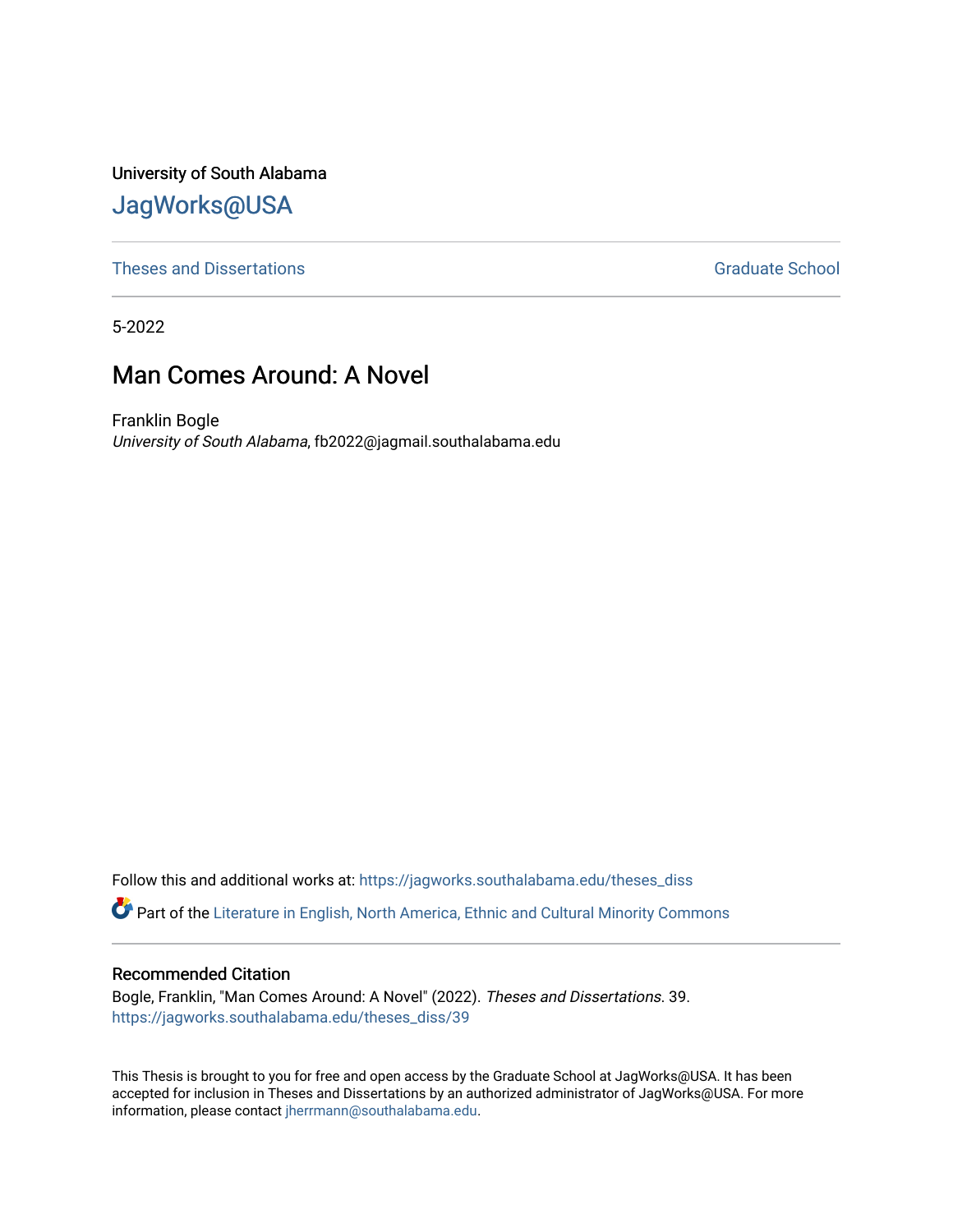## **THE MAN COMES AROUND: A Novel**

A Thesis

Submitted to the Graduate Faculty of the University of South Alabama in partial fulfillment of the requirements for the degree of

Master of English

in

Creative Writing

by Franklin S. Bogle B.A., Appalachian State University, 2020 May 2022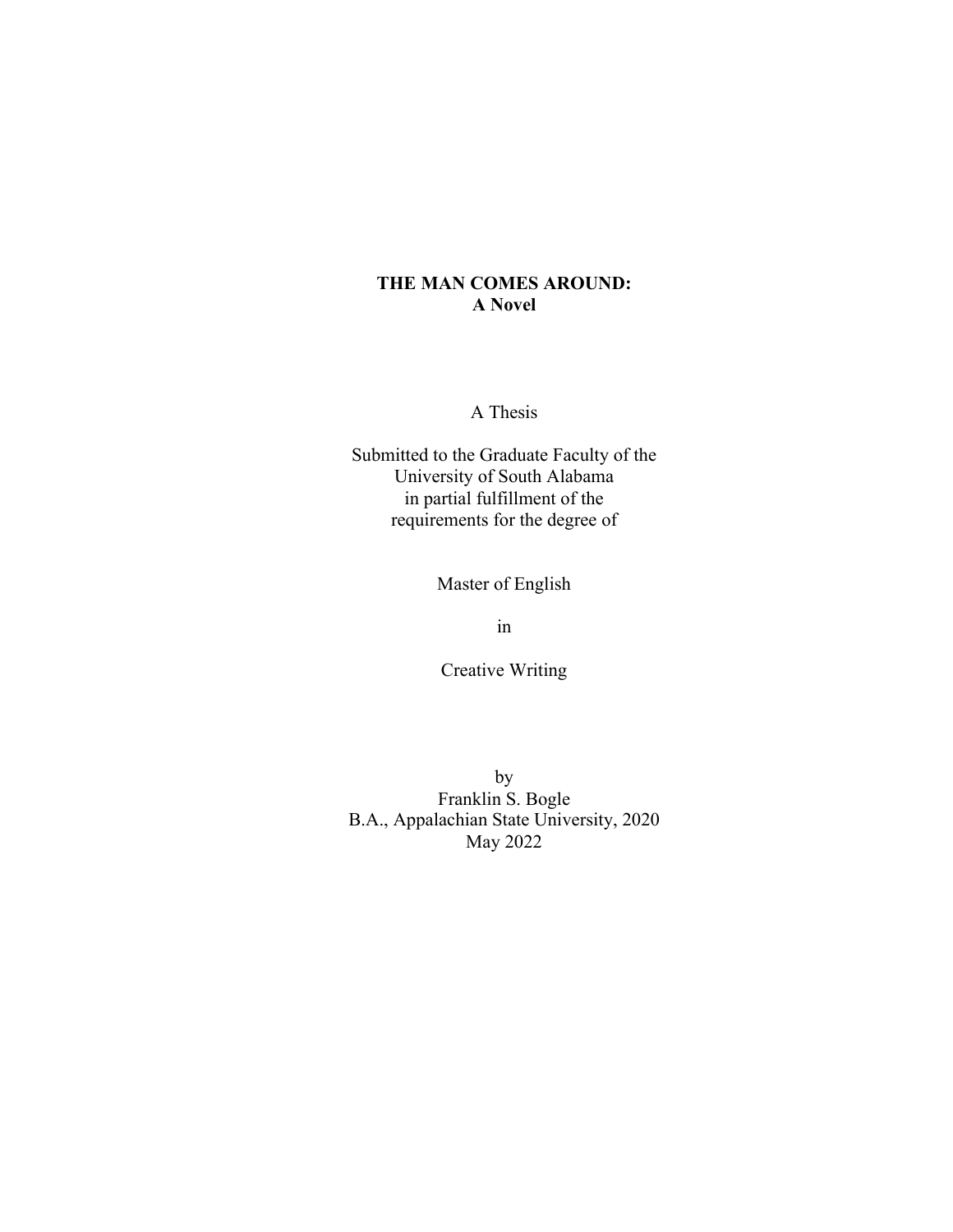## **TABLE OF CONTENTS**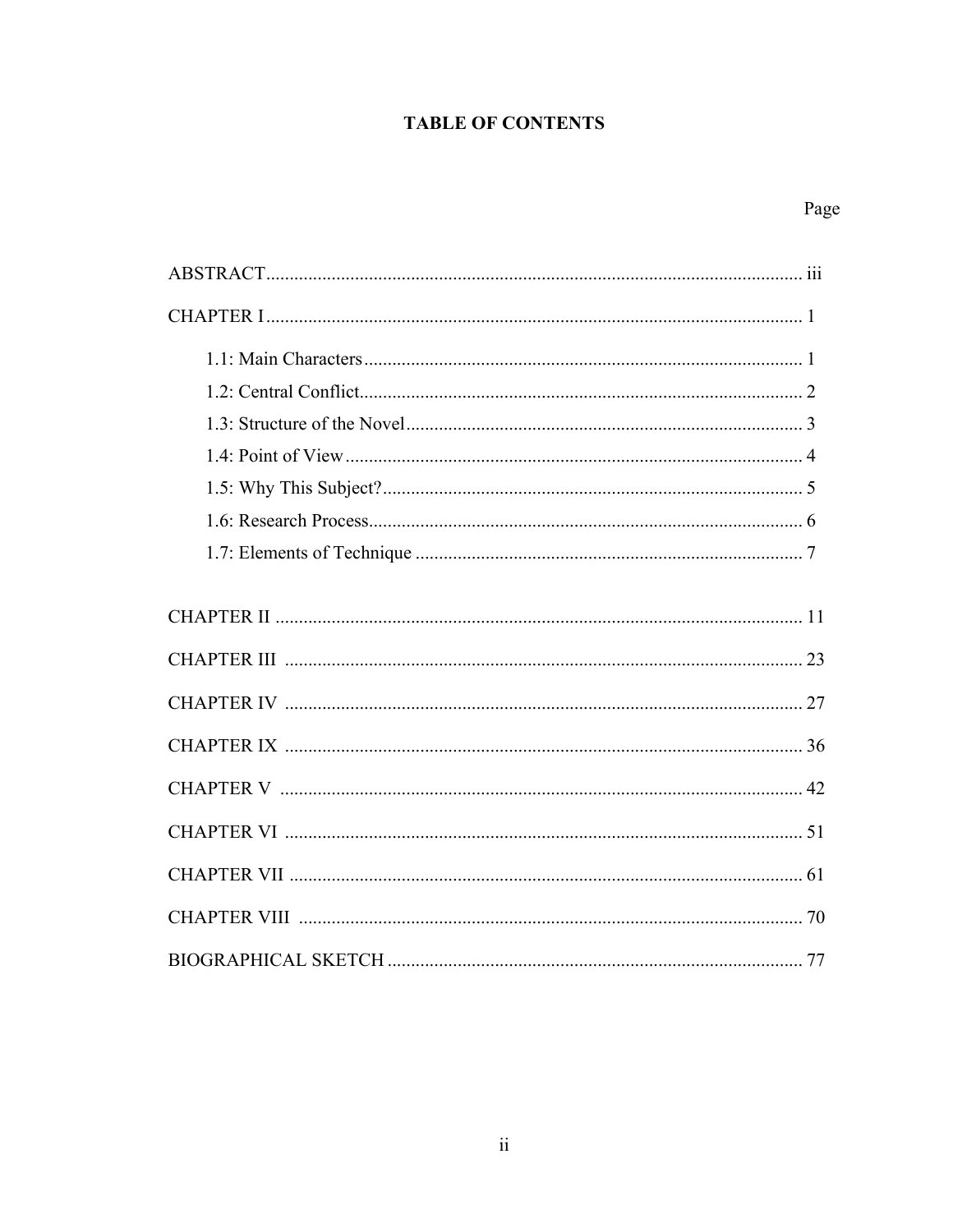#### **ABSTRACT**

Franklin S. Bogle, M. A., University of South Alabama, May 2022 The Man Comes Around: A Novel. Chair of Committee: Charlotte Pence, Ph.D.

On the same day that James Anderson's wife files for divorce and full custody of their two sons, his estranged brother Ken is arrested for murder. Making matters even more complicated is the victim of Ken's alleged heinous crime, Skye Davis.

Not only is Skye's father Bill Davis the Republican candidate in the 2004 North Carolina Gubernatorial race, but he is the former mayor of James' hometown of Gastonia. The Davis family has run Gastonia for years, having owned the mill the city was built around a hundred years before. Everyone is in Bill's pocket, and this doesn't exclude James, whose career-defining case is tied directly to Gastonia's most powerful family.

As the evidence stacks up against Ken and a hefty murder one charge amounts, James's own dark vice ridden personal life becomes a public spectacle - endangering any chance of split custody in his divorce trial, and potentially causing disbarment.

As James builds both cases, he realizes that the only chance he has is to dig deep into a shared traumatic past only he and Ken understand. Can their childhood trauma help save Ken from capital punishment? Will it threaten James's own chances at remaining a father? For James, the man has come around, and he has left him with a choice, one that will force him to make a decision with multiple lives at stake.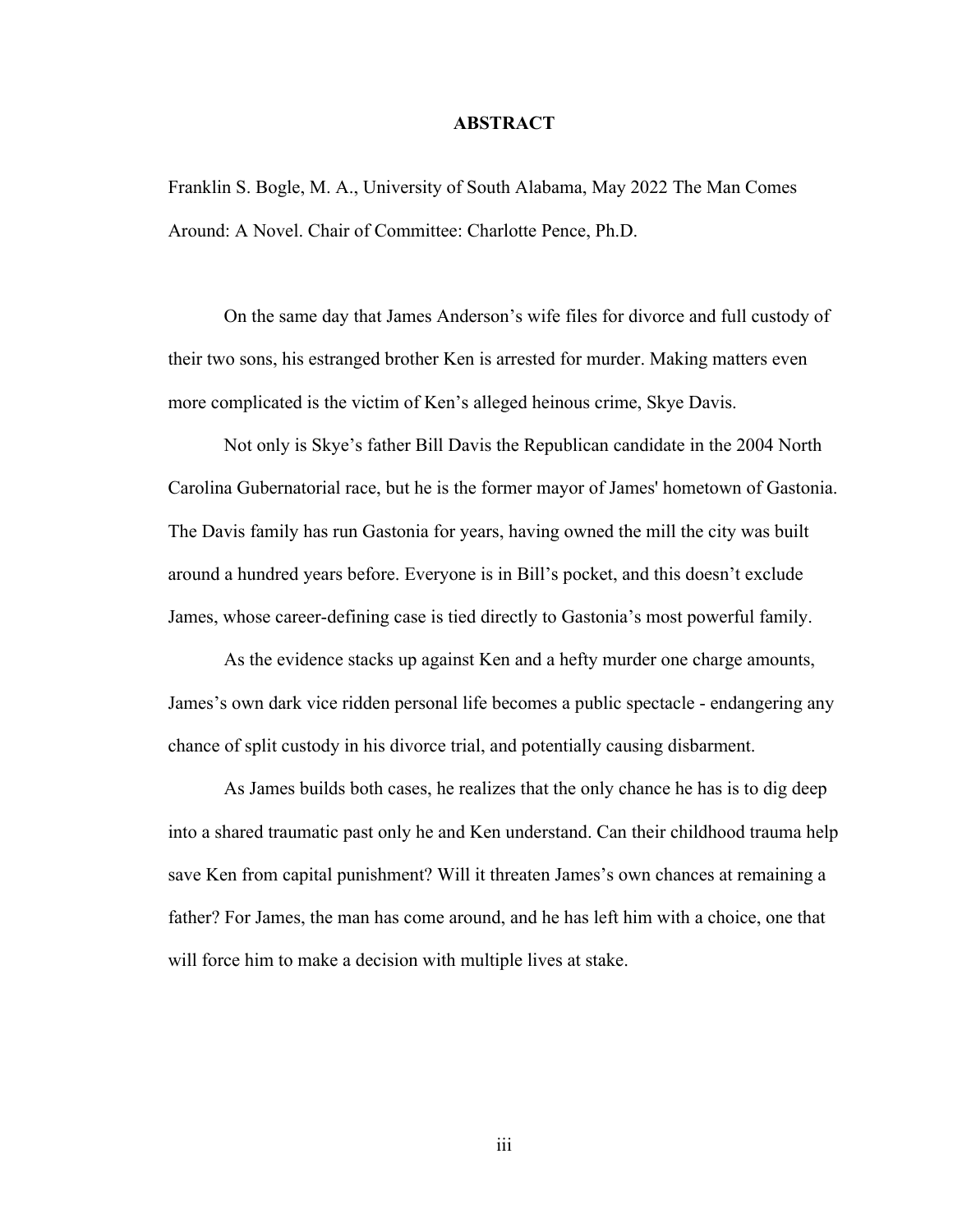#### **CHAPTER I: INTRODUCTION**

The Man Comes Around is the story of one man during the most important year of his life. As criminal attorney James Anderson prepares for the two biggest cases of his career, his demons lurk below the surface, waiting to ruin either case. A singular voice in a tunnel of chaos, James Anderson works as a first-person narrator, relaying the events chronologically. Following the timelines of two coinciding trials the novel questions several themes, such as morality, masculinity, and fatherhood. The novel also tackles Christianity, a topic that purposefully or not often seeps its way into crime fiction.

A work of both crime and legal fiction, this novel will adhere to specific genre tropes while pushing past and testing others. Through research and craft choices this novel has been formed around two fictional cases; one a murder; the other a bitter custody battle. Outlined in this introduction are several major aspects of the work for the pages present and future.

#### **1.1 Main Characters**

James Anderson: James is the novel's protagonist and serves as the first-person narrator. James is a thirty-four-year old defense attorney and father of two. He suffers from several vices, chiefly drinking and sports gambling, the latter being the domino that tilted the decline of his life forward. His wife is divorcing him for multiple reasons, but mainly due to his declining personal and mental health after the biggest case of his career. This case caused James to become a neglectful husband and untrustworthy parent. He is deep into the pockets of the current North Carolinian Republican candidate for governor, the one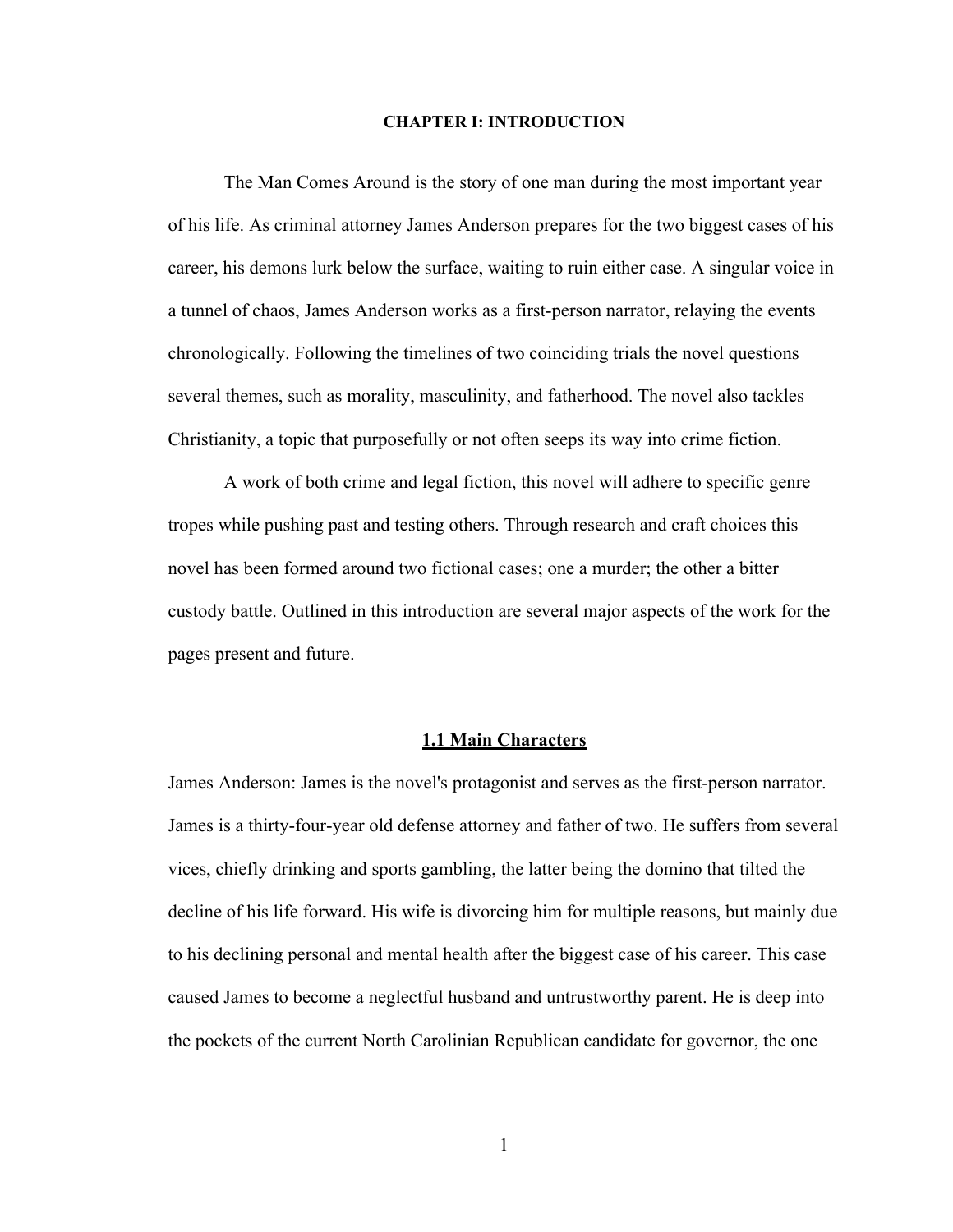man who holds James' life in his hands. He shares the demons stemming from childhood abuse with his brother, dealing with them in ways similar and different from Ken. He is tasked not only with defending his brother against the death penalty, but also attempting to maintain any custody he can of his two children. All the while, the cases and decisions in his past come to haunt him, and he is desperately trying to keep his firm afloat. His connection to the family of the woman killed by his brother threatens to expose every secret and lie he has hidden.

Ken Anderson Jr.: Ken is James' older brother by eight years. Ken is a lost soul who works dead-end job after dead-end job. He has suffered from multiple traumatic experiences in the past, mainly the abuse at the hands of his father. His past injuries hinder his mental capabilities and prevent him from maintaining any consistency in his life until he begins to date Skye Davis, who in turn he brutally kills in a fit of unconscious rage, or so James sets out to prove. It is his fathers' actions and his own inability to mature beyond his adversity that led him to the place where the novel begins, in cuffs, desperate for his little brother to save him.

#### **1.2 Central Conflict**

On the same day that his wife files for divorce and custody of his children, James Anderson's estranged brother, Ken, commits a brutal murder. Ken kills Skye Davis, the blacksheep daughter of Bill Davis III, the grandson of Davis Mill Manufacturing magnate Bill Davis. Not only is Bill Davis one of the state's wealthiest men, but he is currently in the middle of a run for the North Carolinian governorship, with capital punishment as a major campaign selling point.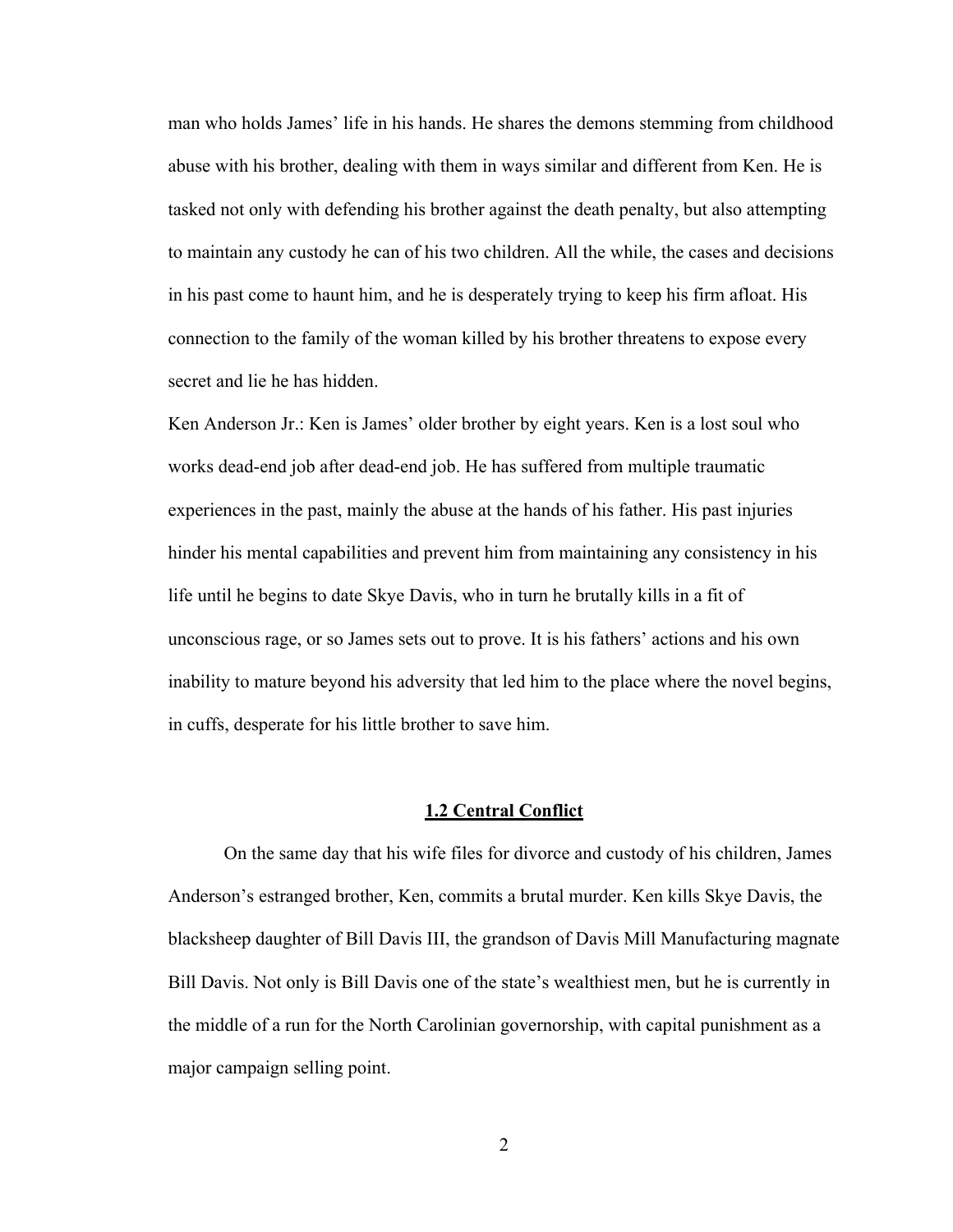James himself is in Bill's pocket after he helped Bill's godson beat a murder rap in a loaded trial. James saves Bill's godson, a Gastonia police officer, despite the fact that he illegally killed a young teenager. James does so after Bill's investigator finds discrepancies in James's law firm's trust account, learning he has illegally been laundering money to pay his sports gambling debts under the guise of payments to his law firm's operating account. This case was what led to James's drinking to become heavier, leading to separation from his wife Maria.

 On the fateful night that Ken Anderson Jr. repeatedly strikes Skye Davis to the ground, he brings together the dark secrets of his own past along with his younger brother's past, two worlds colliding. To save his brother from the death penalty, James will have to face his own past and dive into his brother's, leading both to traverse into the rabbit hole that was their shared abusive childhood. As James determines the secret to Ken's insanity plea is his traumatic childhood, he tears down any chance of convincing the divorce court he is fit for fatherhood himself. He also risks Bill Davis bringing to light his illegal dealings. Can James save both his brother and his family life? In doing so, will he save his firm? Or worst of all, will he have to choose between the two? For James Anderson, the man has come around.

#### **I.3 Structure of the Novel**

 The novel is split into two parts. Part one covers the ensuing two months after the murder of Skye Davis. During these two months, James investigates the murder and begins to build Ken's defense while going through the beginning steps of a case before it moves toward trial. These steps will follow the true to life North Carolina murder trial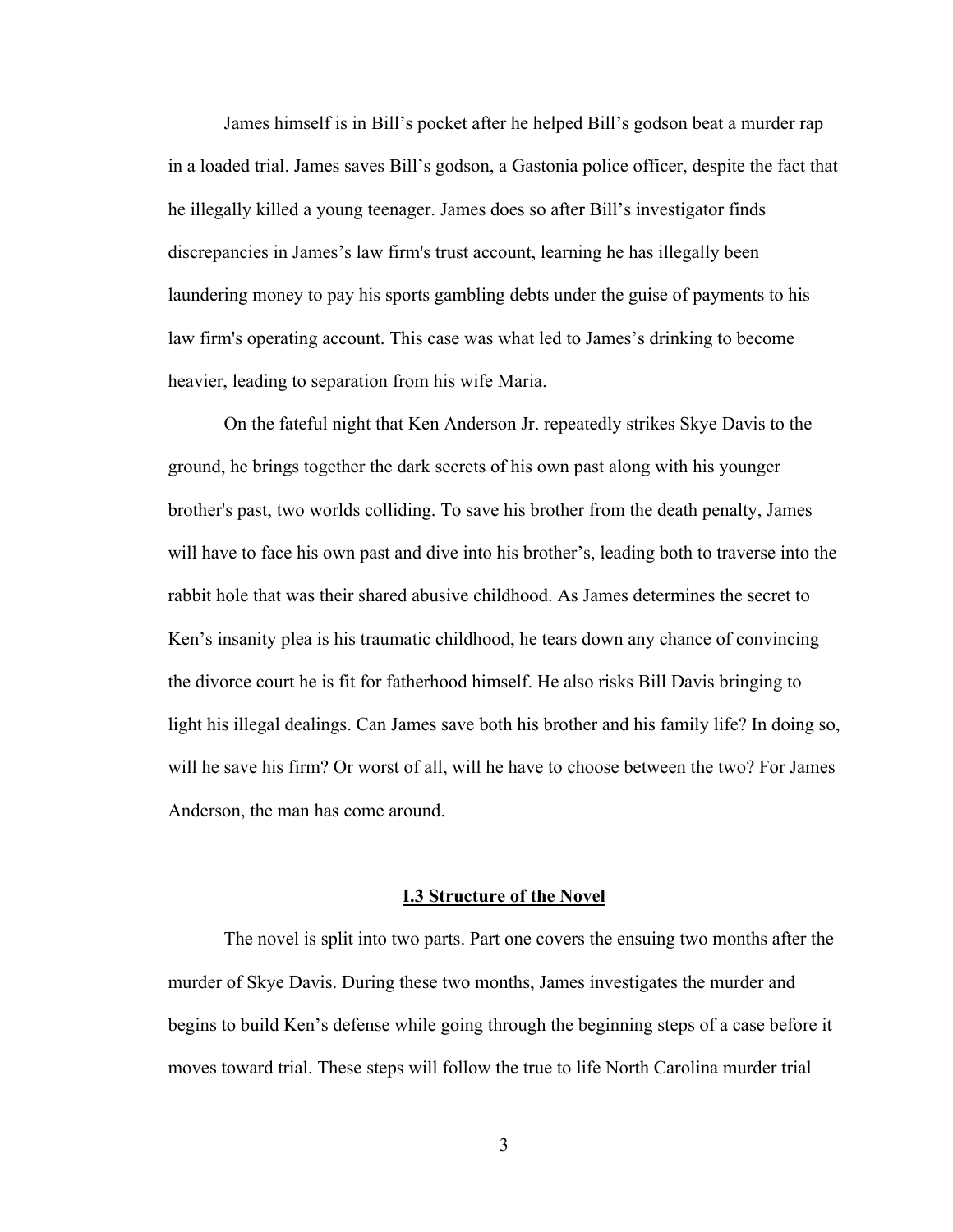timeline: Warrant for arrest - bail determined - Indictment - Rule 24 Hearing - Bond hearing - Arraignment - trial date set. During this first half of the novel, James will rely on his investigator, Joe Philon, and his partner, Dom Chavez, heavily. As he builds the criminal case, his own divorce case will simultaneously take place in civil court. During part one James and Maria attempt to end their marriage amicably in arbitration, but Maria is unrelenting in their custody agreement. James is left with no choice but to move towards trial with Dom representing him.

 Part two takes place five months into the future, nearly seven months after Skye Davis is killed. Following the process of Voir Dire, the jurors are set for Ken's case, and the trial begins. During this time, Maria's attorney extends the divorce trial until the same week, lining up the two trials for James. As the two trials intersect and everything James has hidden becomes exposed, he is left with a choice. He can either maintain some semblance of custody of his sons or save his older brother's life.

 Throughout both parts, James' past is hinted at, along with his other relationships, all of which converge into the final chapters of part two. The vices that have plagued him for years, along with his abusive childhood, build slowly through both parts at the same pace of the cases.

#### **1.4 Point of View**

The novel is told in first-person narration through James' character. The reasoning for this can be broken down into three ideas. First, with the smaller plots that add up to playing a part in the larger plot, maintaining a first-person point of view can prevent confusion for the reader.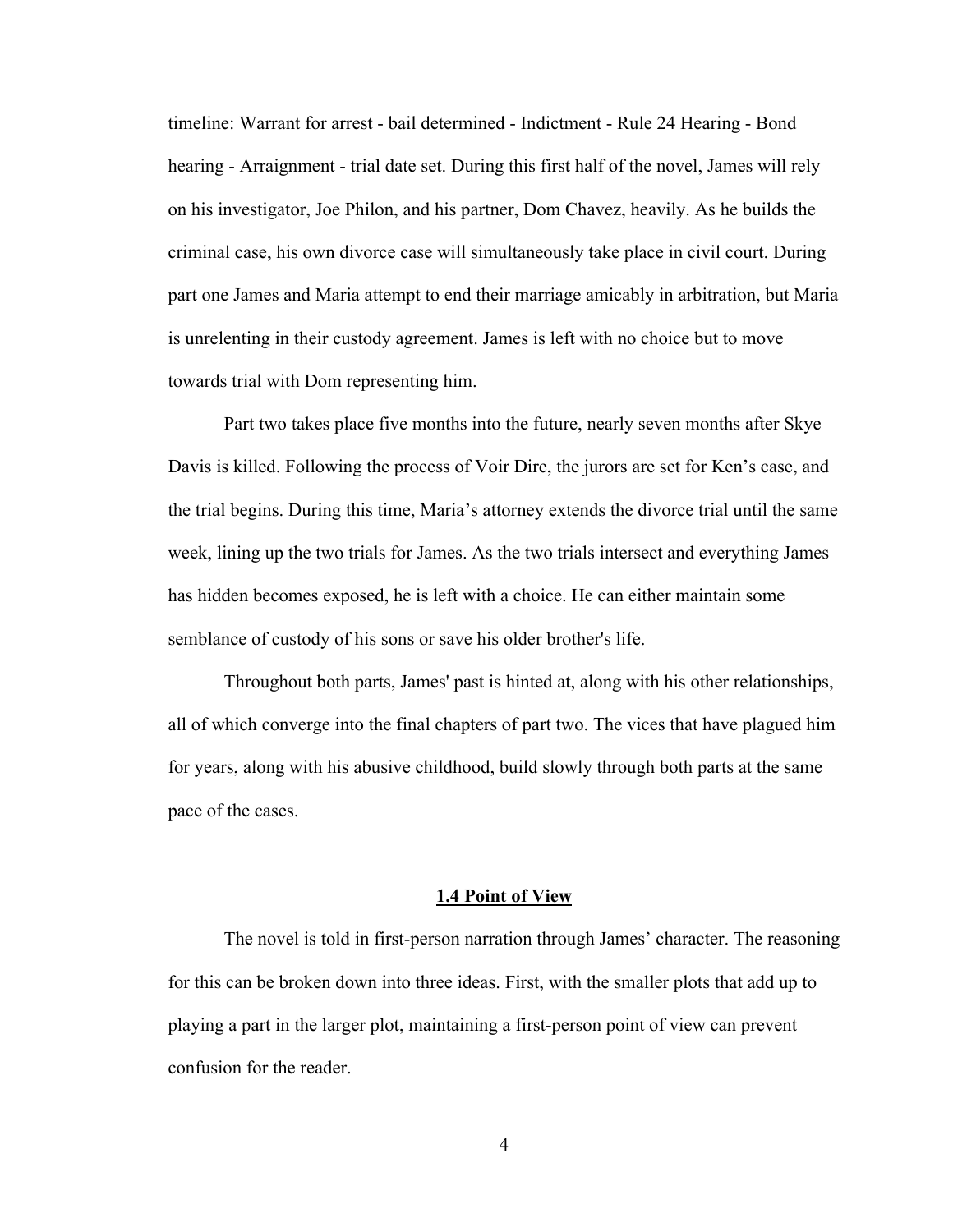Secondly, the novel is inherently a story about two brothers who shared an abusive childhood. These things would be hidden by the two brothers for years, and James is perhaps the only one that can understand Ken and introduce the truth behind these secrets to the reader. The first-person narration helps communicate what at times seems like space-filling memories of the family patriarch, Ken Anderson, Sr. the firstperson voice allows the scenes to paint the patriarch in his true light, instead of how he portrays himself to the world. This contradiction will allow the reader to make his own decision regarding the eldest of the Anderson men.

Thirdly, the novel is inherently a trial. If effectively written, then both Anderson brothers are on trial to the reader. Who better to assert this innocence for both men to the reader than the defense attorney himself? For these three reasons, first person narration is an important aspect of this novel. It helps build the world of James and presents arguments for innocence to the reader on a personal level, as attorneys at trial set out to do.

Similarly, the limited knowledge of the first person is a form of power. James will have his beliefs about his brother, but as his attorney, he will seek to defend him no matter the charge, believing he is innocent. In first person crime fiction, the question of the whodunnit seems to last longer, enticing the reader to continue reading.

#### **1.5 Why This Subject?**

 Crime fiction is often not compared to works within literary genres. However, I have always felt that quality crime fiction can at times ask more questions of the world than any other genre of fiction. Crime fiction asks questions about humanity, without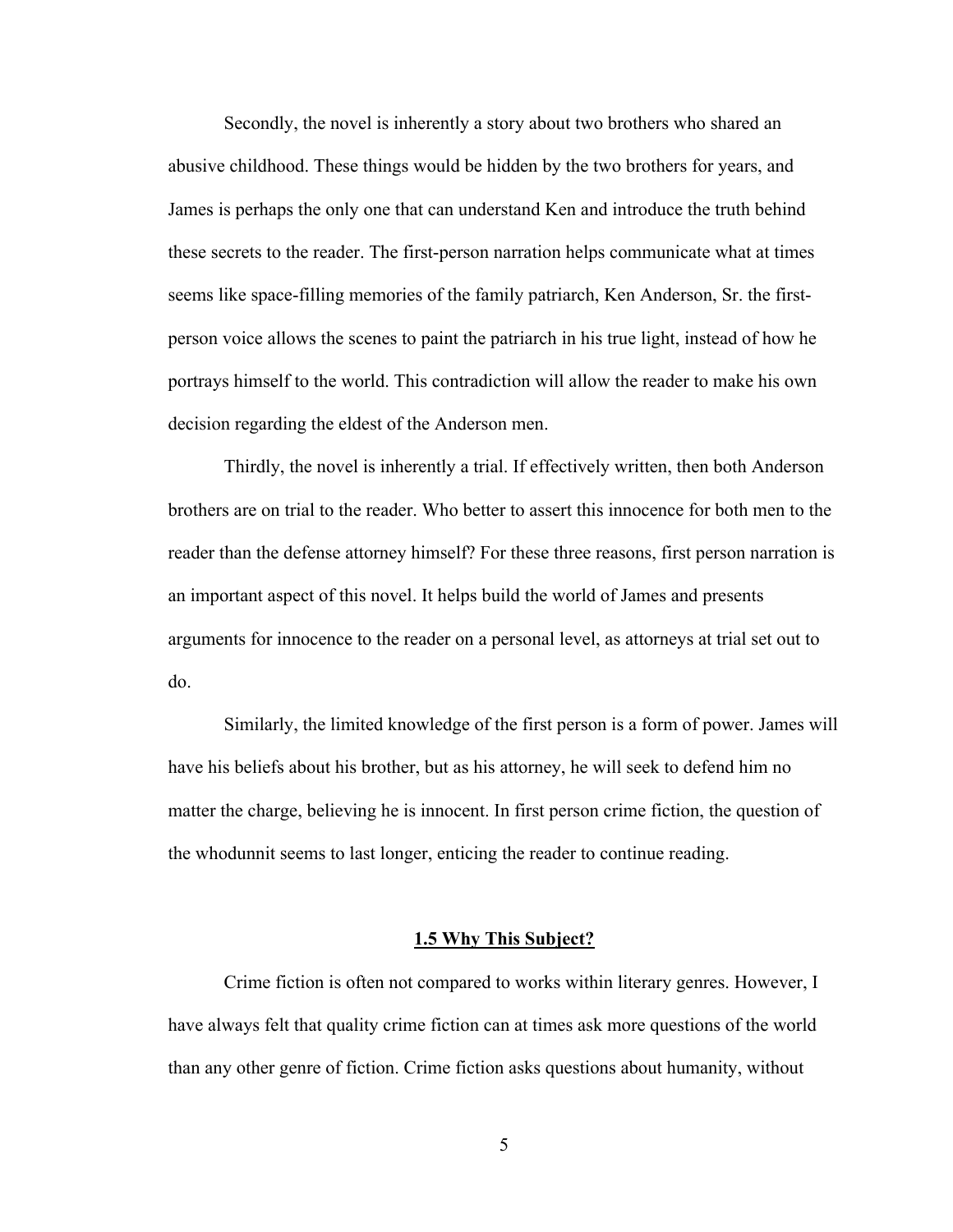necessarily answering them, thus forcing readers to answer them for themselves. It works as commentary on the reason humans do the things they do, and entertains while doing so. It blurs the lines between black and white and good and evil; it also produces a gray area that most hate to admit exists in reality. This gray area has produced some of the greatest storytelling in history and is the main draw I have to the genre.

 It is this gray area that I hope to elicit in my own novel. When we are children we learn of good and evil with no in between. As we grow older, we realize that good and evil are not so simple. This is where that gray is produced. This idea is what I find so enticing in crime fiction. Oftentimes, this gray area leaves us uneasy, but questions so much. In my own novel, I hope to bring forth the idea of mental illness and trauma and their effects on crime, along with why systems fail, and why good people sometimes do bad things. I am not setting out to answer these questions, but simply explore them, leaving the reader to question his own beliefs.

James Anderson is not a bad man, but he's lived in that gray area for too long. As the attorneys I researched with explained to me, all crimes make a great deal of sense. Most criminals aren't evil. They commit crimes out of necessity, passion, or greed. There is always a reasoning beyond a simple idea of evil. James has lived in this gray for so long that he knows nothing else. He attempts to feel from the vices he clings to, but he doesn't know if he can ever see the world the same again.

I am greatly enticed by this idea of the gray area, and I hope to replicate it in a way that is just a tenth as good as the crime fiction works I admire.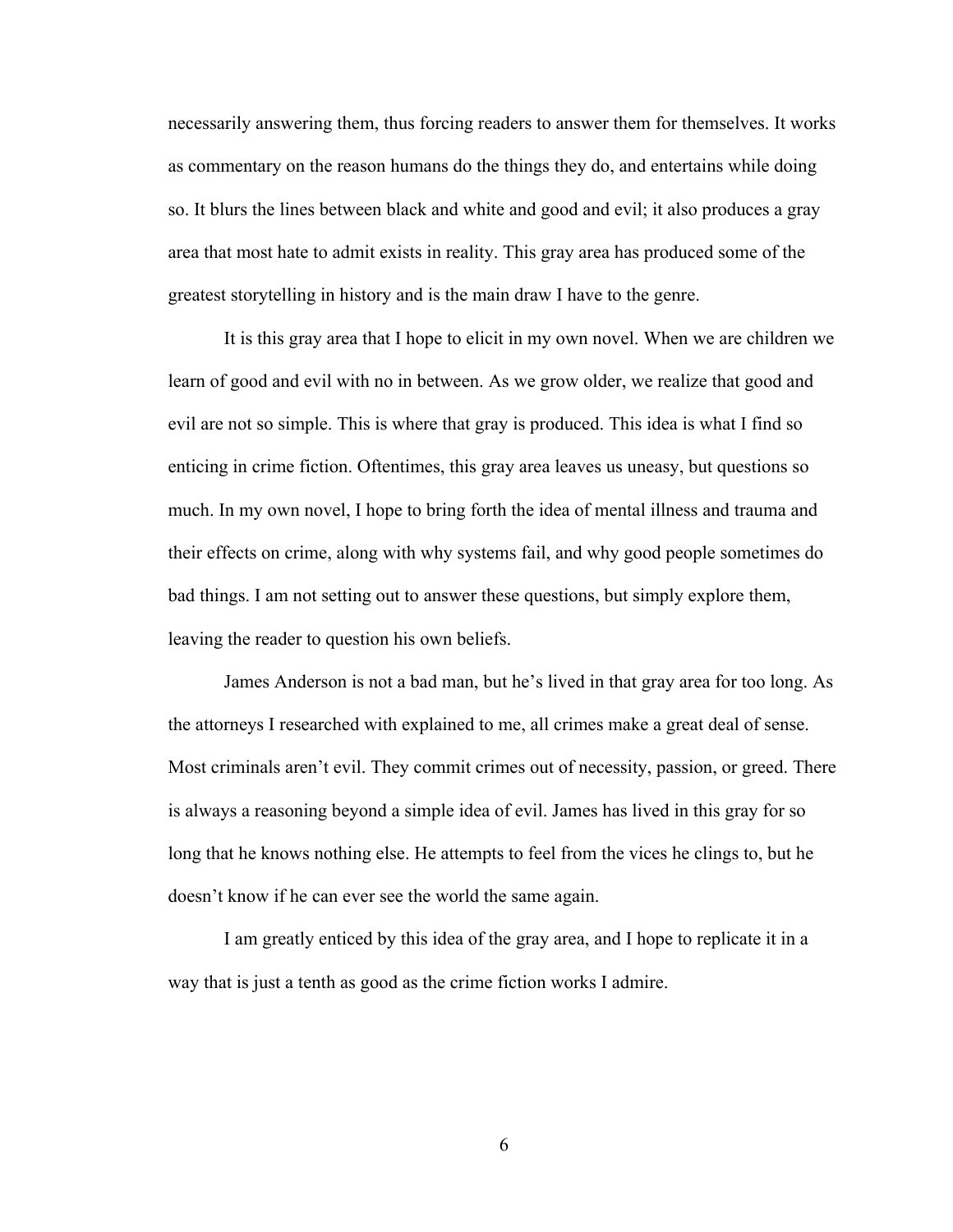#### **1.6 Research Process**

For outside research, I conducted several studies, but for the sake of time, there are three specific things I would like to discuss. First, I spent time with Michael Neece, a Gastonia defense attorney. I was able to watch Michael in action with a client, as far as how he talks to them and how he explains their defense to them. This is important because in many ways the readers of crime novels must be walked through procedures without feeling like children or getting bogged down. Secondly, Michael walked me through how he puts together an insanity defense and how he approaches each murder trial. He has argued several in his career, having utilized the M'Naughten Cognitive Defense and Irresistible Impulse Insanity Defense. Both defenses are what James will use to defend Ken in the novel. Michael helped me walk through my fictional case and how he would approach it. While I will alter some things, having the actual guidance has been extremely helpful.

 The second form of research I did was with my father, a criminal attorney in Gastonia, who walked me the through the actual steps in a murder case and introduced me to the Rule 24 Hearing, which is singular to North Carolina. In this, the district attorney has to submit reasoning for seeking the death penalty to the judge before the arraignment. He also helped me map out how divorce proceedings commence in a legal sense. His firm's partner is a general practice attorney, meaning he handles all forms of civil related cases.

The third and final thing I did was go into the Gastonia Public Library and research the history of my hometown which is the basis for my novel. My research was geared towards the history of Gastonia, specifically, its foundation as a mill town.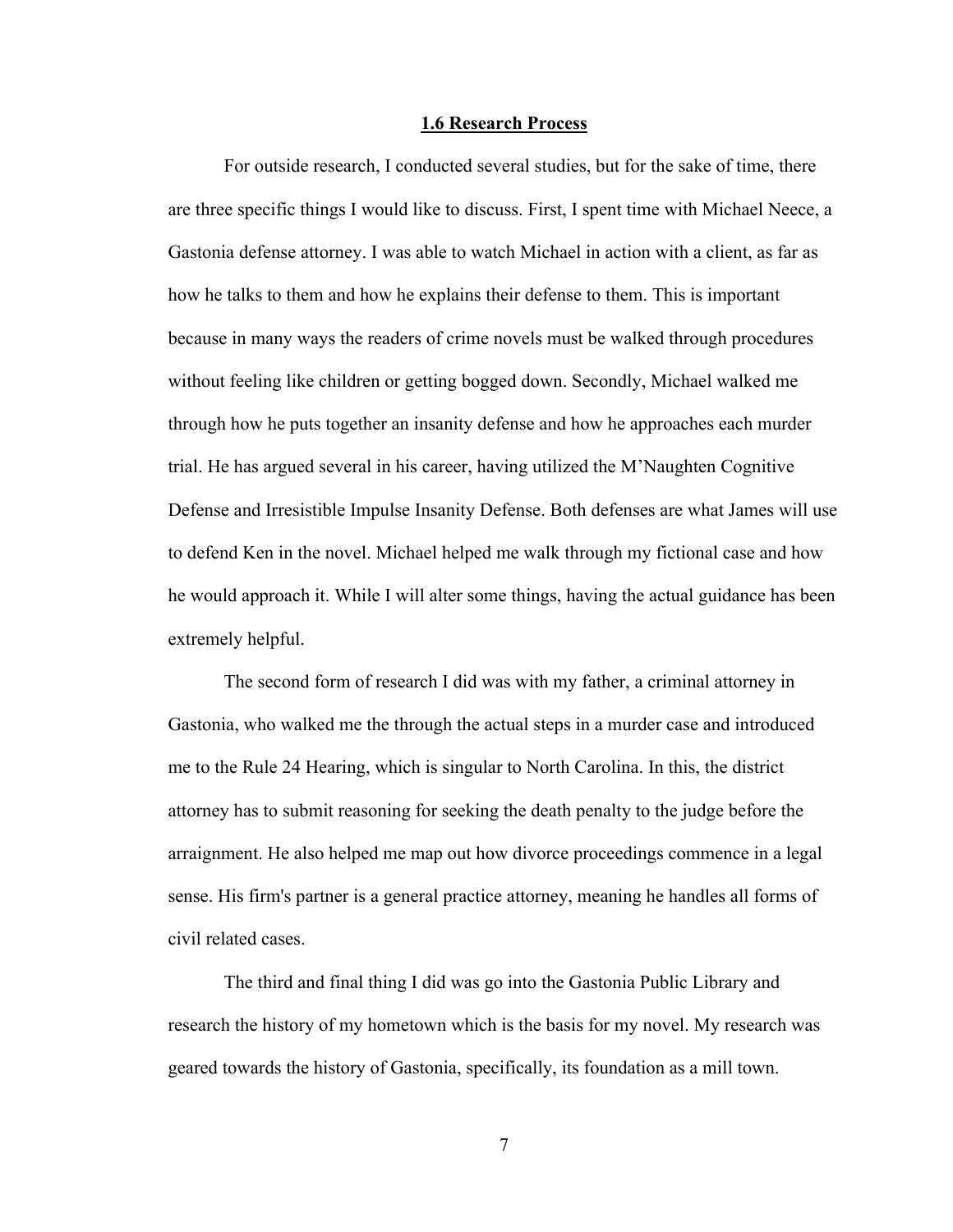Originally, the majority of Gaston County was all based around its mills, especially the Loray Mill, which has been fictionalized in my book as the Davis Mill. Researching the town's history helped me create a more realistic fictional setting. It also allows for me to create a more authentic discrepancy between the classes of people on which the novel focuses.

#### **1.7 Elements of Technique**

Characterization: This is the most important aspect of the novel, especially how the characters are shaped and whether the reader feels empathy for them. As a reader, I know this can make or break my novel. In convincing the reader that Ken is insane, I will attempt to use a fresh take on a near psychopathic character. We have seen many different tropes over the years regarding characters like this, whether it be the intelligent psychopath, the straitjacket psychopath, or the silent psychopath. For Ken, it won't be one of these common tropes, but a character that at times seems mentally capable, yet can come unhinged in a moment's notice. This is especially important for the defense being built for Ken, as the Irresistible Impulse Insanity Defense ensures someone cannot contain his impulses consistently. In any case, a defense attorney's goal is to build empathy for his client, and James is no different. Throughout the novel, the question of whether he can build empathy for himself also remains. This is something I will have to focus heavily on, using various techniques I have been taught throughout the years. The idea of the lawyer suffering from his own problems while defending a client is one of the most commonly reproduced character tropes. For James to be different, I must go into the specifics of his characters; for instance, I share his love of Tarheel football, the gambling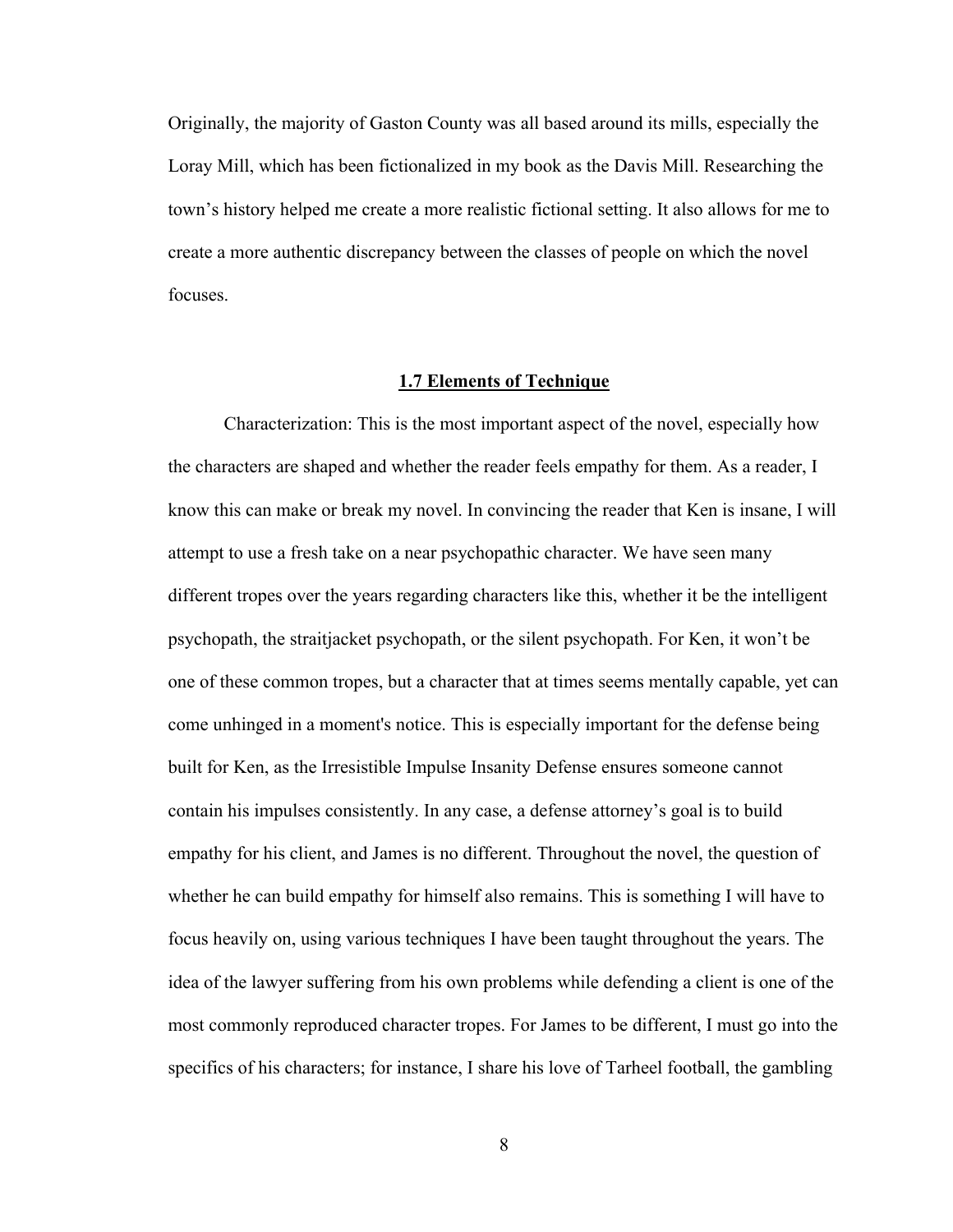addiction that plagues him, and the common tragedies he shares with his client. While the character of the plagued lawyer will be present, it is the minor aspects of his character I will use to set him apart from fictional lawyers before him. This also feeds into the narrative style, as first-person narration can offer me a better opportunity at presenting James as a singular character.

Setting: Gastonia is a real city, fictionalized in this novel. I chose this setting because of its combination of a rural and urban feel. It is almost equally both, bordering North Carolina's largest city, but also spawning rural living for miles. In the novel, a fictional version of Gastonia is presented, but the city should still seem real. In the 90's when the mills began to falter, Gastonia was dubbed "Little Chicago" for its high crime rate, especially its high murder rate. Gastonia is also heavily divided between those who have much and those who have little. This is an aspect of the city that will be featured prominently in the novel. The brothers come from the have nots, but one was able to make it out. This formulates the tension felt between the two, and the tension between present day James and his father. James has made something of himself, but still cannot shake his past. Ken never made anything of himself because he is haunted by his past. The larger web that James has spun himself into is also important because in a small southern town, word gets around. When the novel opens, James is lacking in clients because he saved a corrupt cop in a loaded trial, and while no one can prove it, they know it to be true. This aspect of a "large" small town also plays out with the victim of the novel, Skye Davis. She is the "it" girl of Gastonia because of who her father is, and when she dies, a massive media storm comes raining down.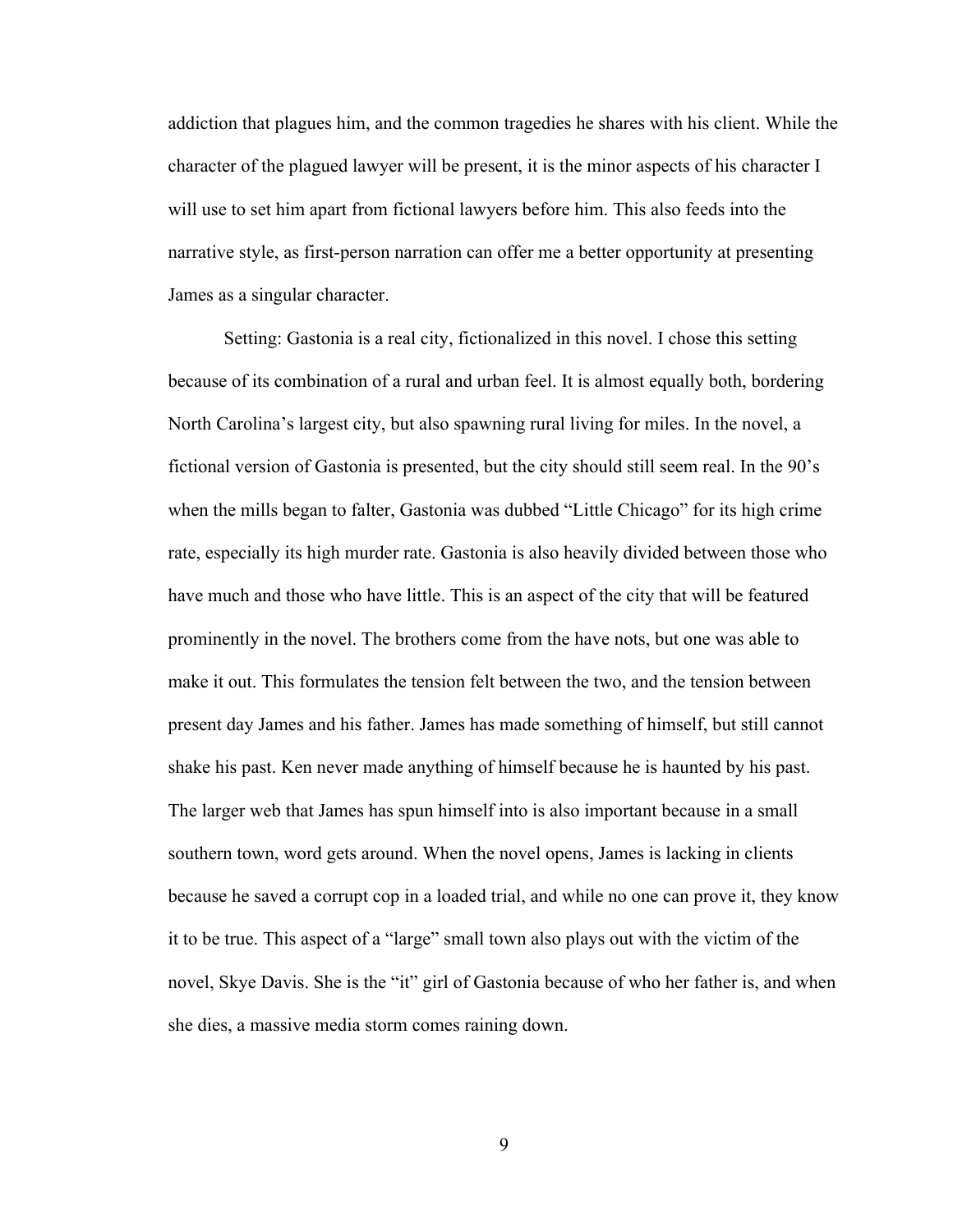Dialogue: The way the characters speak helps craft singular idiosyncratic characters. A large part of characterization in fiction writing is the way characters speak, their dialogue shaping them at times; for instance, James will speak more grammatically correct and much more eloquently than his brother. The dialogue alone shows the brothers now live in two different worlds despite belonging to the same city. To add to this point, the setting influences how the characters speak. Dialogue can propel a story forward; it can also slow it down. Ken's insanity defense is built through his dialogue, at least in the sense the reader will be convinced by the scenes in which they experience him. James's courthouse speeches provide a contrasting view for the reader. Words are a defense attorney's weapon, as they have nothing else but their rhetorical abilities. James, too, will be found guilty or innocent in the eyes of the readers based on his narration.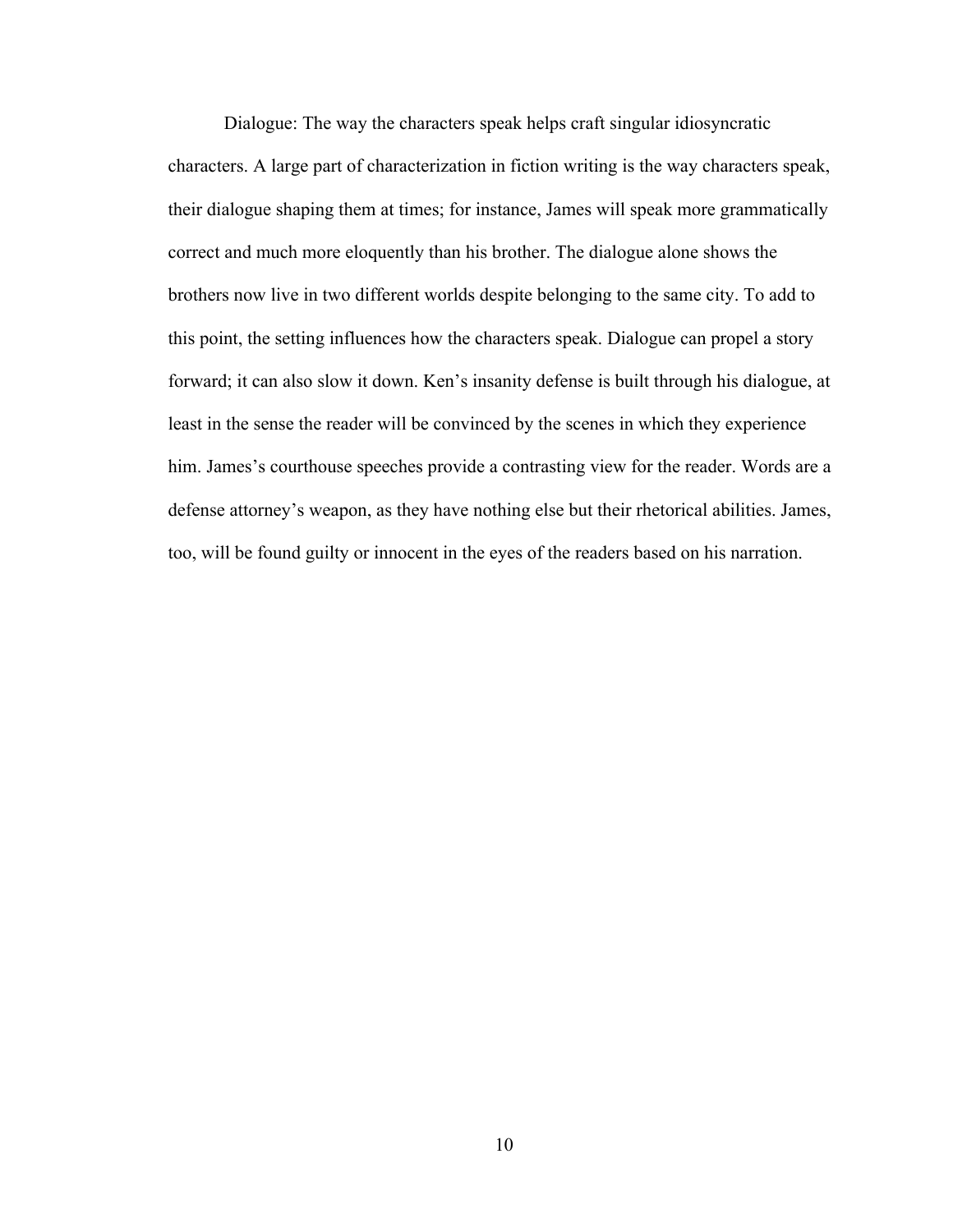### **CHAPTER II**

Today marked the one-year anniversary of my separation from my wife. Legally she can divorce me in the state of North Carolina. I've had a year to attempt to get back in her good graces and convince her our marriage is worth saving once more, but I've failed. Again.

Earlier tonight I managed to hide that thought behind whiskey shots, Miller Lites, and college football. But something about the plain white walls in interrogation room C of the Gastonia City Police Precinct brings the thought rushing back.

Maria can legally leave me forever, and who knows what that means for my two sons.

I light a cigarette and stare at the ceiling, for the first time noticing the yellowish color created by years of detectives and criminals smoking in this room. I watch my smoke rise, attempting to not think about Maria and the separation, or our boys. My attempts are only successful once I think about why I am here, in this room, at five in the morning on a Sunday. I'm running out of safe things to think about.

"Jaime, you know I'm not supposed to let you smoke in here," Officer Jackson says, opening the door to interrogation room C and placing an empty plastic cup in front of me to ash in. "But considering why we're here, your brother and all, I'll let you have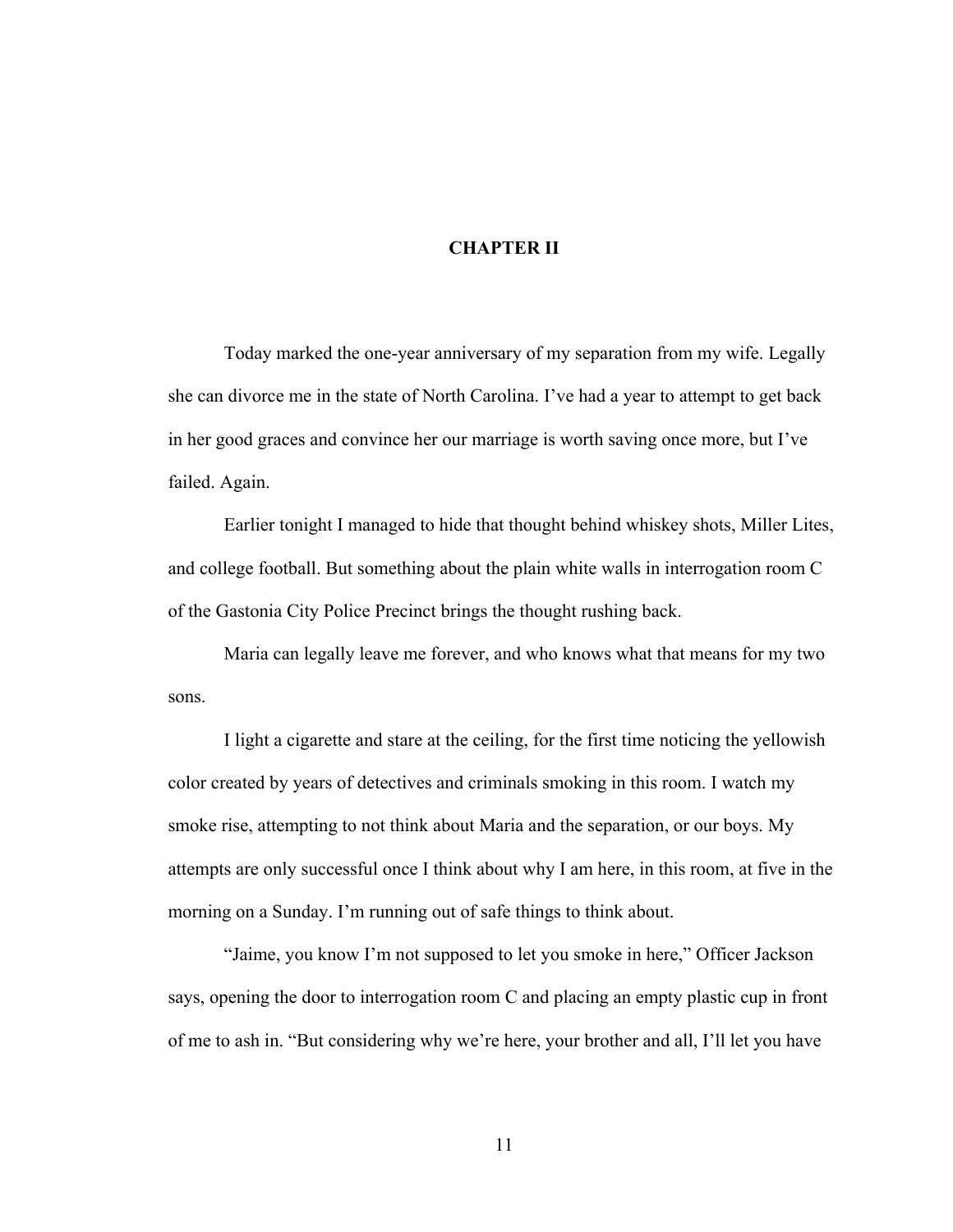this," he says. "That and your Heels got destroyed again tonight." He goes to shut the door, empathy mixing with curiosity in his eyes.

Mostly empathy. I hate that. It's my job to create empathy for my clients. Never to receive it myself.

"I appreciate it, Jim," I say to the closed door. "Those damn Noles, we can never get past them." I speak towards the closed door, no one listening. As if Florida State again thrashing my alma mater is the biggest of my concerns at this moment. For a few hours it was as I drank at Frankie's with my partner, Dom, and other local attorneys.

As the others slipped out before their wives began cursing at them, I watched SportsCenter reruns until Frankie kicked me to the curb. That's when my sons and their faces returned, and the thoughts of Maria's disdain for me followed. So, I called Jane, hoping for a few more fleeting moments of distraction from my deteriorating family.

We hadn't been in bed for more than three minutes when I got the call. Actually, she got hers first. She jumped out of bed, hustling as she grabbed her gun and badge. 'A call about a homicide in Cramer Mountain,' she'd said. The more opulent of Gastonia's two gated communities. 'Might be some money in there for you,' she'd quipped on the way out the door.

Imagine my surprise when my mother called just ten minutes later.

"Alright that's enough, get in the room, asshole," Officer Jackson says standing outside the door, his voice strong enough to carry into the room.

 I fish a Marlboro Red from my pocket, placing it on my lips and lighting it. I take three hits before the door across from me finally opens. Officer Jackson holds my potential client's cuffed wrists as he drags him into the room.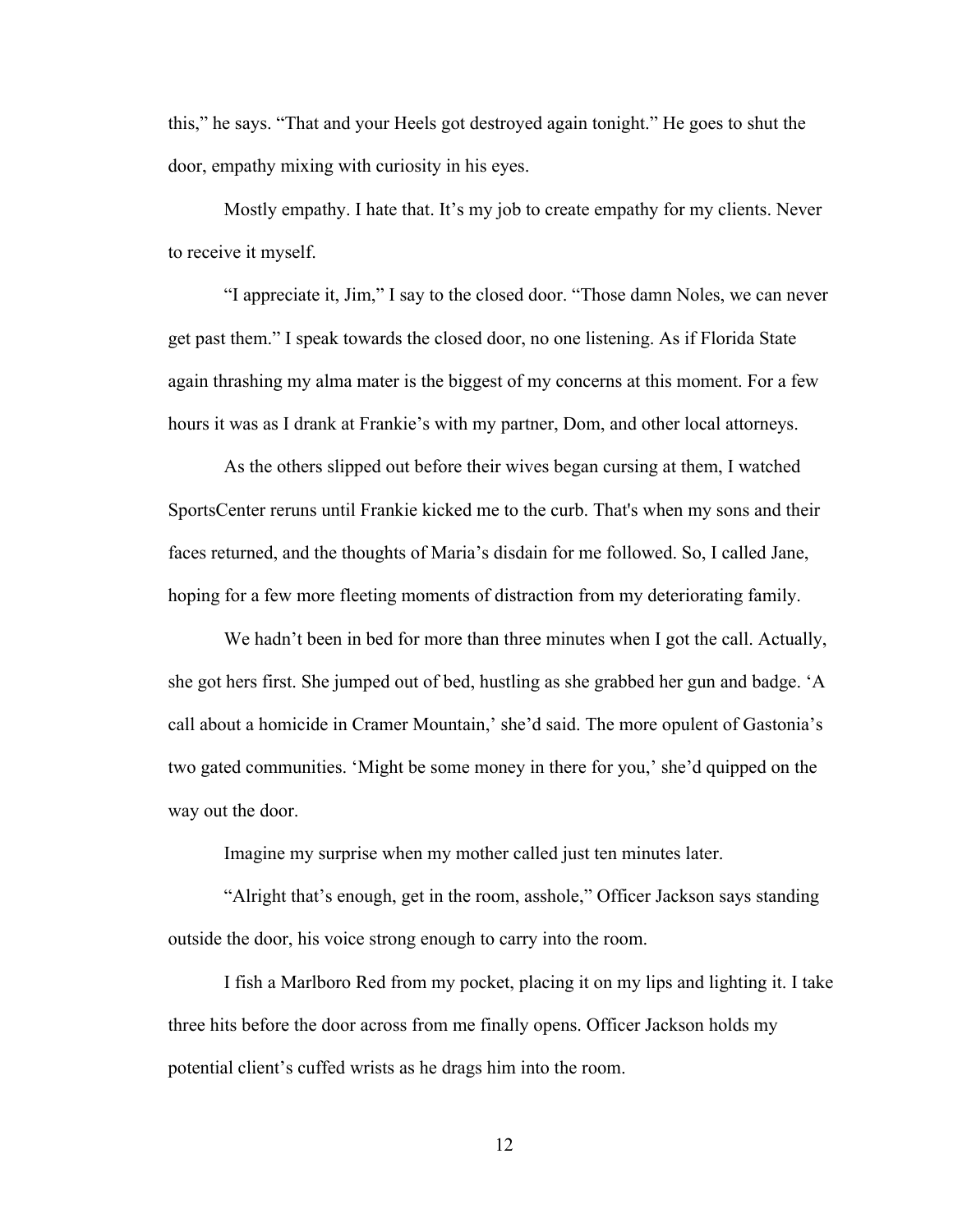He ushers the disheveled mess into the plastic seat across from me, and I stare at the eyes that look so much like mine, eyes that have haunted me for years.

 "Take your time, Jaime, I won't rush you," Officer Jackson speaks to me as he chains the cuffs around my clients' wrist to the middle of the table. He turns to walk out the door but hesitates in the frame. "I'm sorry about this," he says, then he turns his eyes to my client.

"Gosh, isn't that sweet?" My older brother says, a grin covering his face.

"Thanks, Jim," I say, putting the cigarette out in the plastic cup.

Officer Jackson shuts the door behind him now, leaving me alone with my client.

I think about how many times I've been through these.

 Most during the day. More than you'd think but not too many at five thirty in the morning on a weekday.

Only once before at five thirty on a Sunday morning.

However, I've never been through one of these with my lone sibling.

 "Little buddy," he says, "You look rough. You been out drinking? Pa says you've been hitting the sauce but Ma always tells him he's making it up. Buddy of mine says he sees you down at Frankie's all the time." His hair is a mess of unwashed curls, complementing the beard that's weeks past due for a shave.

"Kenny, I have to sta- "

"Ken."

"Excuse me?" I ask.

 "It's Ken. You know that. You called me Kenny. But it's Ken. I have our father's name. Not you."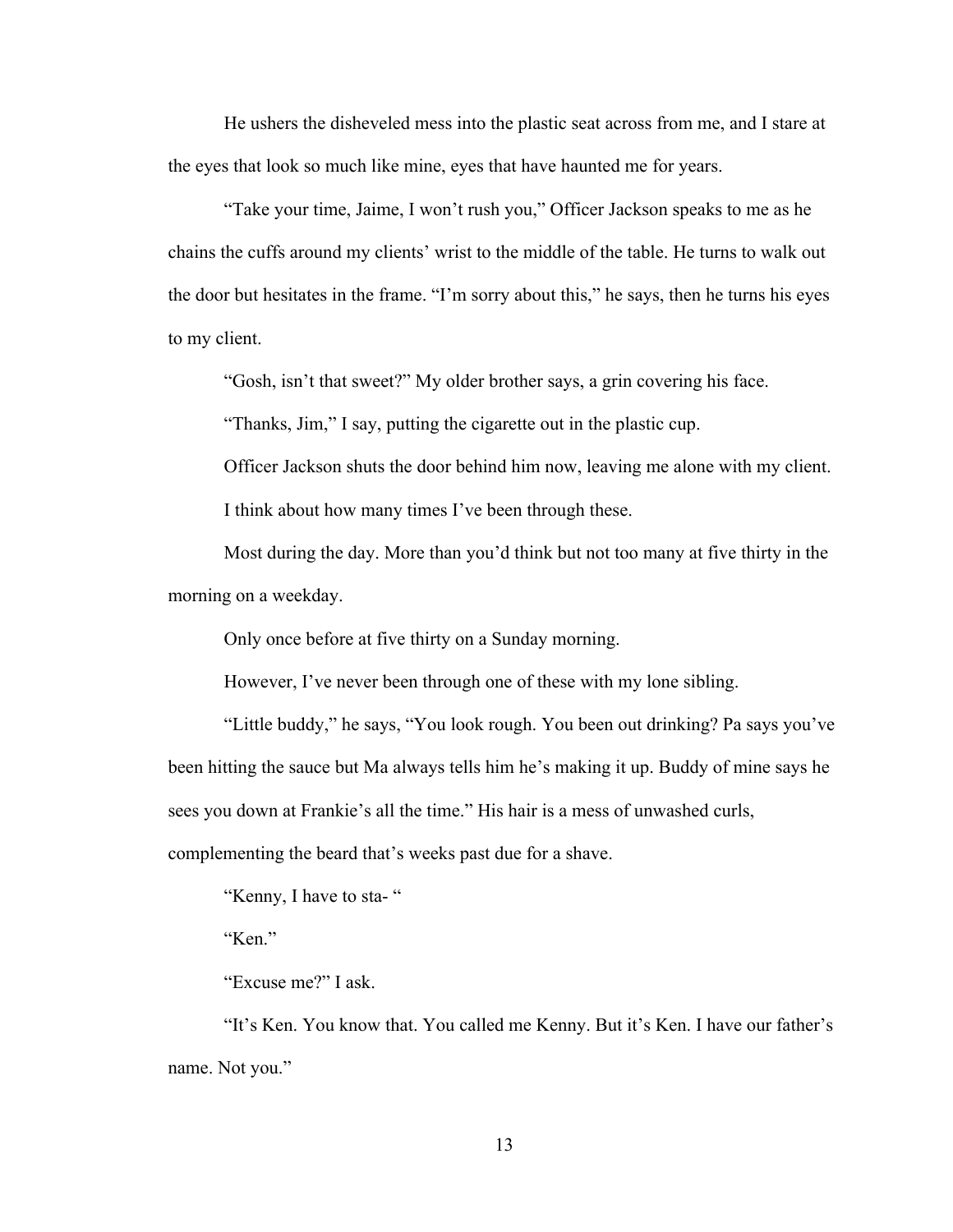"Fine," I say, reproducing the cigarettes from my pocket, wishing more and more that I was still in Jane's bed. Or even more, my own. With Maria beside me.

"When did you start smoking again? I thought Maria hated that."

"Ken, did you say anything to the police?"

 "See, was that so hard?" He smiles wide, my brother the only man who can be found smiling two hours after waking up beside a dead body.

 "Ken," I repeat, attempting to mask my annoyance in a professional tone, but probably overdoing it. "Did you say anything to the police?" I ask.

"If you represent me, would you make Ma pay? I mean, that doesn't seem right."

 "Listen to me, Ken, this is important. I need to know everything before the detectives come in here. We have a limited amount of time alone. Did you or did you not say anything when they found you?"

He blows a curl from his face, ignoring my question.

"Can I bum one of those?" He nods to the cigarettes in my pocket.

 I place one on his lips, light it for him. I pull out another one for myself. I can't tell you the last time I smoked like this.

 "You aren't going to charge Ma are you? I mean, that would be really messed up."

 "Listen to me. I am not here as your brother," I say, looking at my estranged brother. The image of my sons, Scott and Andrew, again come to mind. I've separated myself from Ken. With as much distance as I could. Will they end up like us? I take a drag of the cigarette and push the thought away. "I am not here as a friend," I continue, "I am not here for our poor mother. I am here as your attorney. And as your attorney, and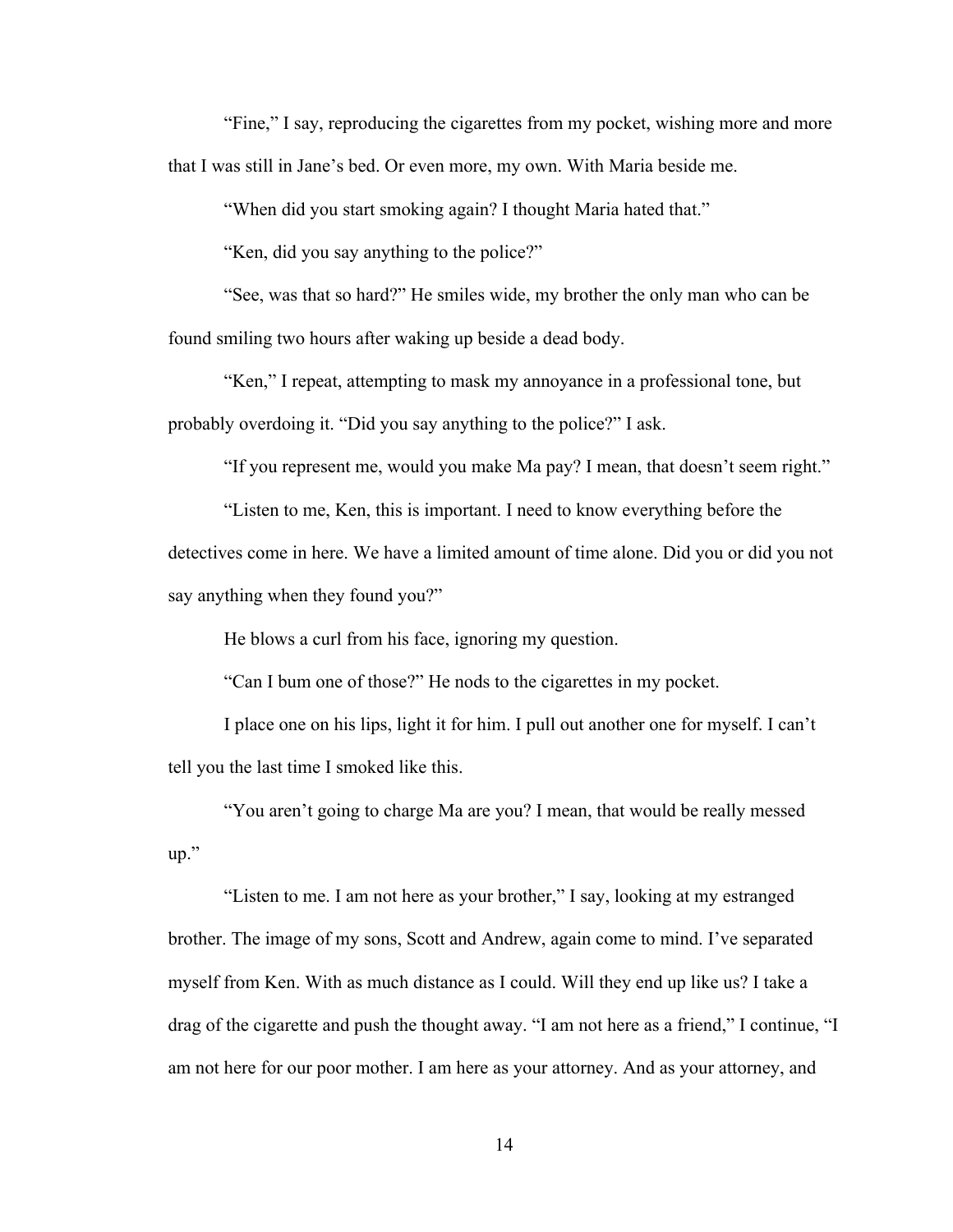one who has handled several cases like this, I need you to listen when I talk. And when you talk, I need you to only talk about this case and what we are going to do to try and help you out. Do you understand?"

 He stares at me blankly, thrown off by the sharpness of my tone. He is unable to see me as anything but his kid brother, despite the seriousness of the situation.

"But are you really gonna charge Ma and Pa? I mean c'mon Jaime."

 "I said we aren't family right now Ken. We are attorney and client. Attorney and client. If you can't understand that then I will recommend a new attorney for you."

 He smiles big. "I bet you love that. Getting to make all the rules of who's what to who," he says, staring at me blankly. "We haven't been family in a while, Jaime."

I take a heavy pull of my cigarette, unbuttoning my sleeves as I do. I roll them up to my elbows. I sit back and loosen my tie. It's a tie the boys bought me for Christmas three years ago. Well, really, Maria bought it for them to give to me, but that's enough. Better even. It's a UNC tie, one to wear on game days. 'For good luck,' Scott had said. Then Andrew piped up, 'Extra good luck.'

 "You know Ma says she hasn't seen the boys in at least three months," Ken speaks, making sure he has my full attention before continuing. "Pa says you are going to get divorced. You guys aren't getting a divorce are you, Jamie? Tell me it isn't true. You know how much Ma loves Maria, that just breaks her heart. You know they say that children in divorced homes are twice as likely to commit violent crimes than kids that-"

 "Shut up!" I scream, banging my fist on the table, rising from the cold plastic of the seat beneath me.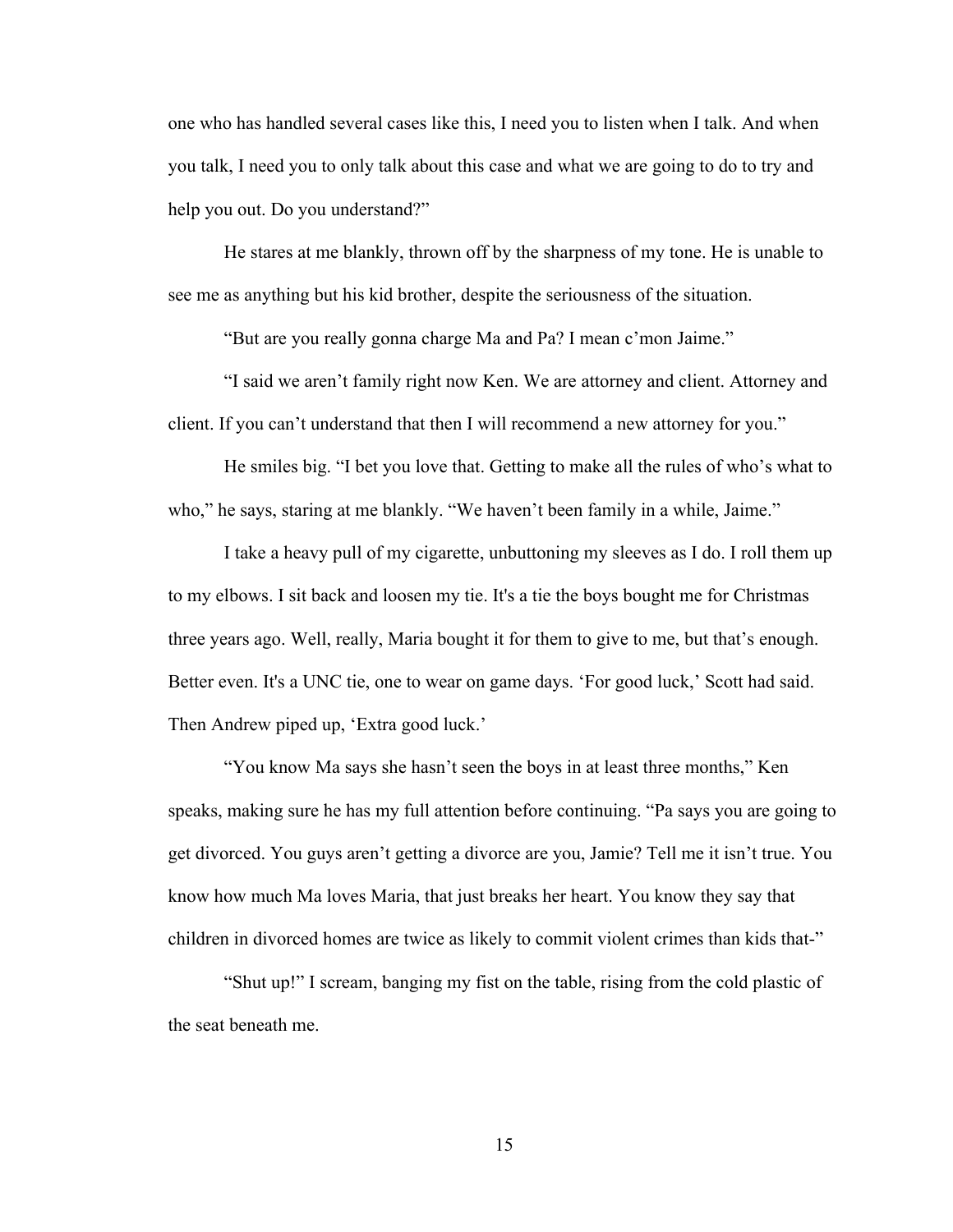Two minutes is all it took being with my older brother for the first time in almost three years, and I've lost my cool. "First off, that is a ridiculous statistic and you have no idea what the hell you are talking about. Second, my personal life is none of your goddamn business. And third, please, for the love of Jesus Christ, the Lord Almighty, stop talking like you are on Little House and the fucking Prairie with your ma and pa shit! Nobody talks like that Kenny! It's 2003, not 1850."

 Kenny stares at me, a bewildered look on his face. It's as if for a moment he begins to understand the severity of the situation, but this dissipates quickly, and the Cheshire cat grin returns.

 "It's clear which one of us inherited Pa's anger. No wonder Maria left you. I just hope you don't get that anger out the same way he did."

I return to my chair, sliding it closer to the table. Pulling in the remainder of my cigarette with one long toke, I close my eyes.

Anywhere else in the world. Anywhere else is where I would rather be right now.

"Skye told me her friend told her she met you at a bar and slept with you," he says now, the first mentioning of something close to why we are here, yet he doesn't hesitate when he says her name. Could be a sign of innocence. Or insanity. "Said she was bragging about sleeping with that lawyer from the cover of The Gazette. The one that saved the killer cop." He pauses, looking me up and down, as if I were the one in handcuffs. He has the same judgmental eyes as our father. "You know, I always thought you were like a social justice warrior. Then you went and got that cop off. Bet that hurts your soul. Pa said you got paid a huge chunk of change to do that. Started calling you a sellout. I got friends at the Mill ask me about it too. Ask me how my brother did that,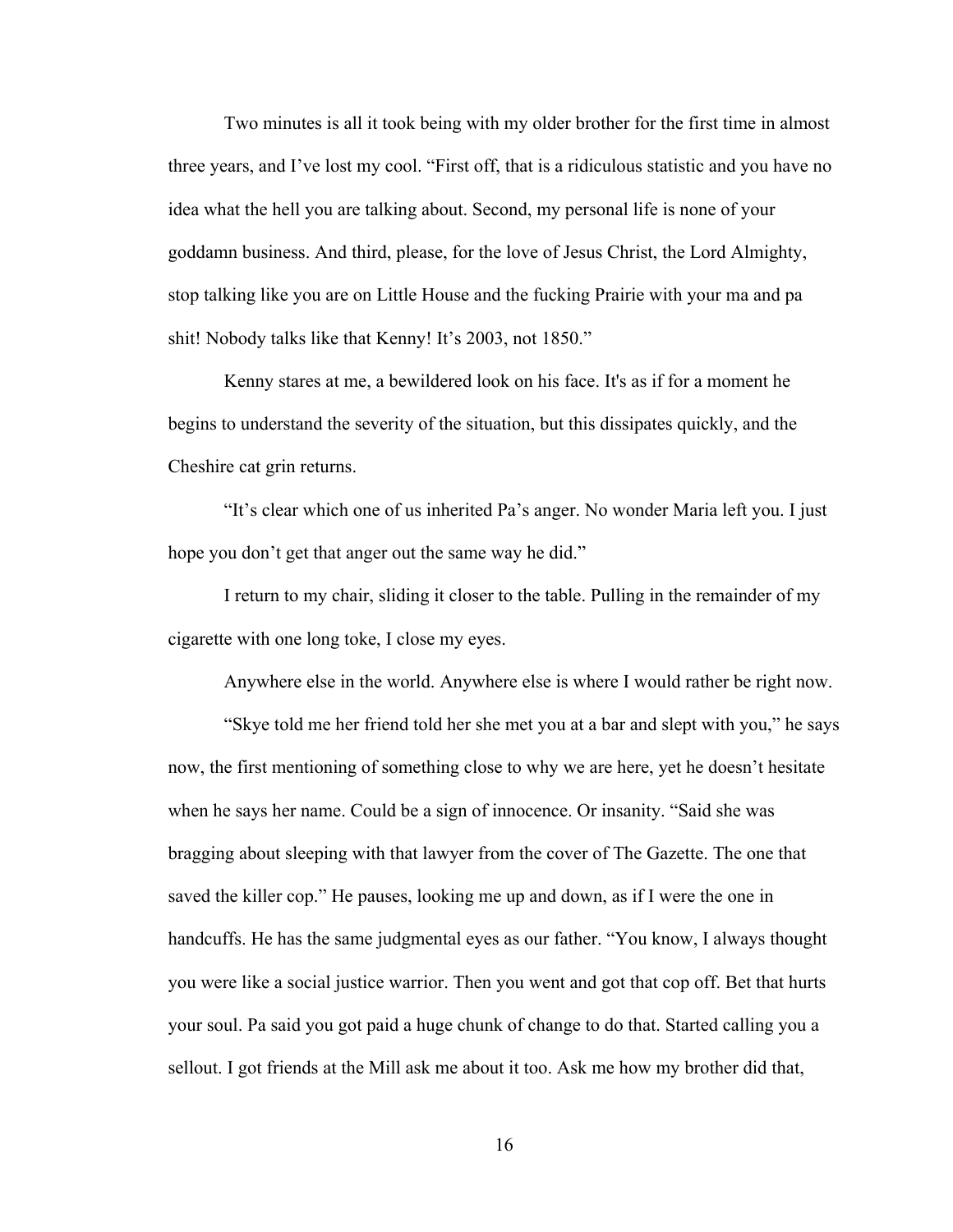asking me if I'm related to the Anderson all over the news." For a moment I can see a tinge of jealous anger hiding in the corner of his eye. "You forget we still live in the same city you know? Sure, you moved Maria and the boys up to Cramer Woods but don't you forget that Huntington Forest is still in the city limits."

 I run my hand through my hair, then place out the cigarette in my hand. I feel for the pack, there are only a few left. Who cares? I'll buy another one.

"Jesus you're smoking those things pretty fast little brother," he reminds me as I light another. I haven't smoked like this at the very least since my sons were born. I know that at least. In fact, I didn't smoke for about the first seven years of Scott's life.

"Ken, can we please talk about this case? What happened tonight? I need to know, Ken, because in a minute those detectives are going to come through that door and start their interrogation, and the only reason they even waited is because of the connections I have around this place, you understand me? They could have already come in here and started poking and prodding. But they haven't, they promised me a few minutes. So, in the few precious moments we have left before everything kicks into high gear, can we please talk about this case?" I ask, infuriated by my lack of control over this conversation.

"I'm innocent," he says. "That's all you need to know." He's scrunched over in his chair, the cuffs pulling him down. He's a solid six inches taller than I am, but he's nearly skin and bones, a body cultivated by blue collar work.

"Ken," I say, a thousand thoughts rushing through my mind. "You woke up next to her dead body. With blood on your hands."

He shakes his head, grinning still, but slightly less.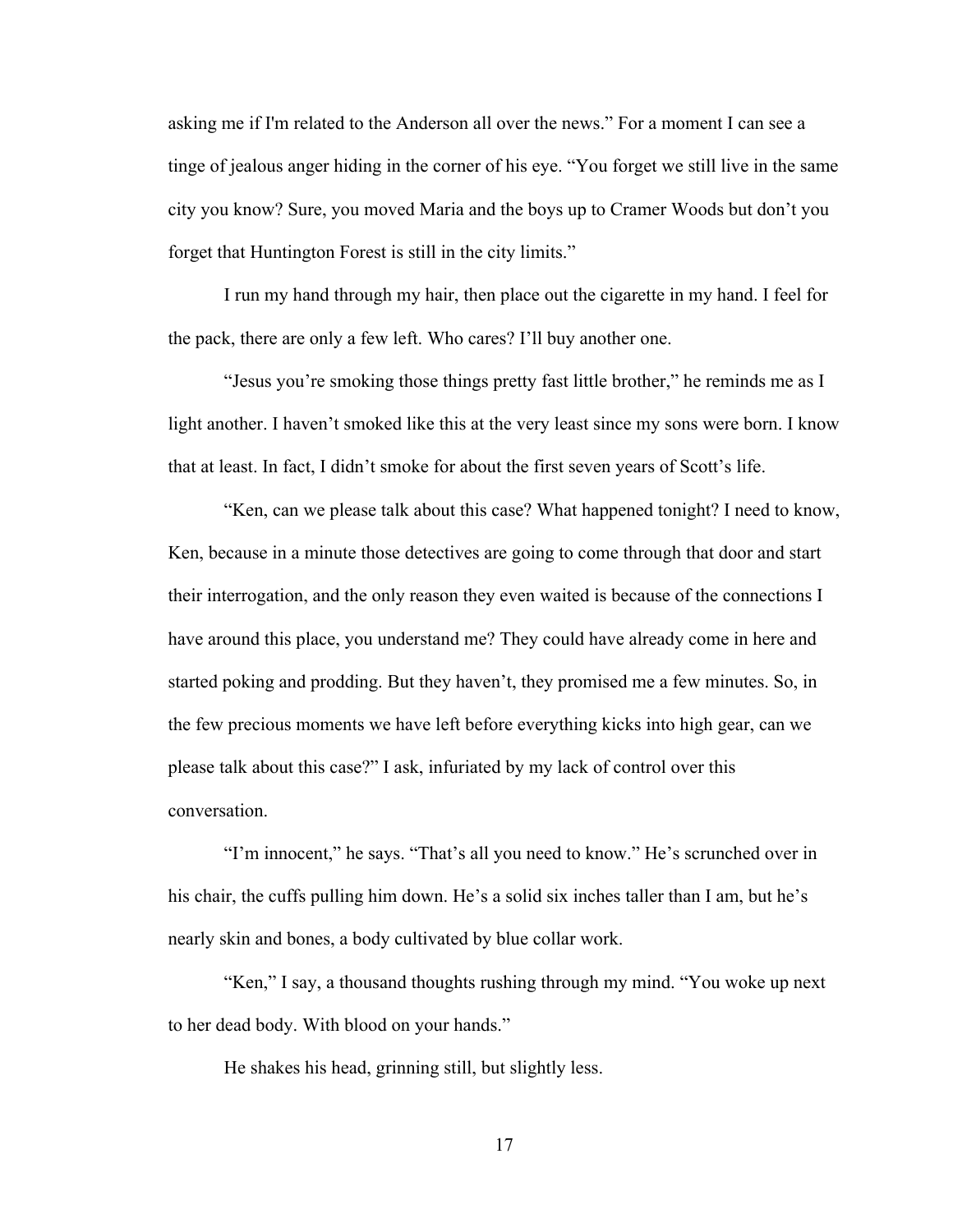"I know you'll take care of it. If you're half as good as Ma says you are at your job. She brags about you so much. You know, I bet she could be a lawyer because she remembers everything you've ever told her on the phone. She was telling me when I called her tonight about what I can do and what I should do. You should have heard her Jaime. It was amazing. Sometimes I forget how intelligent that woman is."

"Can we talk about it?"

"Ma's intelligence?"

 "No, Ken." I inhale the smoke deep, praying that it can stave off the impending second wave of headaches coming my way. "Tonight. Can we talk about tonight? What happened?"

 "You mean this morning?" He asked, smirking like a child who just learned that repeating what the adult says will piss them off.

"Sure, Ken," I say. "This morning."

 He smirks wider now, playing with his wrist cuffs. He's unfazed by the chains around his wrists, unlike any client I've ever had. He looks instead at his hands, calloused and cut. Blood still stains them in certain places.

 "You remember that first time you came home from Chapel Hill?" He asks, as he looks away from me, focusing on the wall. The grin has entirely receded. "Yes," I say. Our father thought I was acting as if I was better than him, because I was working for the Dukakis campaign. When I'd offered a rebuttal to one of his political points, he struck me down with his fist. He began kicking me, until Ken tackled him. Then Ken punched him, over and over again.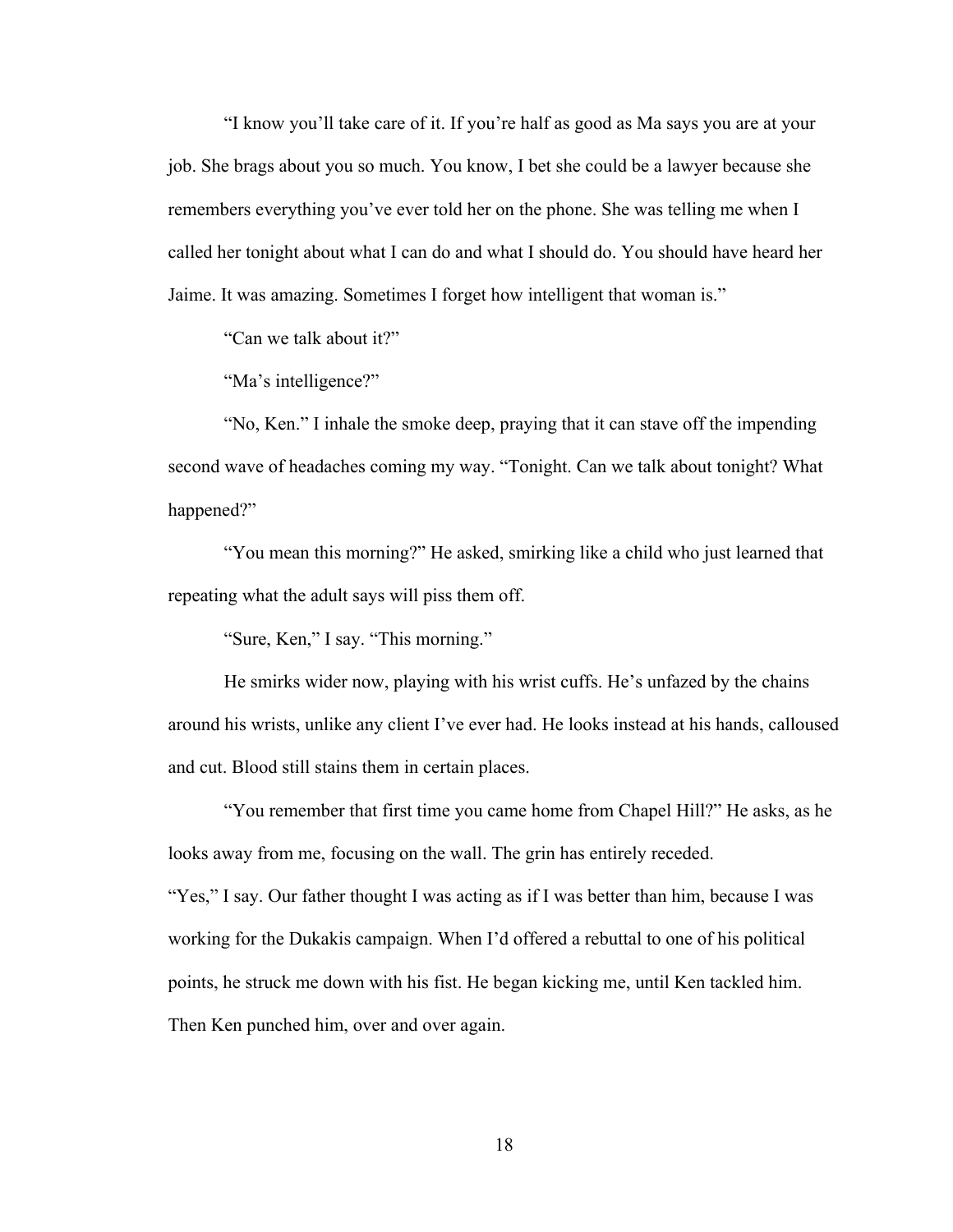"Why'd you stop me? The bastard deserved to be beaten." He looks me fully in the eyes now, true emotion showing through, a combination of anger and fear. He balls his fists up in the cuffs, and I take real notice of the blood on his hands. His palms contain the majority of it.

"Did Skye deserve to be beaten tonight?"

He looks away, and stares at the wall, before beginning to laugh as several tears begin to escape from his face, like a running back hitting the b gap. He blows smoke from his face, the cigarette nearly finished, about to burn his lips.

"Saw the Heels got beat tonight. I'm sorry to hear it. I know you always cared about that team more than *anything* else in your life." He looks me in the eyes again. I've always hated those eyes. We shared a room during most of my childhood. I remember being about eight, and every time I turned over in bed, there were those eyes.

I shake the thought from my head, looking away.

 "Ken, you understand that just because you are my brother, the D.A. isn't going to be easy on you. In fact it probably makes your situation worse. Along with who the victim was. I mean, what were you doing with her, Ken?"

 He looks all around the room, as if the significance of the night is finally settling in.

 "I loved her," he begins to choke up now. Sadness overtaking his cynicism. "C'mon Ken, she was trouble, you know that. There's no reason for this town to have a Page Six in the paper and it does just for her!" I take a deep breath, calming myself. "You want to walk me through what happened?"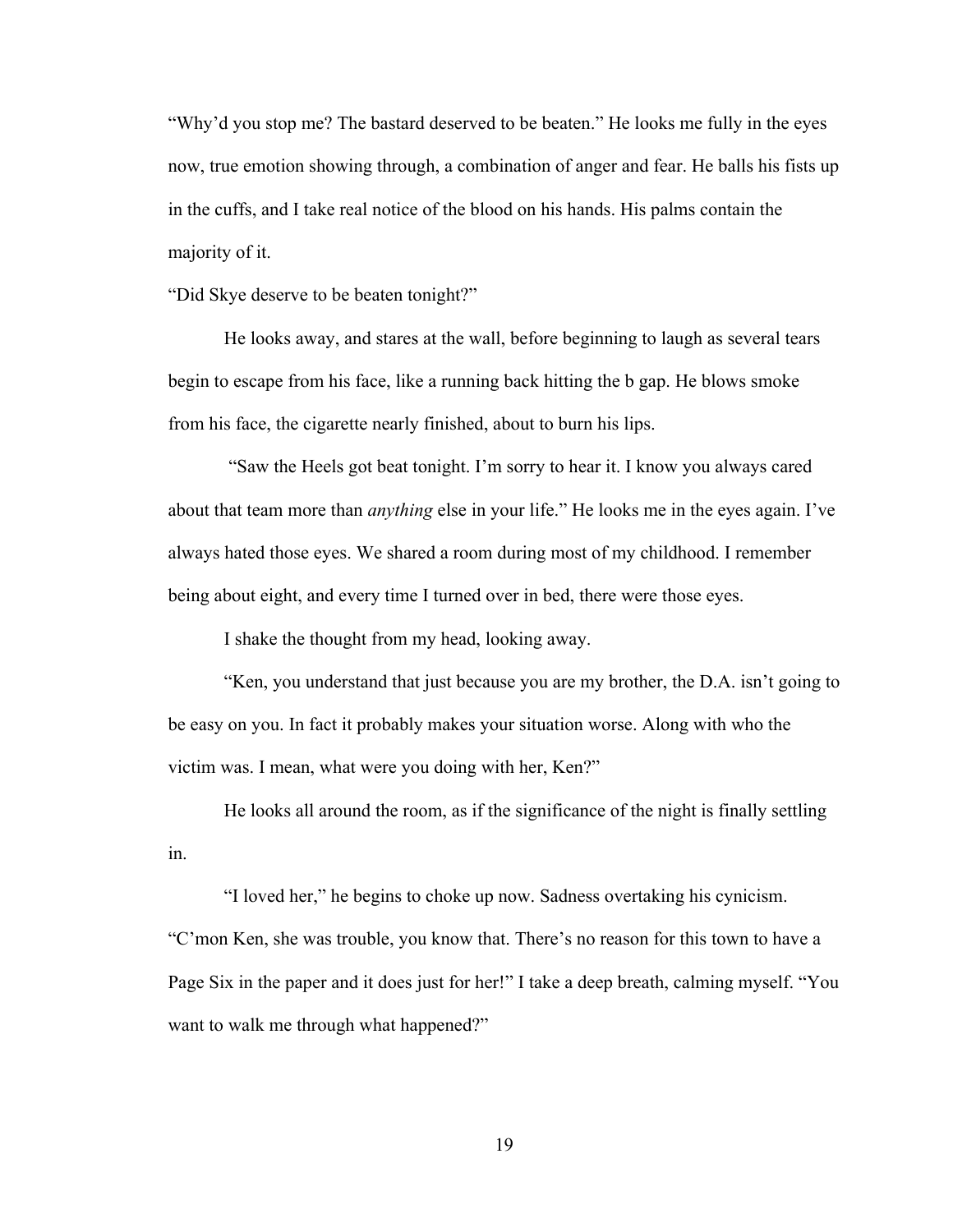He turns to me with tears in his eyes, "You remember the only time Pa and I came to visit when you were at Chapel Hill?"

 I sigh at yet another sidetrack, but from how the last five minutes have gone, all I can do is hear him out.

"We were playing against Miami. They were ranked second in the country."

 "Yeah… yeah," he gets excited now, using his shoulder to wipe away a lone tear. "And you kept saying 'We shouldn't be in this, we shouldn't be in this' but you were. You and Pa, so happy. That quarterback just kept making throws. Now you know I never much cared for football but I just picked up on your guys' emotion that night. You were on top of the world. And it came down to the end of the game, and the Tarheels got the ball with a few minutes left down four. You turned to me and said 'Kenny, I can't tell you how fuckin' happy I am right now.' And that's the only time Pa never said nothin' about your cussing. And when that QB ran in from a few yards out with barely any time left and you won. Was that stadium lit up? Everyone was so happy, smiles, hugs, people practically kissing the strangers next to them. And you two. You and Pa. Like best friends, hugging and singing along to the stadium music. It was amazing." He pauses and before he can keep going I cut him off.

"Is there a point to all this?"

 "That's how Skye makes me feel. Like I shouldn't be there. With her. At the places she brings me to, or in bed. I shouldn't be with her, but I am. I'm the quarterback, getting in from the five-yard line on a scramble, and I'm also that stadium full of happy people. That's why I was with her, Jaime. I would never hurt her."

I shake my head.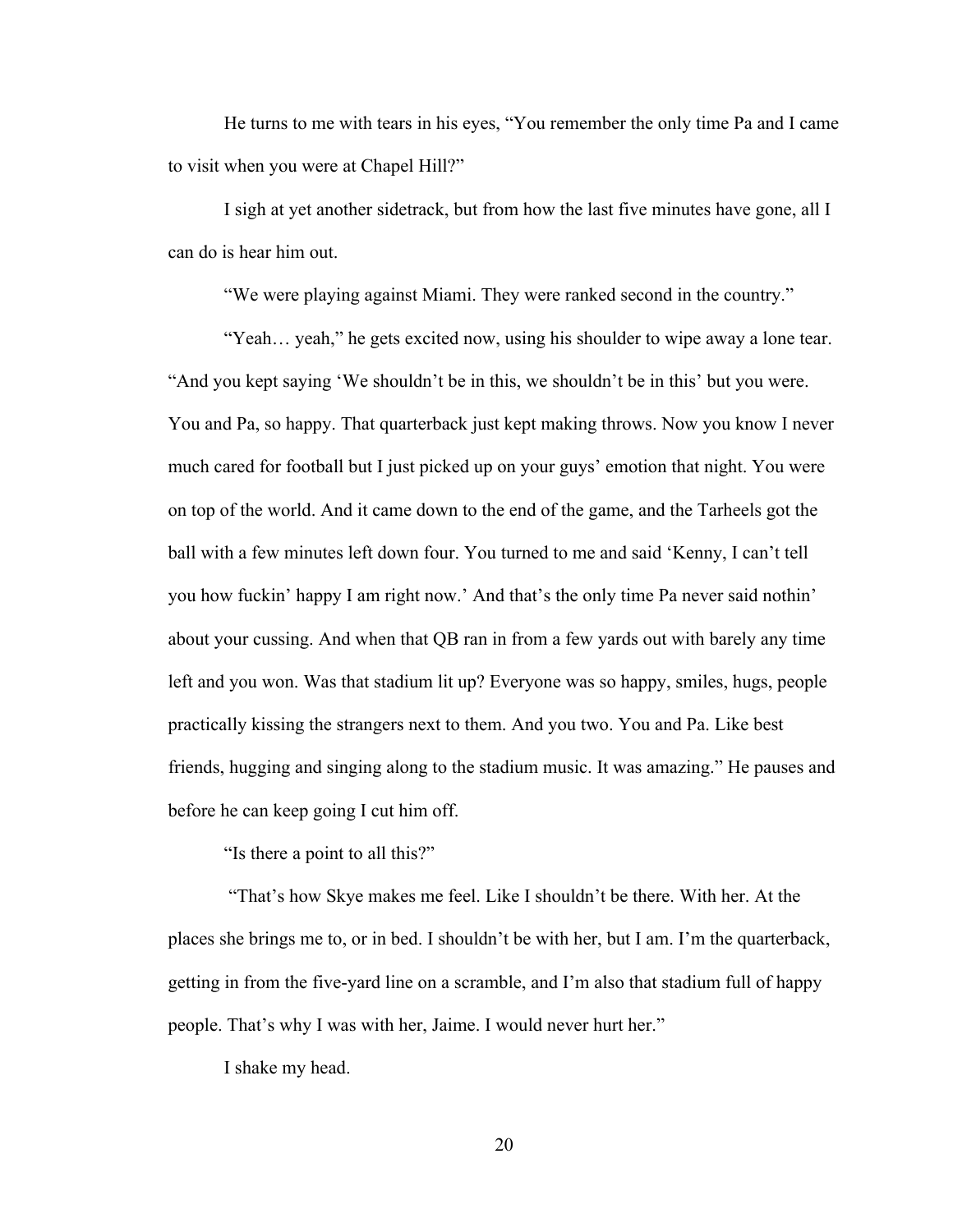"Remember how that night with dad ended, Ken?"

His shoulders sag.

"Do you remember?"

"Yeah Jaime, I do." He sinks a bit in his chair.

 "After the game we got in the wreck, the one caused by that drunk bastard because he refused to let you, the only sober one, drive." I glance at the spider web scarring covering three knuckles on my right hand, "You were in the hospital for three months. That's how that night turned out. Mom quit her job to sit by your bedside for three whole months. I got stitches in eight different places, and that old bastard got nothing. Not a scratch. That's why you can't invest in those feelings you're describing."

 He looks away from me now towards the Casper-white walls of interrogation room C. There are three rooms in this jailhouse where you can have private meetings with clients, and preliminary interrogations are held. I've always preferred room C. I guess it's the coziest.

 "We're going to have to talk about that if you get charged and this goes to a jury trial. You know that right? Probably bring in the doctors."

"I didn't kill her, Jaime," he pleads.

"Ken, I'm just saying, if it comes to trial, and it may, we will have to call on some of your doctors."

"Doctor Rick?" He begins to shed multiple tears now.

"Whoever will sit up there and testify on your behalf."

"What does that mean?"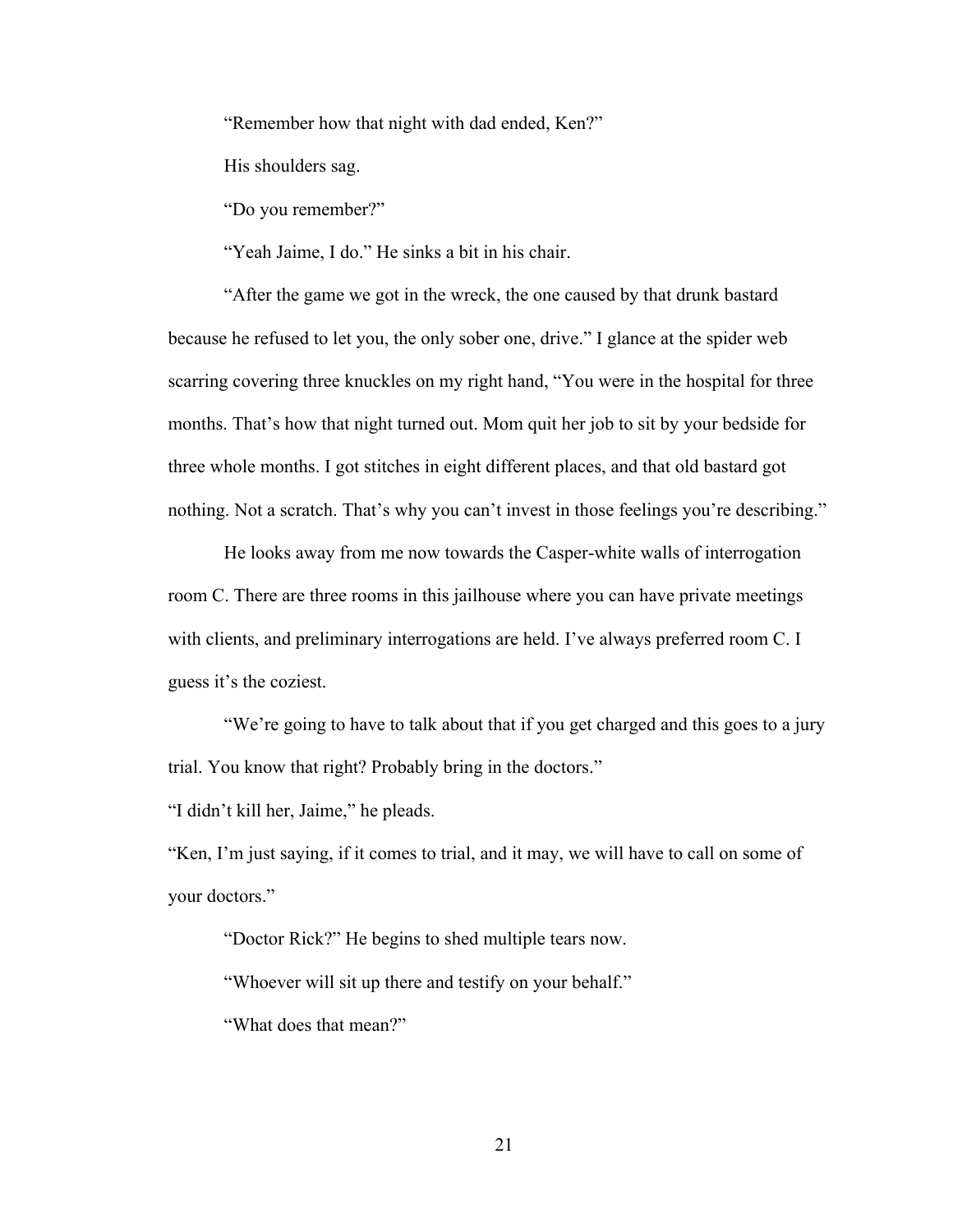"Whoever will sit up there and say that the damage done to your brain that night, along with--well, what Dad did to you when we were kids," I choke on my words for a moment. "That all those things together made you this way Ken. Made you what you are."

 Tears slip out of both his eyes in a perfect rotation now, watch them only on his left cheek as he turns his face from me, biting his lip.

"I didn't mean to hurt her, Jaime, you know that."

 "I know that Ken. I do. I'm your attorney now, Ken, so I believe in your innocence."

 "I'm not what you think, what she said I was, what the asshole old man said I am! I'm not Jaime. I'm not a monster. I'm not a murderer!"

 "Ken, look at me," I say. You learn specific ways of saying those words depending on a client's attitude. Somehow, those three words always get their attention. "Listen to me, Ken. The police think you are a killer now," I wait a second. "Do you understand?"

 He looks at me through red eyes, and though I didn't know him as a child I felt the look in his eyes at this moment was that of Ken Anderson Jr. when he was a kid, fearful of everything in the world.

Especially scared of home.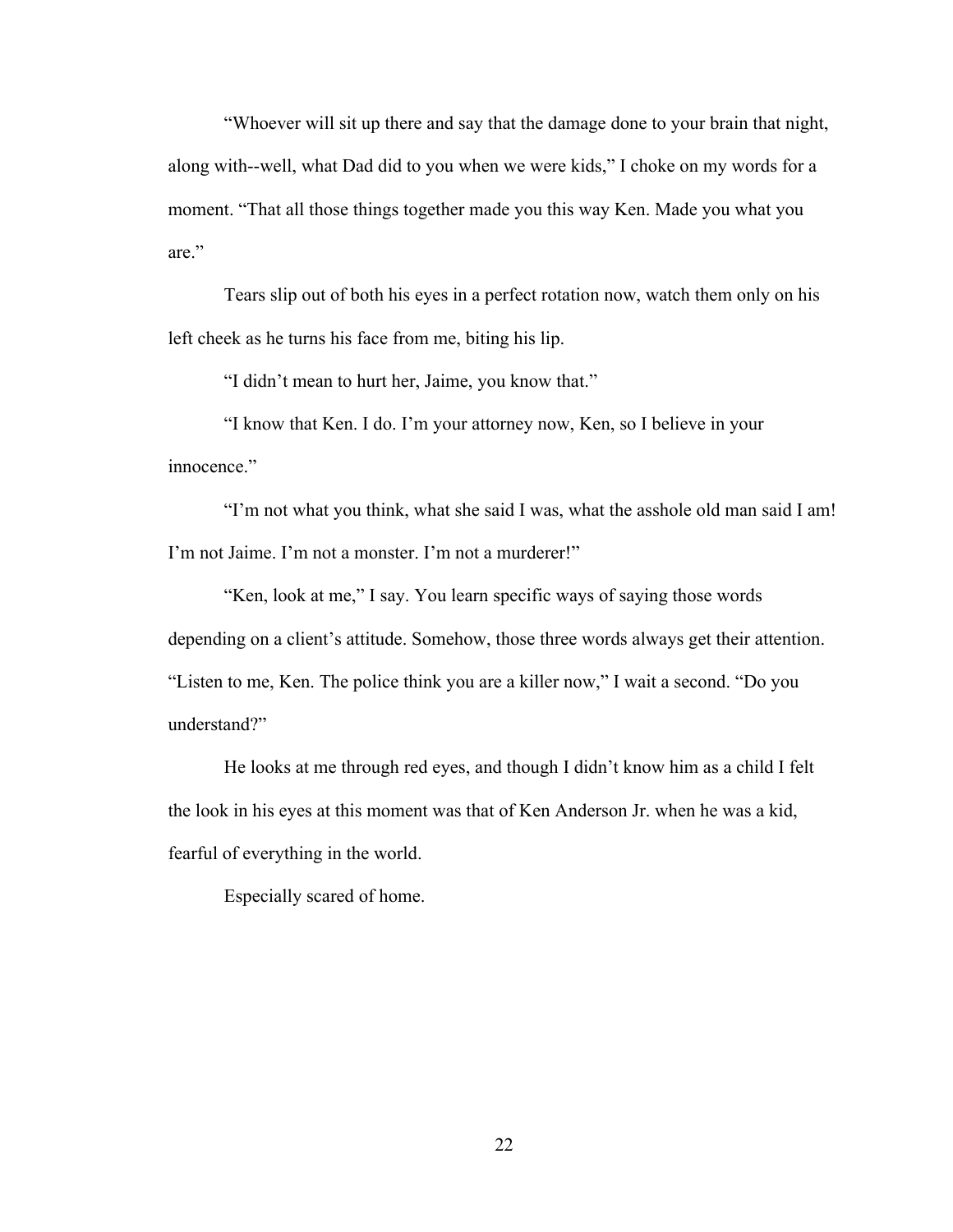#### **CHAPTER III**

In Gastonia we don't have multiple police precincts like in the TV shows. In Gastonia we just have the one precinct, headquarters for city cops. Then on the edge of town the Sheriff's office, where he and his multiple deputies preside. Because of this, when my clients are interrogated it doesn't happen in a box near detectives desks like in the movies and television shows. It happens in the same room where I get to meet with my clients, in the jail. So as the detectives enter room C, I have been through the process countless times.

 "Ken, move the chair around," I say, ushering my brother up, moving him awkwardly to the side of the table beside me, allowing the two detectives to grab chairs from the corner and slide them to where Ken was just a few seconds ago.

 "Mr. Anderson." Detective Fain nods to me, then my brother. "Mr. Anderson," the left corner of his mouth twitches as he speaks. His beard has been freshly trimmed, no longer bushy around his face, his eyes concentrated on my brother. His mouth tics the way it often does, the left side of his lip chewing on an imaginary carrot. They say it does that when he feels he's busted open a case.

We used to be golf buddies. Hell, actual friends, despite our obvious differences.

The biggest case of both our careers ruined that.

 I look to his partner, Detective Murray. She doesn't look me in the eyes, instead concentrating on her partner.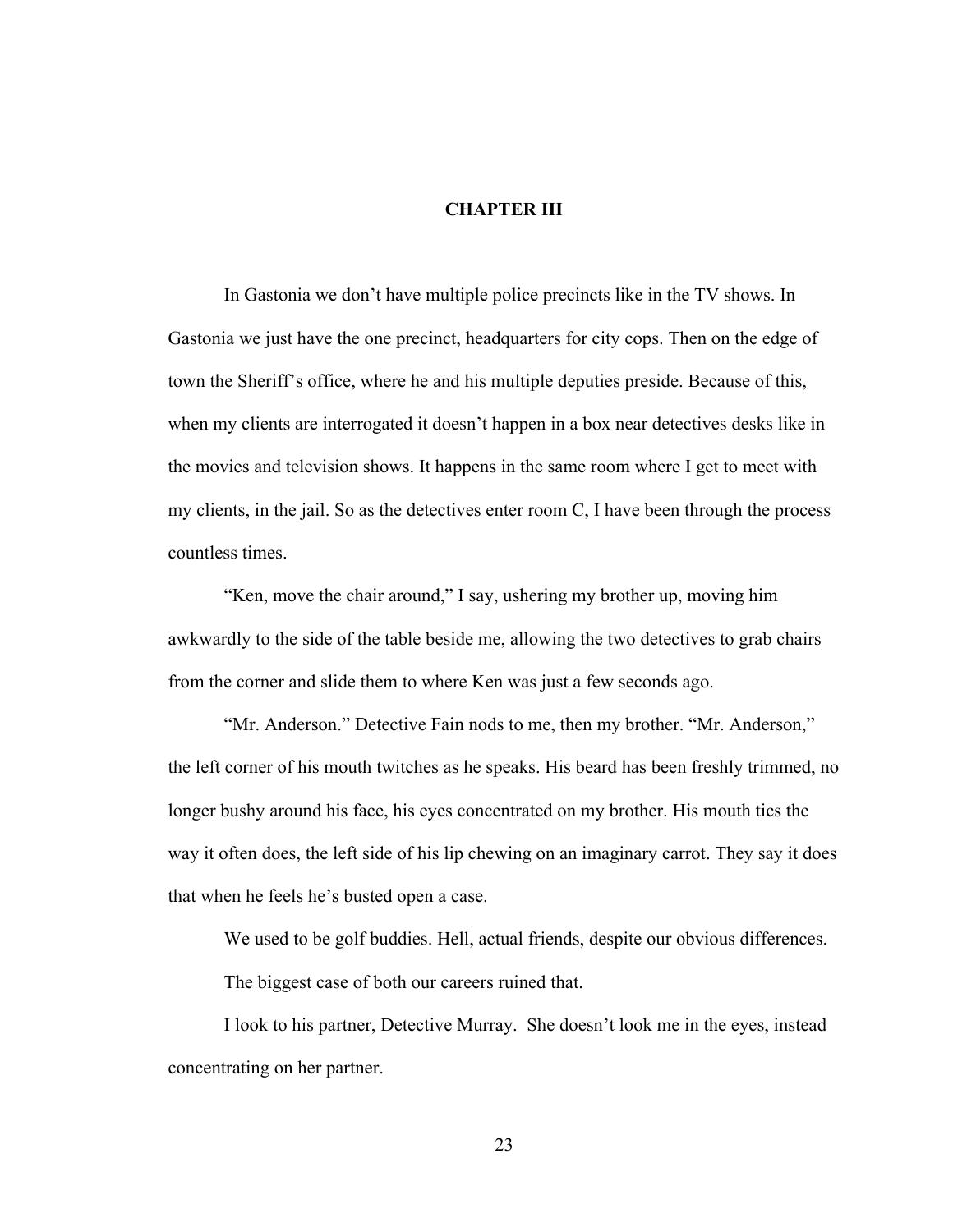"I'm going to need you to put that out," Fain nods to the cigarette in my hand. "You shouldn't have that in here."

 "It's fine," Detective Murray says, "Let him smoke it." She still doesn't look towards me when she speaks. I wonder if she's still thinking about what we were doing just two hours ago. Or maybe she's wondering if I'm capable of what my brother did. We do share the same blood.

 "Is my client being charged?" I ask, looking at Jane. They can legally hold him for forty-eight hours, without an arrest. But they risk anything he says becoming inadmissible.

 "Not yet," Fain says smirking, his lip stopping moving for the time being. "You don't plan on that though do you Fain?"

 "Detective Fain. Your client is free to go for the time being if he does me this simple favor of looking at these four photographs."

 "Of course, any reaction or statement my client makes after this deal won't be held against him."

"Of course."

"Well, Ken? Forty-eight hours or a quick look at some pictures?"

 He looks at me, eyes now red. The confidence he has in a room alone with me gone. Something that has always happened to him. Abundantly confident with the family, quickly timid around everyone else.

"Yeah, we'll take a look. A quick look. Then we are gone."

I nod to Ken. He doesn't say a word.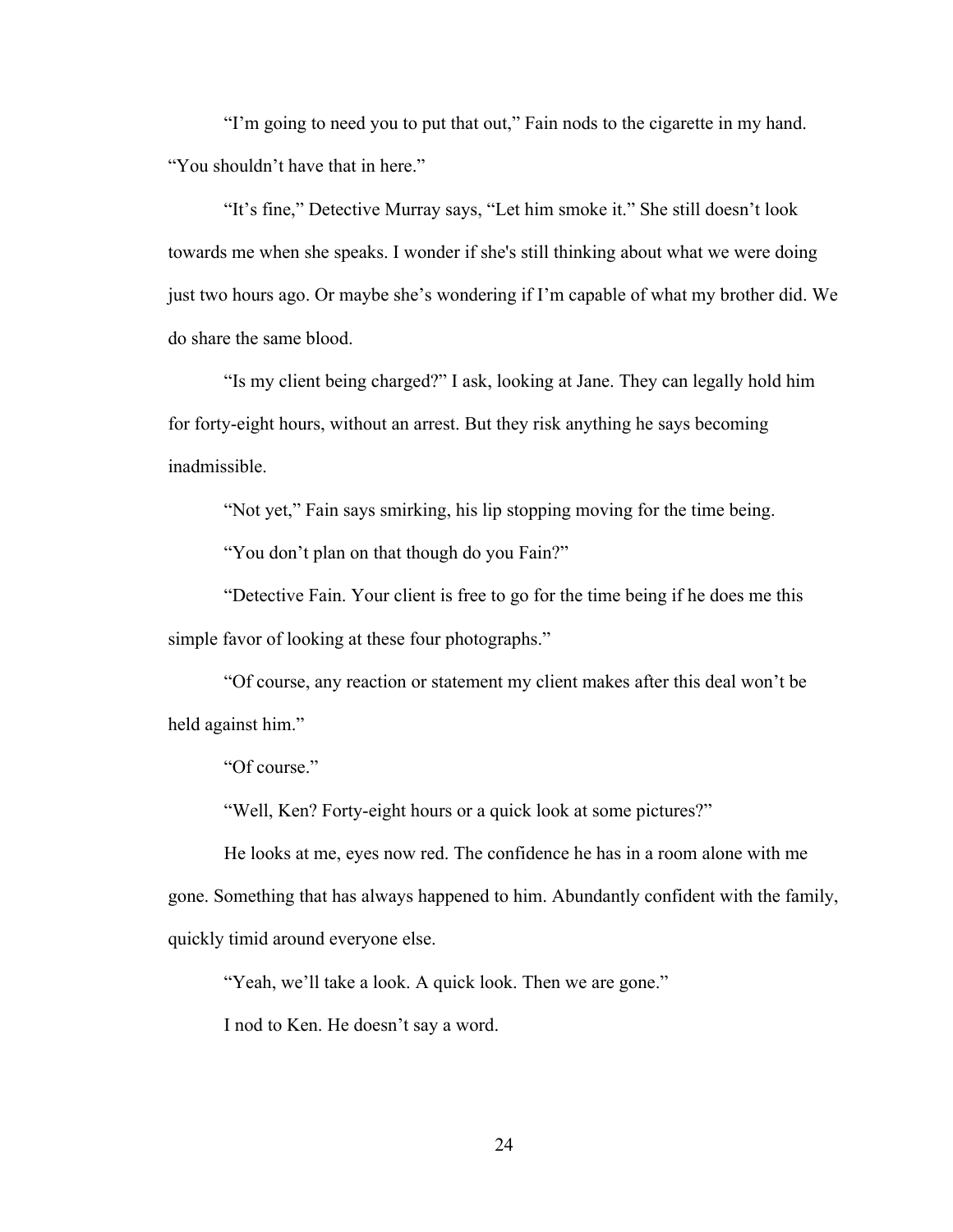Fain slides four crime scene photos onto the table. Jane turns away and looks towards the door.

I look down. Horror seeps from the images, infecting my eyes.

There she lies, Skye, in a pool of her own blood. Lifeless, nothing left but bruised and battered flesh. It's a Picasso fever dream of red and white.

 I look away, holding in the whiskey that attempts to make its way up. I've seen dead bodies before, but never something as brutal as this.

 I look at Ken, mostly in disbelief. I never thought my brother was capable of this. I don't think he is capable of this. Not in the right state of mind.

His face bunches up, tears in his eyes. He begins to shake.

 "No! No! No!" He yells out, the shaking intensifying, until his limbs are moving congruently to a brutal rhythm. "I didn't do that! I wouldn't do that!"

"That's enough, Detective," I say, turning the photos over, looking at my brother.

 "I loved her!" He begins to yell, "I didn't do it!" He yells, reiterating both over and over, the phrases playing tennis in his brain. "I loved her – I didn't do it!"

 I stand, grabbing my brother's arm, removing him from his chair, his leg violently sending the chair to the ground. Cold plastic meeting cold tile.

 "We looked at your little slideshow. Now remove him from his cuffs and let him go. Now!"

Fain ignores me, looking towards Ken.

 "So, you just woke up next to her? And she was like that? Either you were so drunk you didn't hear her get beat to death, or you were the one who did it. Now, which seems more plausible?," Fain says, his voice a level between stern and yelling.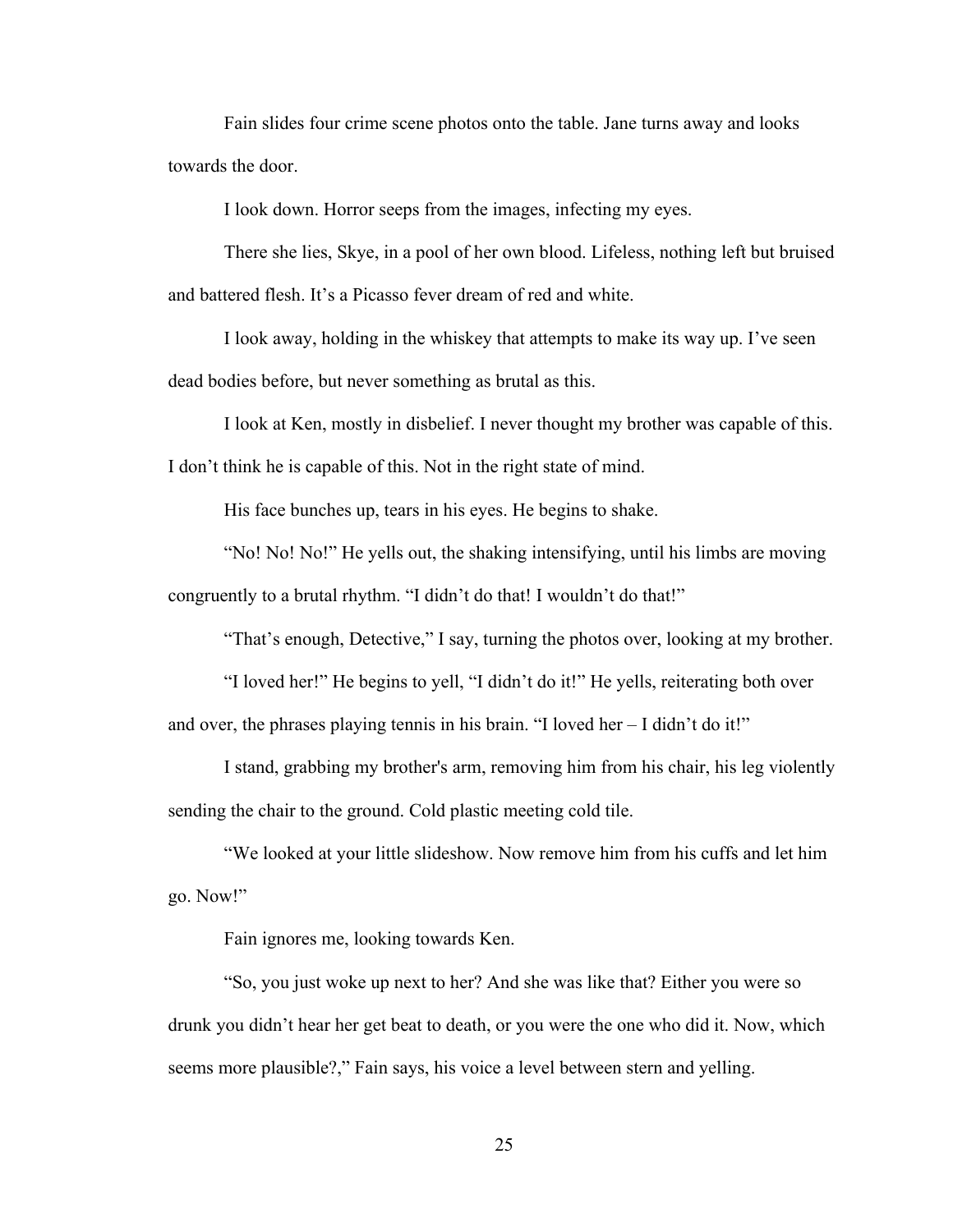"Do not say another word, Ken! Let him go Detective!"

 "What happened, Ken? She slept around on you? Tell you that you were useless? She say something about your famous brother here? How he was better?"

 All of Ken's weight shifts, pushing him towards the ground, forcing me to hold him up, his wrists still cuffed to the table.

 "Uncuff him now or charge him, Detective," I say, pulling Ken nearly back to his feet. "We had a deal."

 I watch Jane remove the keys from her pocket, twisting them into the cuffs on Ken's wrist, freeing him. He now fully collapses in my arms. Tears sobbing from his face. He keeps screaming those two phrases.

Jane finally looks at me, pain in her eyes.

My pain.

In this moment, I know she loves me.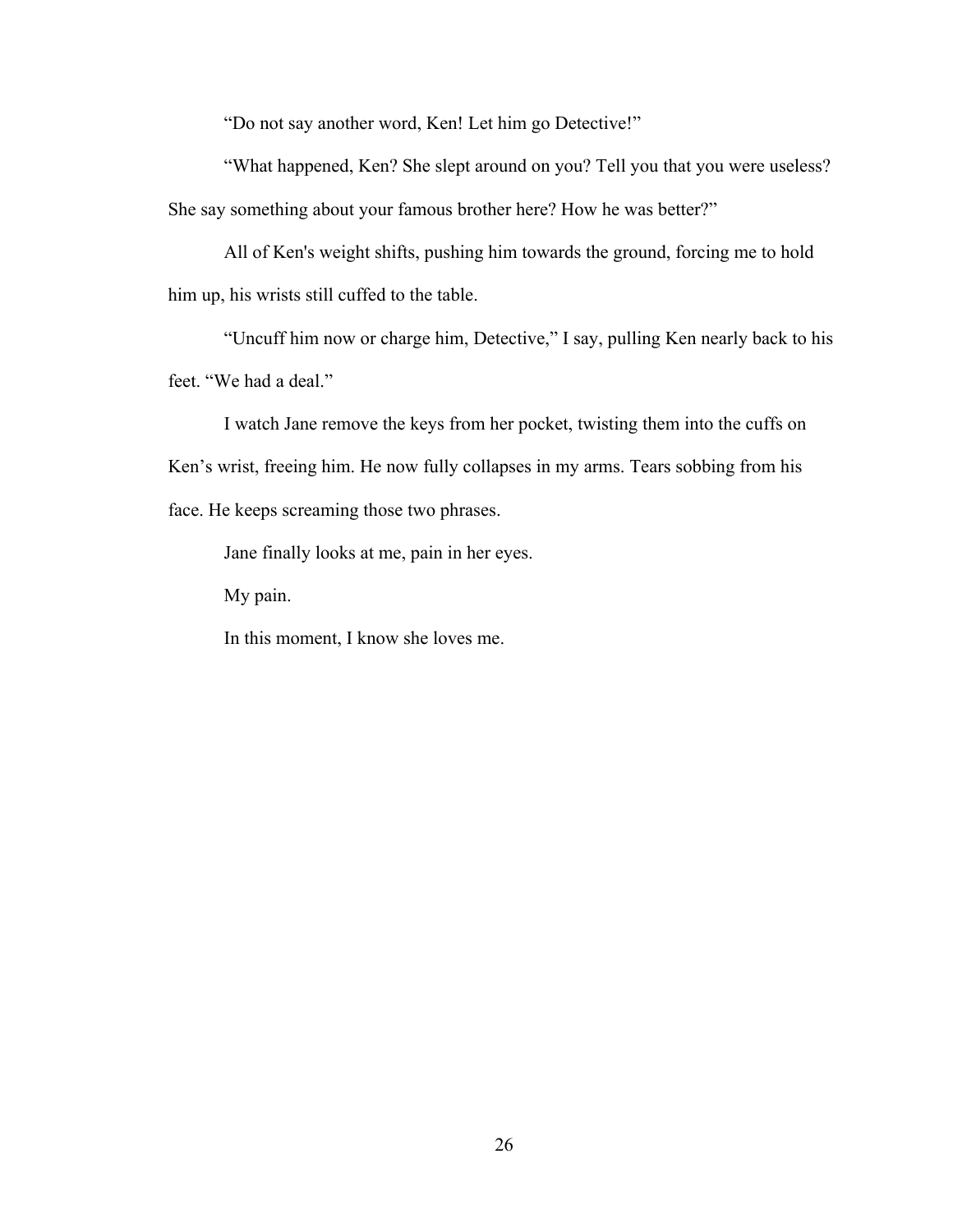#### **CHAPTER IV**

I wait until my mother has picked up Ken, standing by his side as they process him out. I don't walk him to the car, however. This is a tactical decision. I can't face my mother and her fury of a thousand questions at this moment.

"Is there a payphone I can use?" I ask the nearest deputy.

"There's one outside, counselor," he says, frowning at me. Half the city cops like me, the other half hate me. I'll let you guess which category he falls under.

I step out into the brisk morning weather, not cold enough for a jacket, not warm enough for a short sleeve shirt, and walk towards the payphone.

I make two calls. First to my partner Dom. It wakes him, and he begrudgingly agrees to come pick me up once I've promised to buy him breakfast. The second call is quick.

"Yo," a groggy voice speaks into the phone after three rings.

"Joe, it's Jaime."

"What's good, Mr. Anderson?"

"Look, I got something for you. I'll pay you twice the normal rate. But it's hot, I doubt you can even get to the scene until later tonight, if at all before charges are filed. However-"

"You want me to see it before the police finish doing their thing."

"Yeah."

"Whose place?"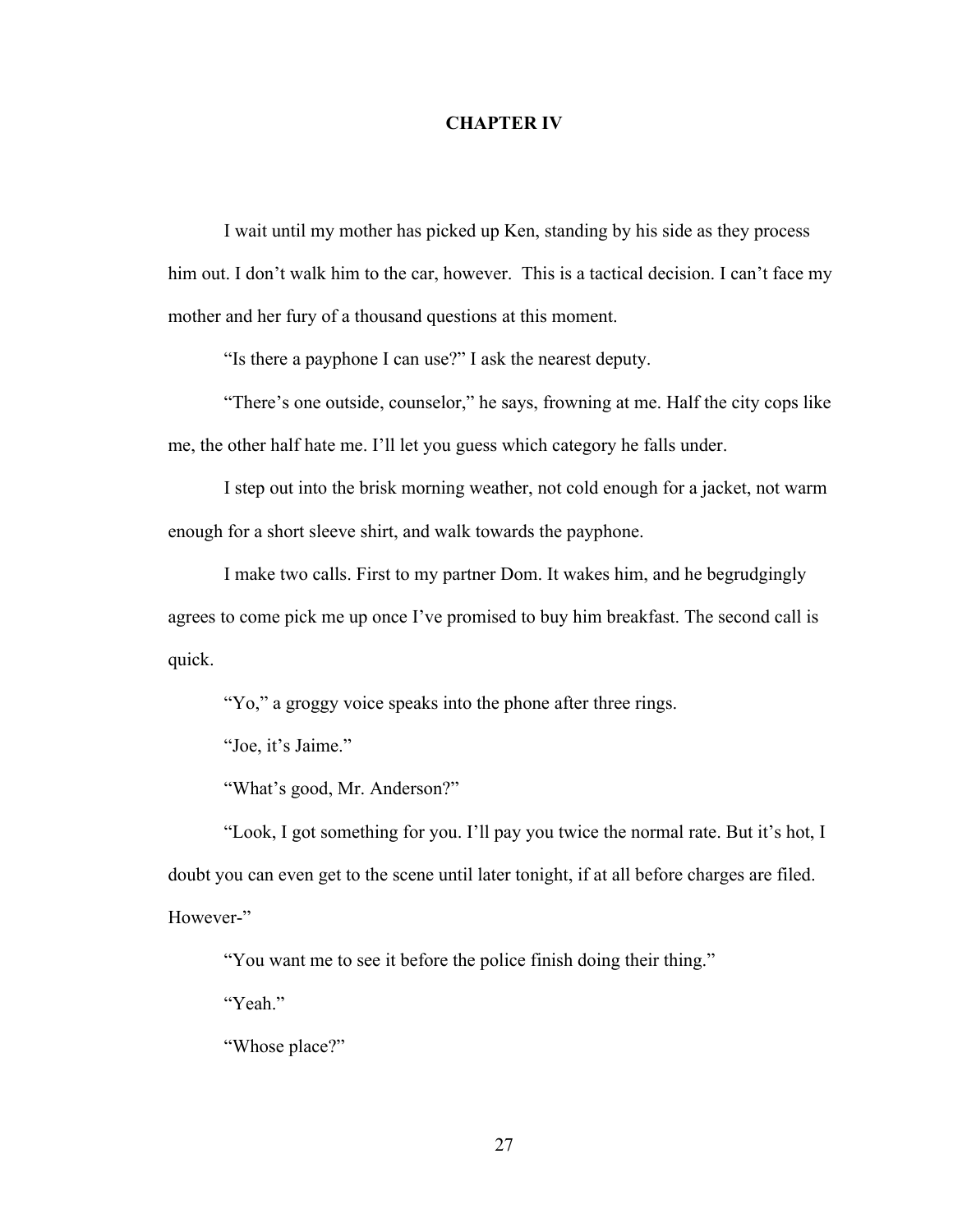"Skye Davis - 5114 Summerell Avenue."

"Shit man, Cramer Mountain? Skye Davis? I don't know if I'll be able to-"

"Twice your rate Joe, anything you can get. Let me know."

There's a silence over his end of the phone. I stare at the courthouse across the street. My arena. I briefly consider the biggest battles I've won there. If this does go to trial, none will measure up to this.

Joe coughs. "Okay, I'll be at your office tomorrow, six o'clock. With whatever I can get."

"Number four, two cream two sugars?"

"For sure." Then he hangs up. I hang the phone up and walk towards a bench to sit on while waiting for Dom.

-

"Jaime, I'm sorry," Dom says to me, shaking his head. He's wearing his Sunday sweatpants and an old Tarheel t-shirt. An intramural one, from when we won a meaningless trophy together all those years ago.

"It's alright. I just don't know where this is headed."

 "I mean let's be honest Jaime, if the evidence was actually as bad as you think, 'ol Sherlock in there wouldn't have ambushed Ken with those pictures. Attempt to get a confession like that."

"I would have had it all thrown out, he knows that."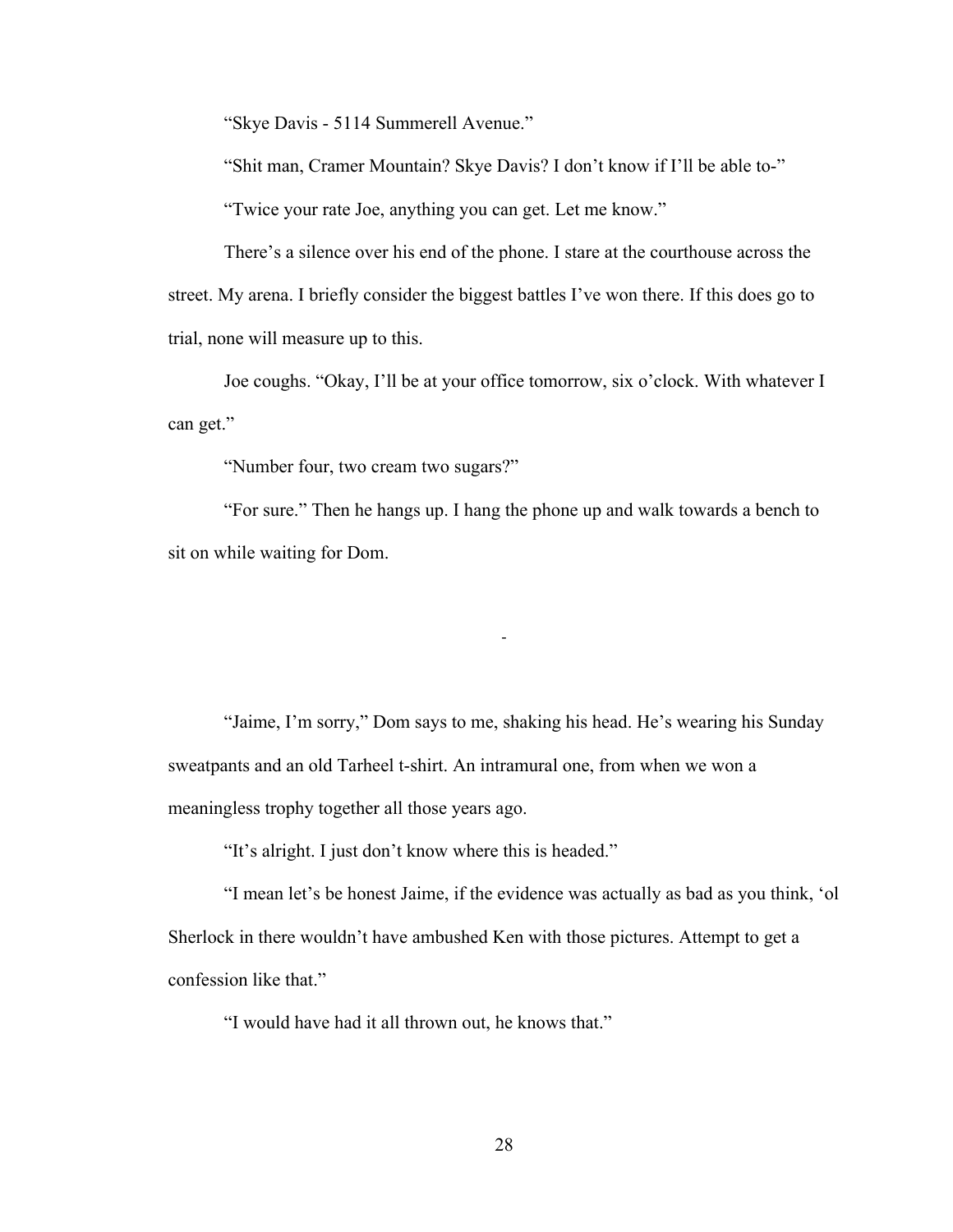Dom turns his car into the parking lot of the iHop on Cox Rd, a restaurant that has been the butt of many adolescent jokes. "So, instead, he lets you talk to him, which probably gets him more riled up, then busts in holding those photos," he pauses. "Were they really that bad?"

 I close my eyes, seeing them, Skye laying there. Pools of blood, so much of it, her lifeless corpse, white as snow. The pouches of blue bruises left on her skin.

"Let's go inside," I say, getting out of the car.

 Dom nods, following me into the restaurant. We get a booth and remain silent. He looks at me and knows what I am thinking, what I'm feeling. We've been together since we were children, when Mrs. Carswell removed us both from Cramerton Baptist Child Care for having 'the spirit of the devil in us.' According to my mother, we were just being boys.

 "Two coffees, black, and I'll have the triple chocolate chip stack with extra whipped cream, two sides of bacon and a plate of sausage. Fill it up, I don't want to see any white on that plate," Dom says to the waitress.

 "Just the coffee for me," I say. The waitress nods and walks away. "Casey got you on a diet again?"

 "We ate vegetable soup for dinner. In what Southern state does that classify as a meal? That should be a crime itself."

 I laugh for the first time since I got that call. Then we remain silent until the waitress returns with our coffees. She sets the plate of creamers and sugars in front of us, all the while saying nothing. Right now, we don't necessarily give off the small talk vibe.

I look over at my partner thinking about things I don't want to say aloud.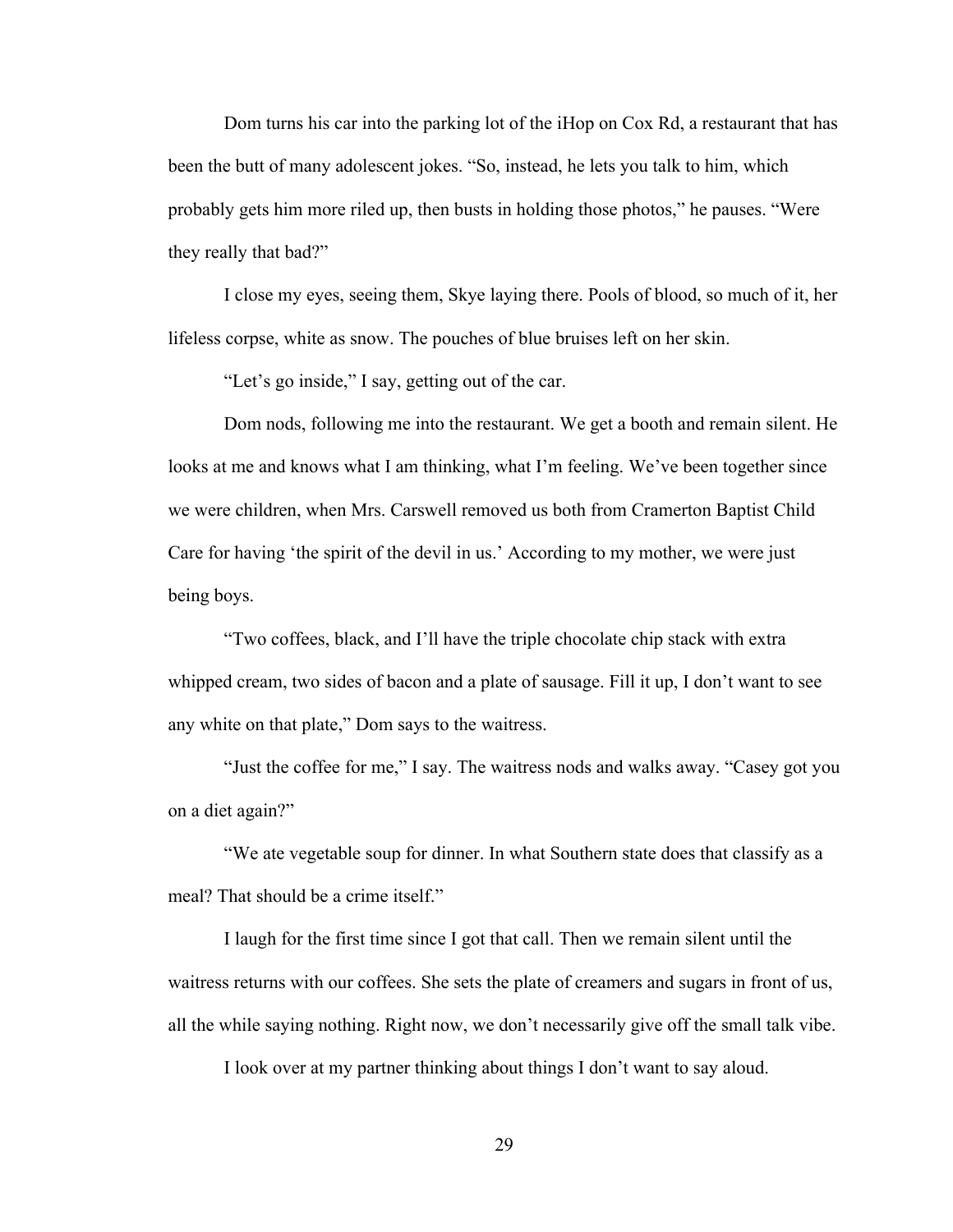Dom may be the only person in this world I am truly honest with. We came out of undergraduate and law school together. He stood beside me at the altar. He was the first one aside from myself and Maria to hold both my boys when they were born. We opened our own firm together, which until sixteen months ago was the most profitable law firm in Gastonia.

One case single handedly ruined that.

 "The fact that he woke up next to her screams guilt, Dom. But the blood was on the inside of his hands. Meaning he attempted to resuscitate her, and he blew over a point two eight. They had a large party. Lots of people. But I can't shake this feeling, Dom, this awful feeling. I want to believe he didn't do it." I watch the steam rise from my coffee, hoping the words I've just released into the air will float away with it.

"Jaime, you can't say that."

"Those photos Dom, I mean, I've seen some twisted things in my life. But that…"

 "Jaime, you never know what happened. You said Officer Jim said they found what? Like twenty something empty bottles of liquor? You just said they had a party? Maybe someone framed him, killed her and moved him next to her."

"He was living there with her, you know that?"

"So?"

 "All those marks on her body. Only someone with a deep connection to someone would hit them that many times. Someone in a psychopathic rage."

 "Who knows how many people were at that party? Plenty of people who knew her well."

I sip my coffee, the taste of an actual good cup warming my chest.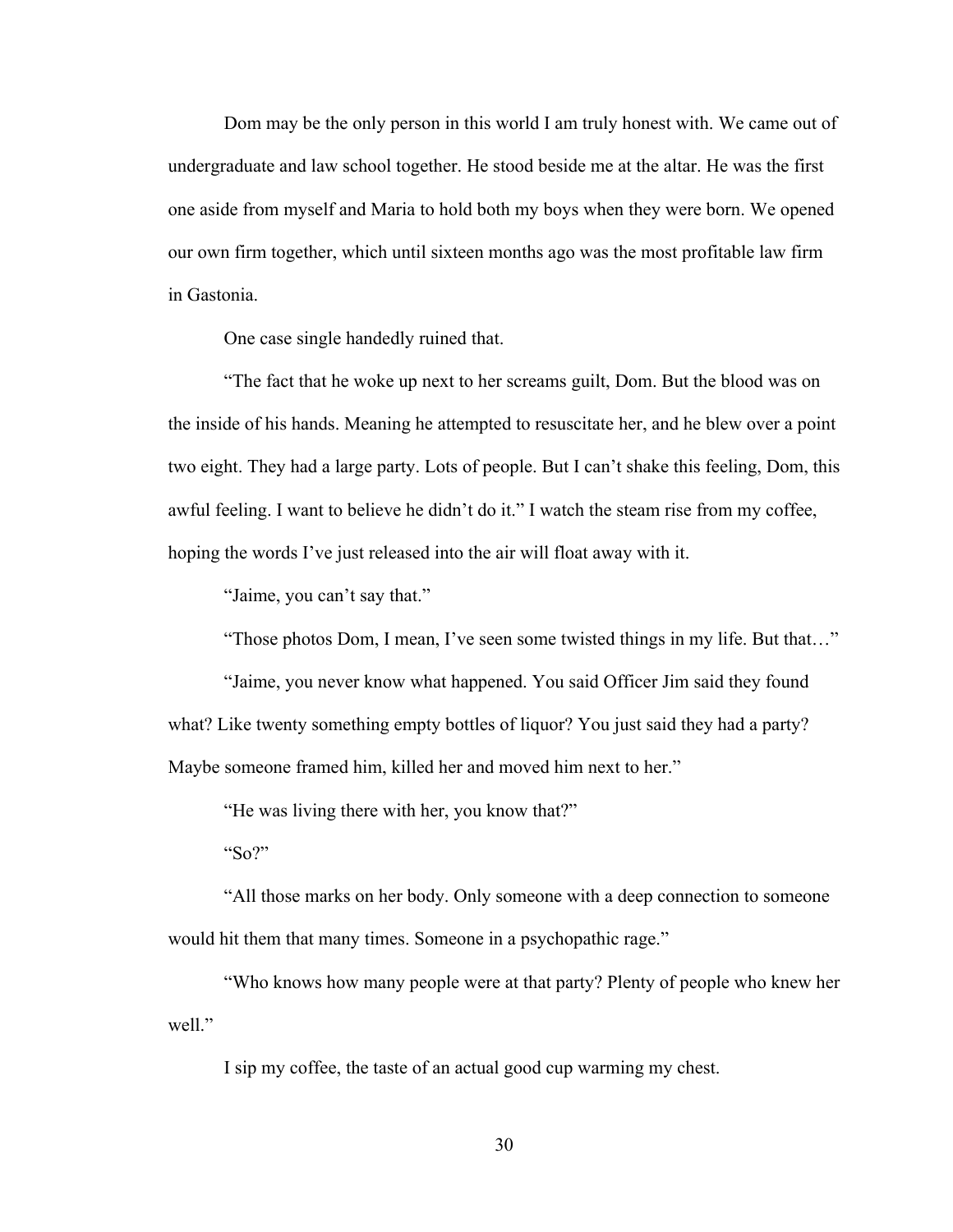"There's a lot to be sorted out. But if he did do it…"

 Dom shakes his head. He's always liked Ken more than I have. It's because he didn't grow up with him, didn't have to sleep in the same room with Ken's beaten ghost.

 He stares at me, his brain turning a million miles a minute. I know what he's thinking about. He lets the silence hang in the air for several more minutes before finally coming out with it.

 "Did you think about what this could do to us? With your connection to that family?" He whispers sternly, looking over both shoulders before he speaks.

There it is.

The reason we are struggling to stay afloat.

The reason my brother truly has no idea what he's gotten the both of us into.

 "We'll have to deal with that when the time comes," I say, watching the waitress arrive with the food.

 "Jaime, you about destroyed our firm-" he stops as the waitress sets his feast down in front of him.

 "What am I going to do, Dom? You know what they'll push for. They'll push for death, Dom. They'll seek blood as retribution."

 He looks up from his pancakes, nodding with some sense of understanding. "I can't let that happen. I'll just have to figure out the rest when the time comes." "Okay, I trust you. But Jaime?" "Yeah?"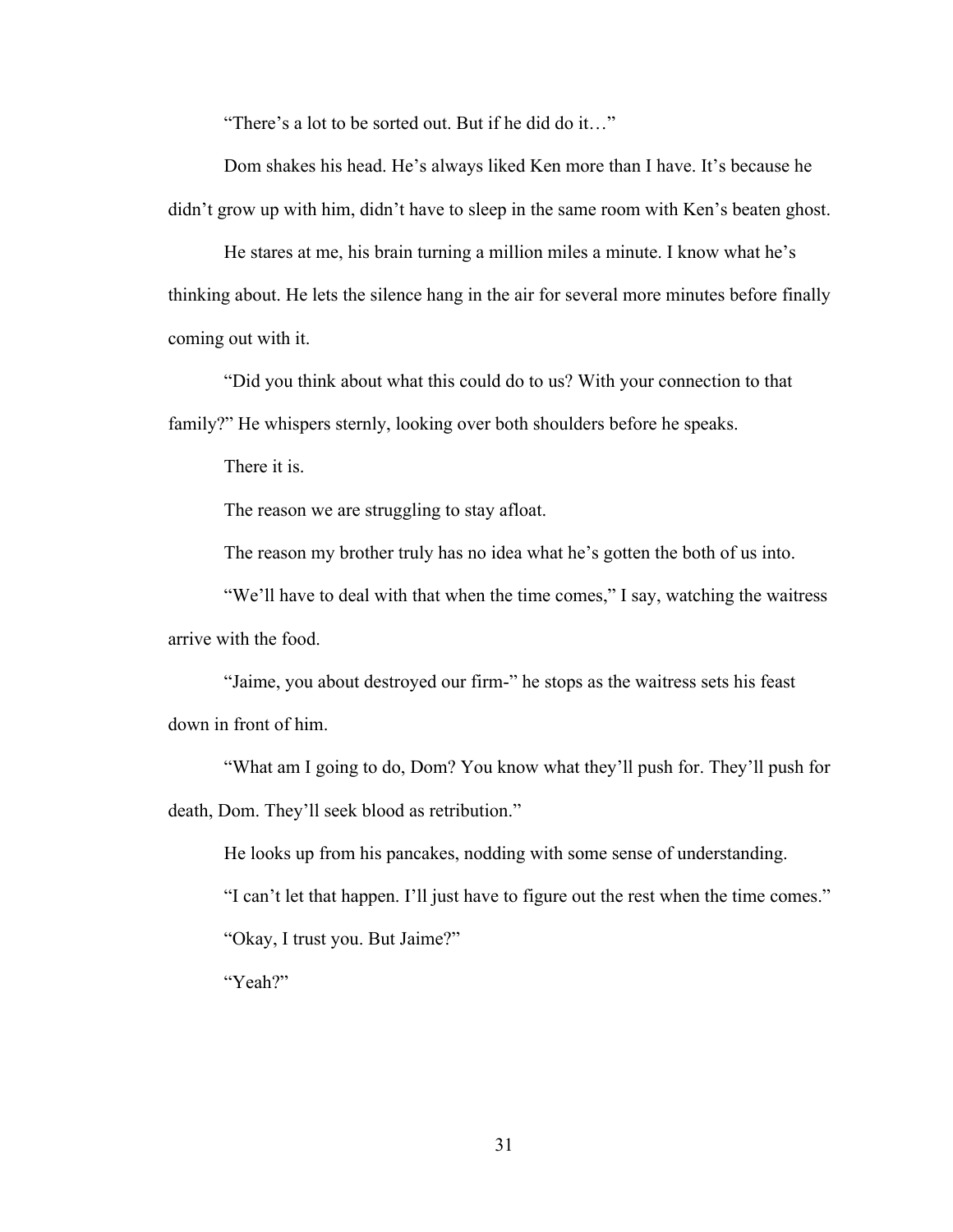"You need to go ahead and talk to Maria about this when you pick up the boys today. I'm sure it will be in the Gazette tomorrow and all over the news by noon. She needs to know."

I watch him eat, sipping my coffee, thinking about my wife.

 "I need you to take me to Frankie's to get my truck," I say, placing a twenty and a ten on the table.

-

 It is a strange feeling. Being parked in your own driveway and feeling like a stranger. As I sit behind the wheel of my silver F150 I can't help but think about what Sundays used to be like in this house.

 Maria would wake me up silently to not wake the boys and we'd make love before they had time to run downstairs and bust into our room. We'd get them ready for the early service at the church where her best friend's husband preached. After the early service, we'd come home and I would make a massive brunch, the full works, like Dom's iHop order.

 Then the boys and I would get out of our Sunday clothes and into our real Sunday outfits, Scott in his Steve Beuerlein jersey, Andrew in his little Julius Peppers jersey. I'd tell them stories of Peppers at Chapel Hill, roaring past linemen, altering games in the opposing team's backfield. Maria would roll her eyes but she could never contain her smile. We'd watch until after the Panthers game when we all would inevitably fall asleep, the four of us, the boys in my arms. Maria's head on my shoulder.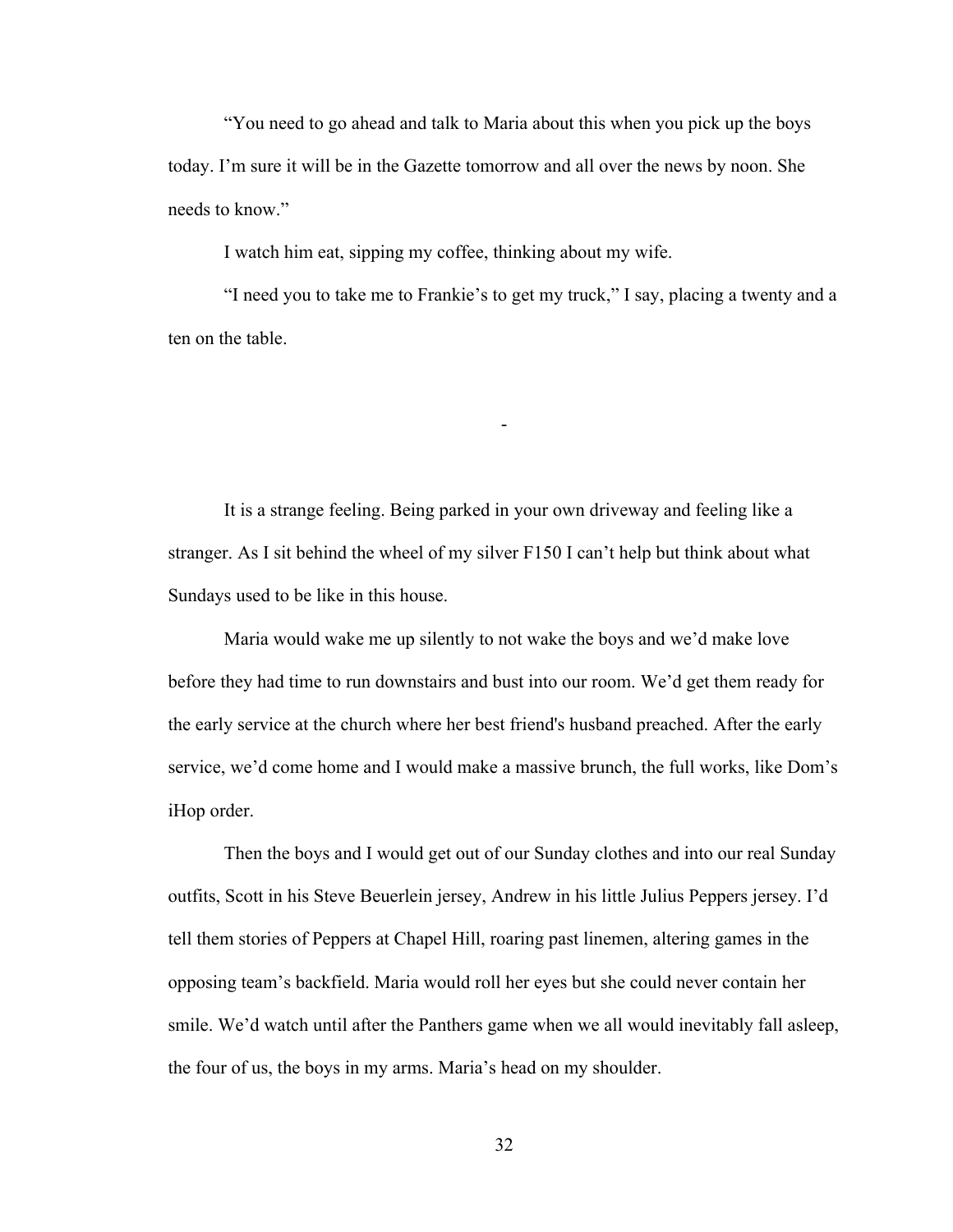"Fuck," I say aloud and hit the wheel. I rarely get to see my sons now. Only every other weekend, and even then, they rarely stay the night. I get to take them to some practices, come to some games. But mostly though, I just have a few hours every other Saturday and Sunday.

I can already see Maria poking her head through the blinds as I approach the door.

 "What are you doing here, James?" she asks in a low voice. Only Maria and my mother call me by that name. "You aren't supposed to be here until after church." Her reddish-brown hair curls to her shoulders, messy from sleep.

 "I have to tell you something, Maria," I say, trying to step inside, but she blocks my path.

 "If the boys see you, they will go crazy with excitement." She looks as beautiful as the day I met her. In a campus coffee shop, she was reading *LaBrava* and I knew then I'd met the love of my life. We went to Sutton's after. We both got BLT's. She had sweet tea, I had water with lemon.

She used to tell people we didn't sleep together on the first date.

I used to tell them that we weren't getting separated.

 "Maria, listen to me, something has happened. Something you need to know. It will be everywhere soon."

 She looks at me. She knows how dramatic I am. Every little thing in my life is a movie in my head. She says that in my mind I am meant to be played by Brad Pitt when it finally comes out.

It used to be in times like this, when I came to her in a panic, she would cradle my face and tell me everything would be alright. 'My little drama boy' she'd say with a small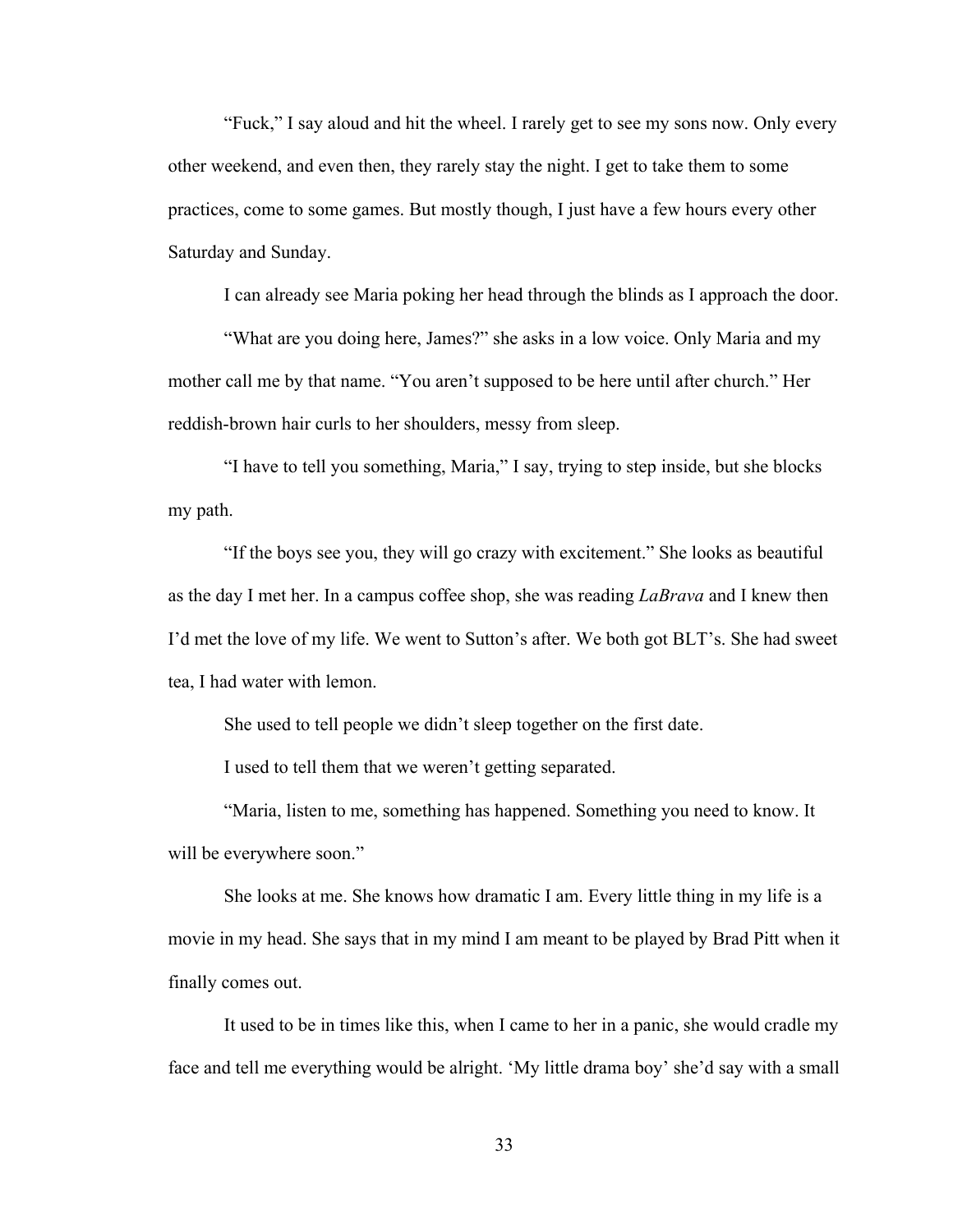pout and we'd both laugh. The most serious girl I'd ever met in the world, speaking with an adolescent tone, and suddenly everything was okay. Now she just stares at me, no goofy voice, just contempt stemming from her lips.

"Outside," she says, ushering me into the front yard of my house.

"The grass is cut," I notice.

"Officer Alex, from my school, I paid him to cut it."

"I could have cut it."

"James, please. Why are you here?"

"It's Ken."

"Your brother?"

"I think he killed someone."

"What?" The look on her face spells horror. Maybe the look on mine should say the same.

 "He woke up next to his girlfriend, dead. Called the police himself. Most logically he killed her."

"The police?"

"They haven't charged him yet, I think they want to make sure everything is in

line before they do since his girlfriend was, well- "

"The daughter of the man running for Governor??"

"The former Mayor."

"Who is now running for Governor."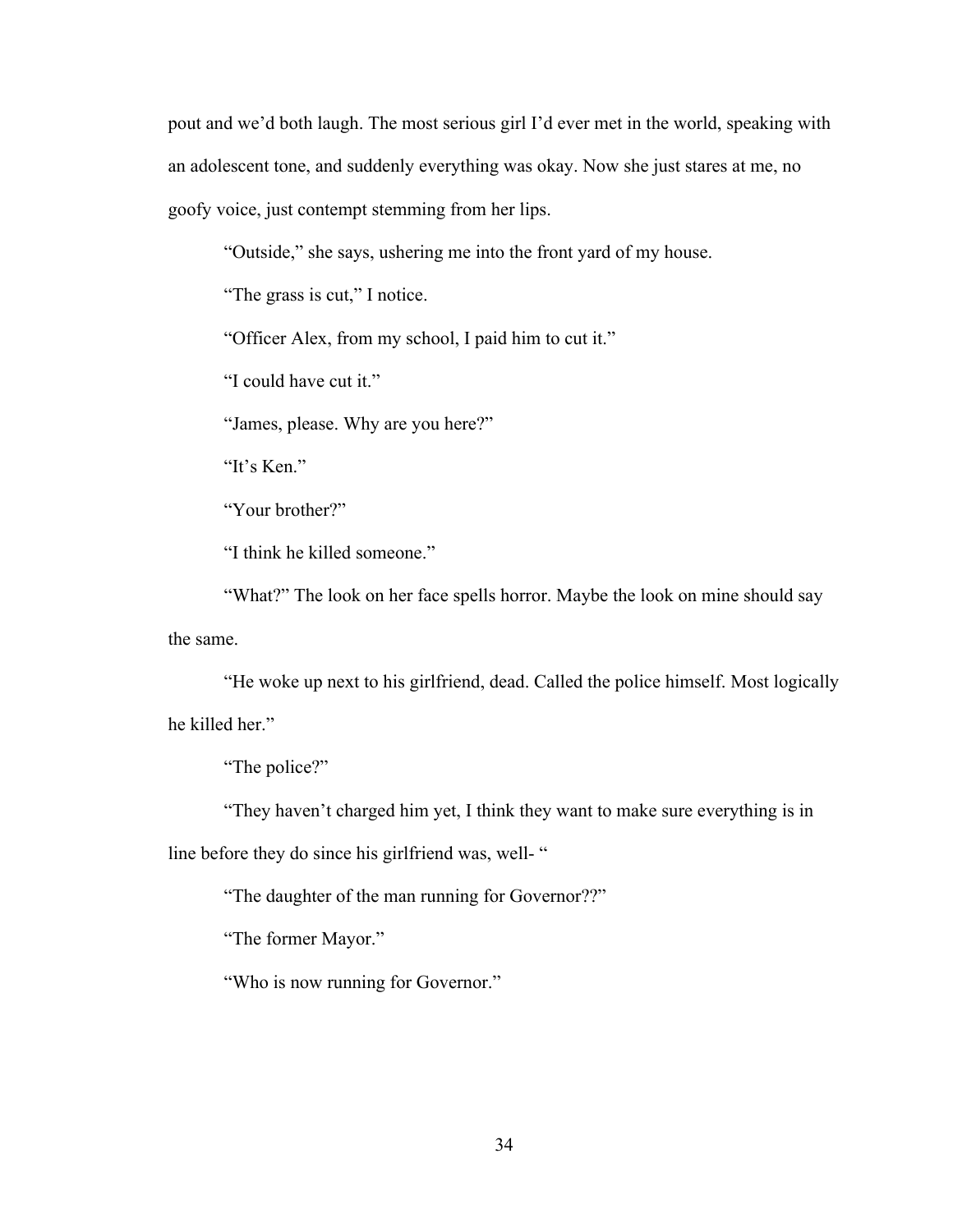"Yeah." I look at the finely cut grass. The blades are perfect, manicured as a

presentation for the outside world. "You should have told me the grass was getting bad. I can cut my own grass."

 "You live at Gastonia South apartments now James. I'm sure they have a gardener there."

"Still, you should have told me."

"Are you going to represent Ken?"

 "I don't know, Maria. I guess. I should. I mean, if there is anything I am good at, it's my job."

 She looks at me, the look in her light brown eyes that says she wants to cheer me up. But she has passed that stage in her life. The one where she eases my mind and numbs the pain when I am feeling bad about myself.

"I'll tell you what, why don't you take the boys earlier than normal, spend the morning with them. Just get them back before four. They have Scouts tonight," she looks away from me as she speaks. Like something else is on her mind, but she's holding back.

"Okay, yeah, that would be great."

"James?" she says.

"Yeah?

"You need to change your clothes. You smell like a dive bar."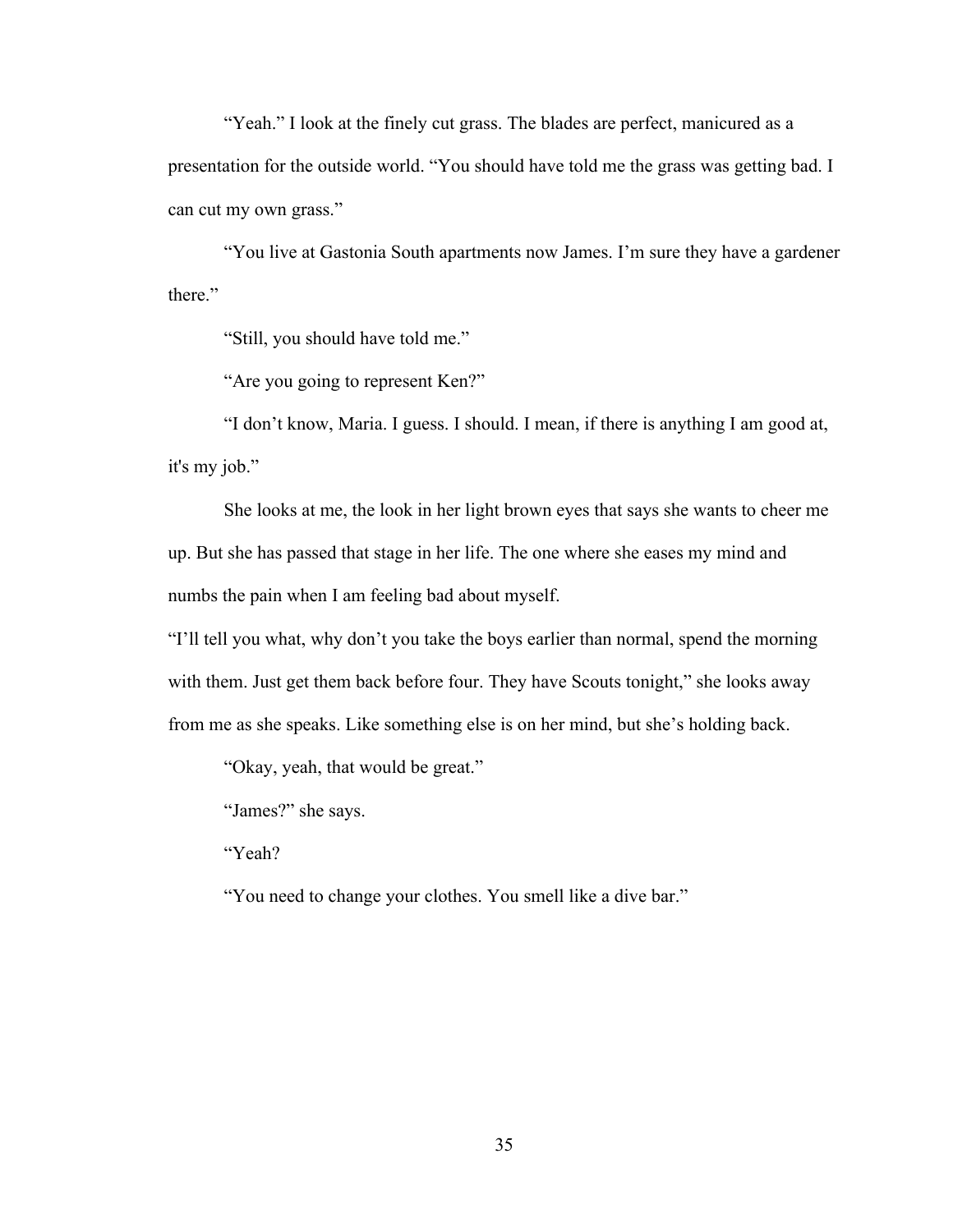## **CHAPTER V**

"Daddy, can I get cheese on my hashbrowns?" Andrew asks me, holding his menu straight up, so that I can't see his little head behind it.

"You can get whatever you like son," I say, lowering his menu to smile at him. He's wearing one of his UNC pullovers, one I bought him for Christmas this past year. His hair is a ruffled mess, as any seven-year-old boy's is, at any time of day. I look at Scott and his hair is covered by his Panthers hat, worn backwards on his head. He's been wearing it that way since he was five, when he was old enough to recognize that's how I wore mine.

"Dad, can I ask you something?" Scott says to me, looking out the glass plate window beside our booth. I try to see what he's looking at. Perhaps he's reading the sign from the Church across the street. It reads: *Will You be Ready to Answer for Your Sins?*

"Anything, son," I say, hoping the deathly urgence of the sign goes over his nineyear-old head.

"Are you ever coming back?" He's staring at me with his brown eyes, the same ones his mother has. A sudden shock goes through my skull.

"What do you mean? I'm right here," I say in a high voice, attempting to deflect the seriousness of his question.

"No dad, I mean back home. Like to stay at the house again. With mommy, and us," he says, looking to his little brother.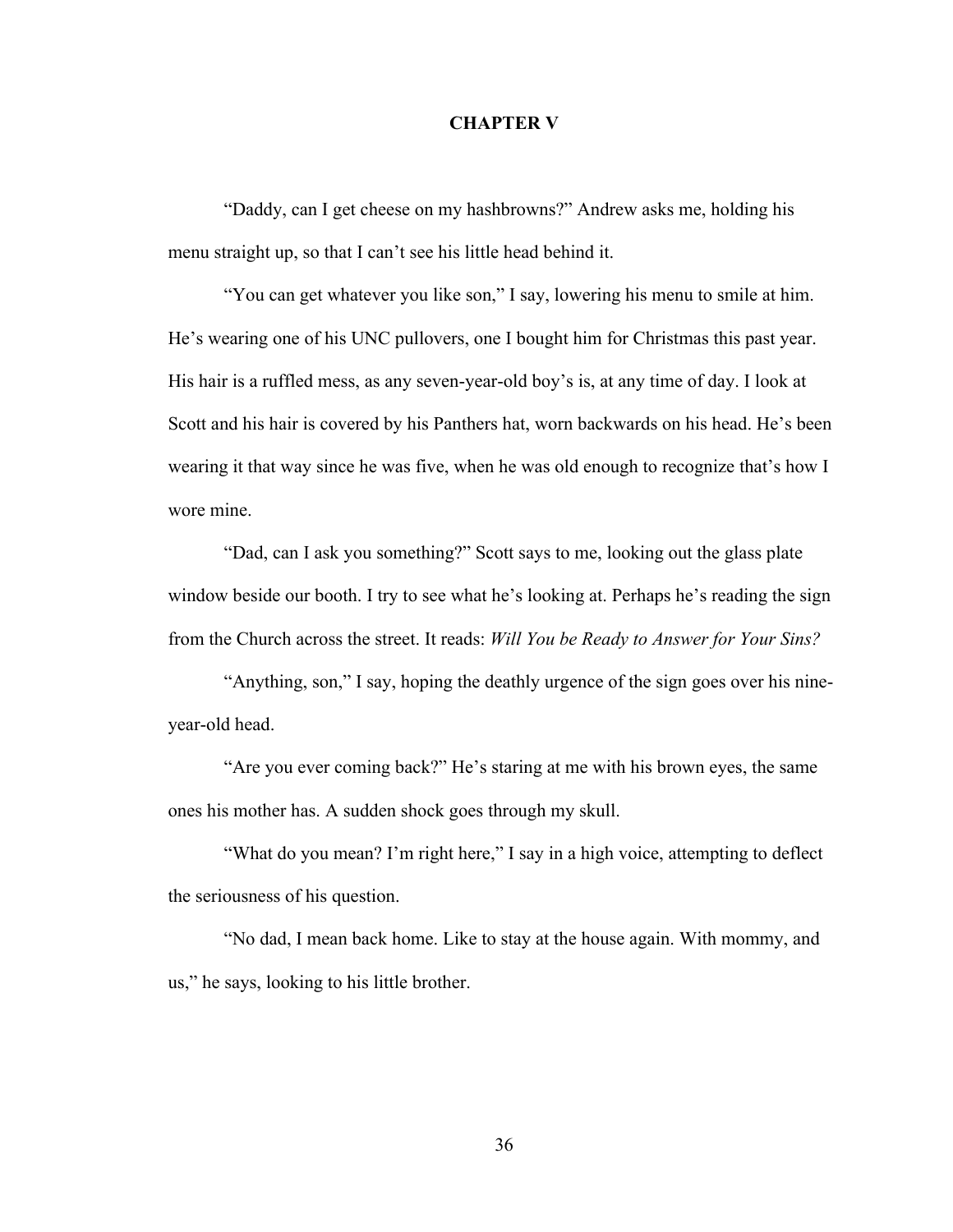For nearly over a year, I've somehow managed to avoid these questions from either one of them. Maria and I have navigated this separation as best we could, as far as our sons go at least.

How do I answer this? If I tell the truth, will that not just open another can of worms?

"Yeah daddy, are you?" Andrew asks, piling on.

I've argued a case in front of the State Supreme Court. I've had three clients acquitted in murder trials. Yet, I have no words for this moment.

"What are you three men having?" The waitress with cigarette-stained teeth asks, smiling at Scott and Andrew, saving me without knowing it.

"Boys, go ahead and order," I say, smiling at both of them. As they order I think about it further. I know the answer to their question, but I haven't been able to answer that question truthfully when I ask myself it in the mirror.

"And for you?" The waitress asks.

"The all-star breakfast, with ham, onions, and cheese on those hashbrowns," I say, handing her all three of our menus.

"Sounds good," she says, grabbing the menus and walking away.

"Onions? Onions make your breath stink, they're nasty," Scott says.

"Well, I like them," Andrew says.

"You're only saying that because Dad ordered them."

"Am not!"

"Are too stupid!"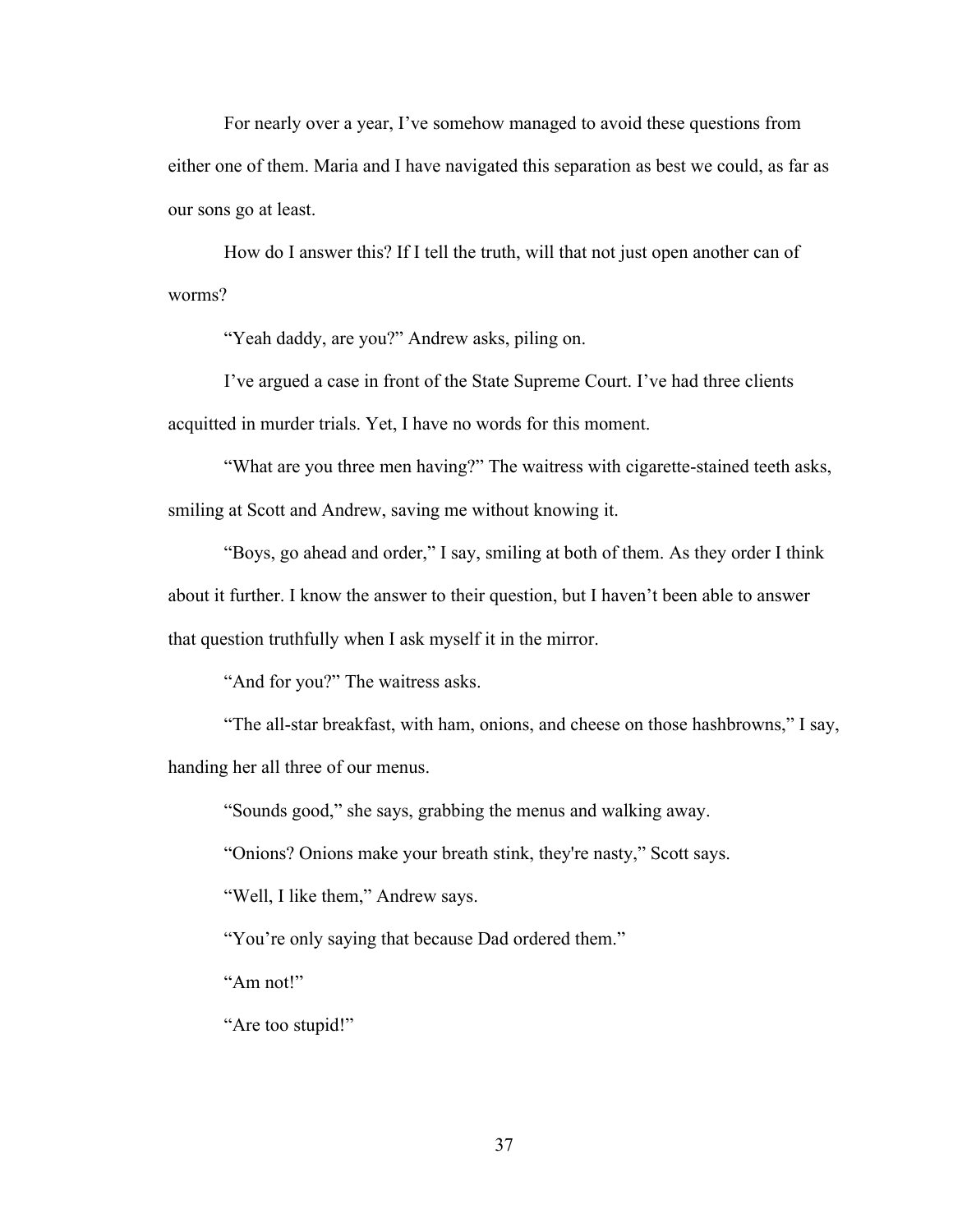"Hey," I say. "Don't you ever call your brother stupid. You two need to stop that, and love each other. You know how lucky you are to have each other? To have a brother? There's nothing better in life than having a sibling so close in age, you'll always have a best friend, someone to rely on. Someone that always understands you. So, no fighting, you hear?"

"Yes sir," they both say reluctantly.

"Now both of you say you're sorry."

They look at me and both apologize begrudgingly.

"You two want to go to Franklin Square after this? Go to the movies? Or we can go to Party City. I know it's early, but their Halloween costumes are probably already on the shelves."

"Oh yeah!" They both yell, smiling as the waitress comes by and refills our drinks.

They begin to talk to the waitress about something but I don't hear it. I think about what I just told them, and where it came from. I can't tell you how many times my mother said that to me, how fortunate Ken and I were to have each other.

She never mentioned how unfortunate we were to have our father. How the only shared understanding we had was that we lived down the hall from a monster. The only thing Ken and I ever truly had in common were being victims of that house. That, and the same last name. I stare out the window, at that church sign, its haunting plastic letters glaring to all passerbys.

Ken never had a chance.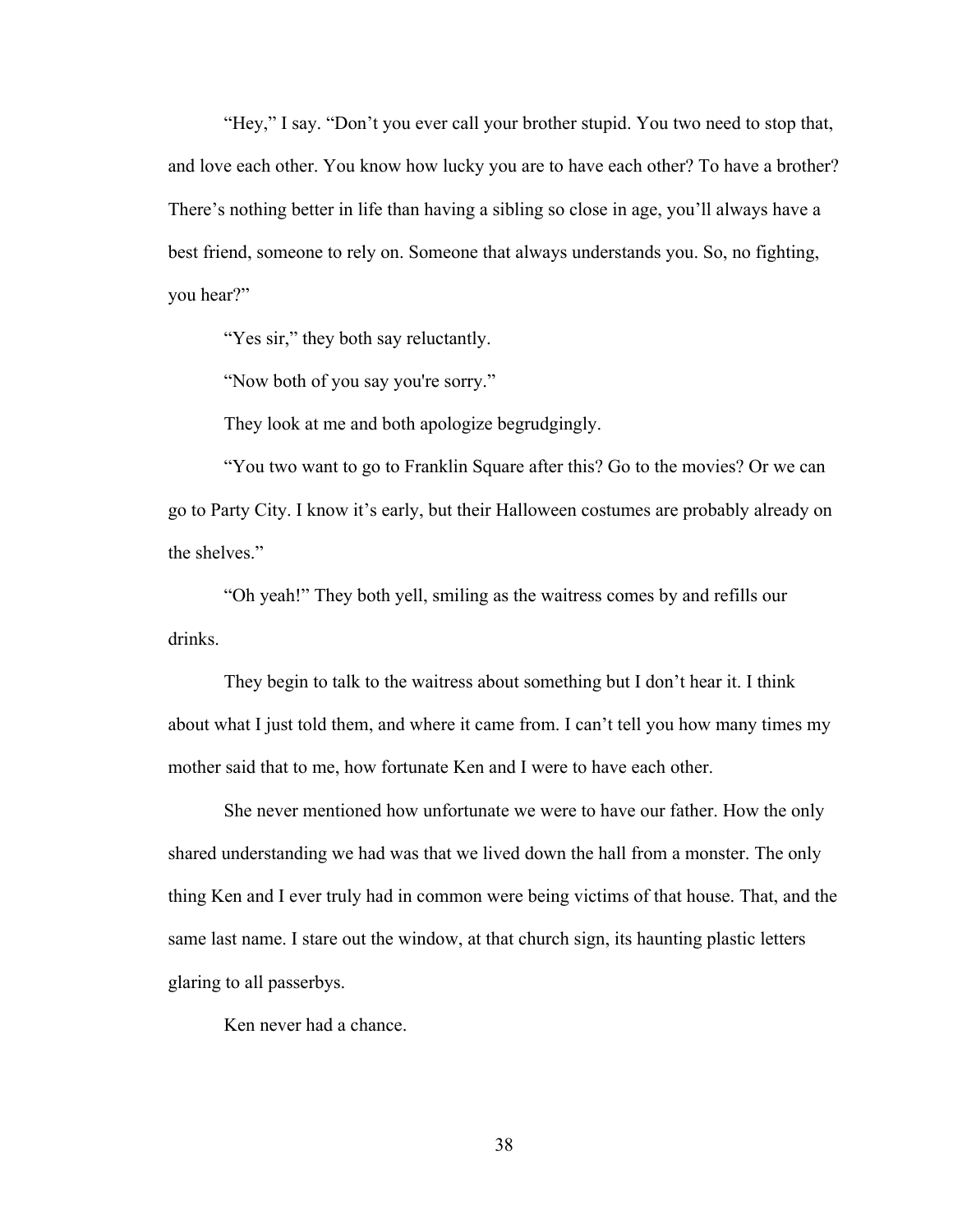Hell, I'm not sure that I did either.

About all the entertainment you'll find in Gastonia is in Franklin Square, where over forty shops are located, along with a Regal movie theater. After deciding that there wasn't an age-appropriate movie they wanted to see, and that it was too early to buy Halloween costumes, we stopped in the local bookstore.

"I'm going to get a coffee. You boys want anything?" I ask them. Sometimes when I look at them, really look at them, I can see the combination of myself and Maria that created them. My hair, her eyes. Their perfect little smiles, just like their mothers'. Their light brown hair and brown eyes, coming from both of us. They inherited all the physical beauty their mother holds, and perhaps what little handsomeness I have to offer.

I just hope they both inherit their mother's soul, and not their father's.

"Can we get hot chocolate with whipped cream? That's how Andrew likes it," Scott says, looking at and smiling at his brother.

"Of course," I say, and we approach the counter to order. "You guys go look around for a book too, and not one that's just full of pictures."

As I wait in line, one of the local workers walks past me, carrying today's copies of The Gaston Gazette. The headline catches my eyes.

"Sir, can I grab one of those?" I ask, and he mumbles something to himself while he hands me one. "Thank you," I say, reading the headline.

# **Crime in Cramer Woods:**

# **Police Respond to Reported Homicide**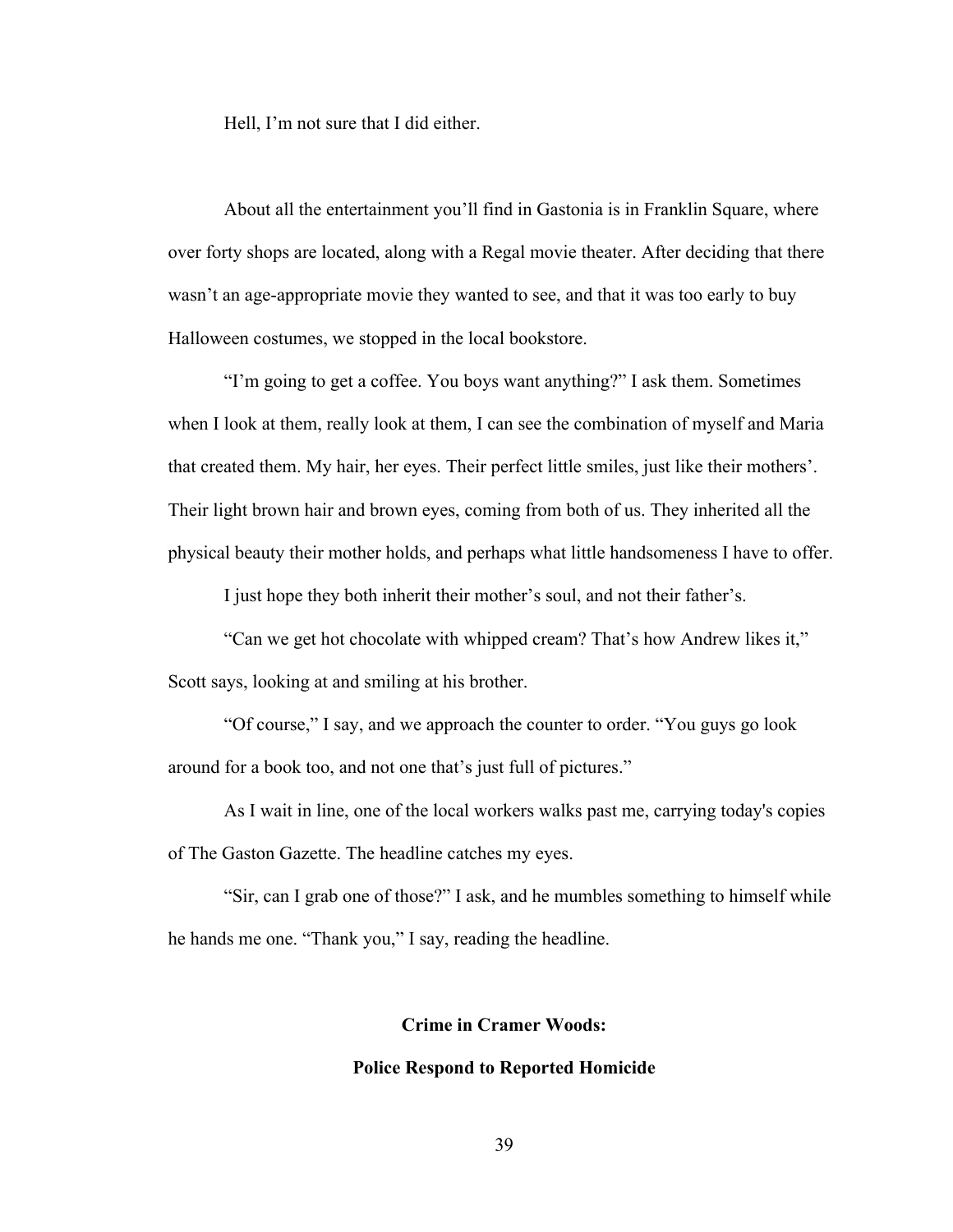I read further, but little else is contained on the cover. In fact, so little else is provided that I wonder how it even became the headline story. Product of living in a small town. For now, though, there is nothing about Skye Davis, or more importantly, my brother. But again, that's just for now.

"Crazy, huh?" The woman behind me in line asks. "People pay so much to live in that neighborhood, but crime can happen anywhere."

"Yeah, yeah," I nod, staring at the cover image of the gated neighborhood's sign.

-

"Daddy got us books!" Andrew says, as Maria greets us at the front door. Her hair is up in a ponytail now, and she's wearing a Wake Forest Law School shirt, an old one of mine.

"No way! How nice," she smiles at the boys, "What did you get?" She doesn't have on any makeup, and I've always found her more beautiful that way. The shape of her face, that's what always attracted me the most to her. I've always found it breathtaking when she smiles, the way her cheeks rise and accentuate her natural beauty.

"The new Harry Potter!" Scott shouts.

"The Order of the Phoenix!" Andrew says. "We're going to start reading it today!"

"We got you something, too, Mom," Scott says, handing her a plastic bag with a book in it. They both run past her now, into the house.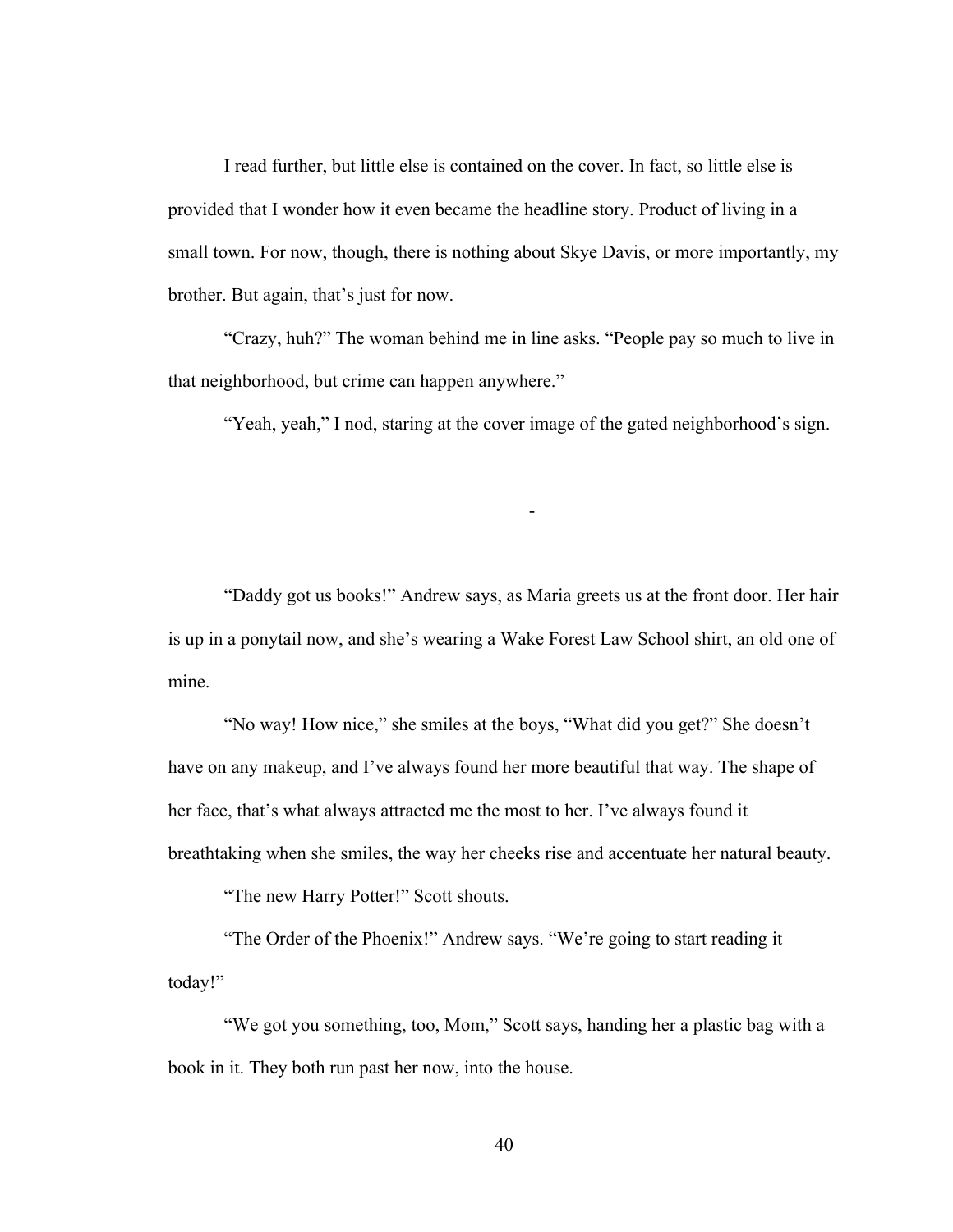"You bought me a book," she asks, the smile gone from her face.

"Well, they did."

"Yeah," she half smiles, "with what money?"

"I just figured you'd like it."

She removes the book from the plastic now, holding it in her hands.

"*The Davinci Code*, wow, I've been wanting to read it," she says, nearly allowing herself to smile at me.

"Dom was talking about it the other day, said it was amazing. They had a whole shelf dedicated to it. I figured you might like it."

"Yeah, well, thank you, James."

I hesitate on the front steps. "Alright, well, I'll see you later. Thanks for letting me have them earlier than normal today."

She nods. "You're welcome."

I turn and walk back towards the truck, the same sinking feeling coming over me that always does after I drop them off, leaving my house. My children, my wife.

"James, wait," Maria says. "I need to tell you something too. I was going to wait, but well, you'd find out tomorrow anyways."

"What's that?" I ask.

 "I filed the papers. I got a job, a vice principal position in South Carolina, where Stacy and Mick live."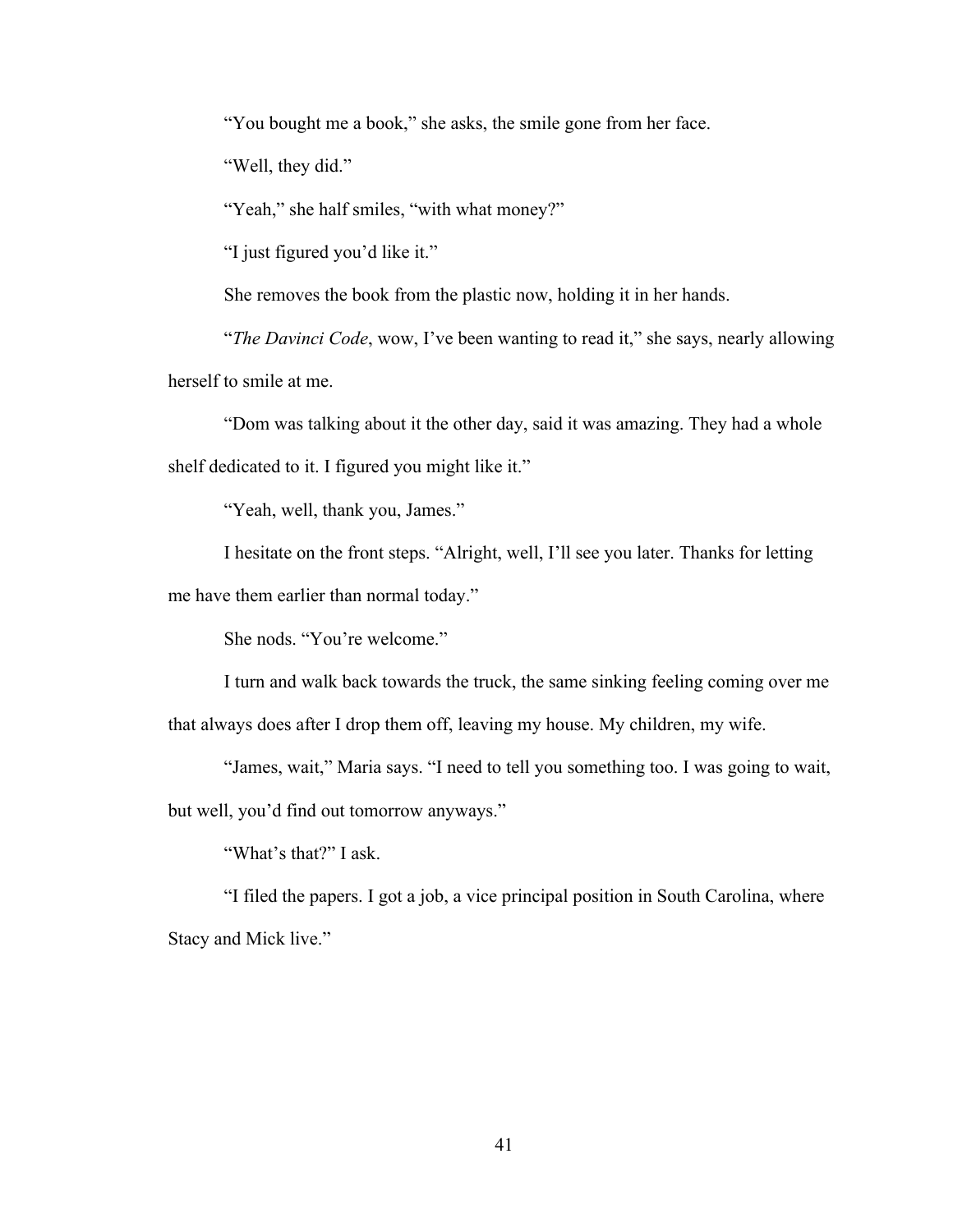## **CHAPTER VI**

As I drive away my hands become numb, and I light my last cigarette, hoping the smoke will bring me some kind of feeling. Any feeling at all would be nice. I need a drink, and I can't think about anything else at this moment.

She actually filed for it.

I'm going to get divorced.

I could lose my children. Today could be the last day I ever spend with them.

Everything we've been through, and this is it. Even with the cigarette the numbness remains. I should be thinking about my boys, but really, I'm thinking about *her.* There was once, when we'd been seeing each other for four months, that we were lying on the floor together at her apartment wrapped in sheets. She held my head in her lap, and I told her I loved her. She got red, said thank you, like some kind of sitcom gag. We talked for hours about how it was too early for me to say that, and how she needed me to understand that. I told her I did, that I was lying, I was just caught up in the afterglow of our weekend long sex marathon. I do wear my emotions on my sleeve after all.

After finally convincing her that I didn't actually love her, in an attempt to not scare her away, Dom picked me up and we went to dinner at a little Chinese place called Chef King. They had the best sushi around. I remember telling him about what happened, and he laughed. All through college he'd been with Casey, and I had attempted to be some ill-fated Casanova. Yet here I was, telling a girl I loved her too soon.

He asked me if I actually meant it.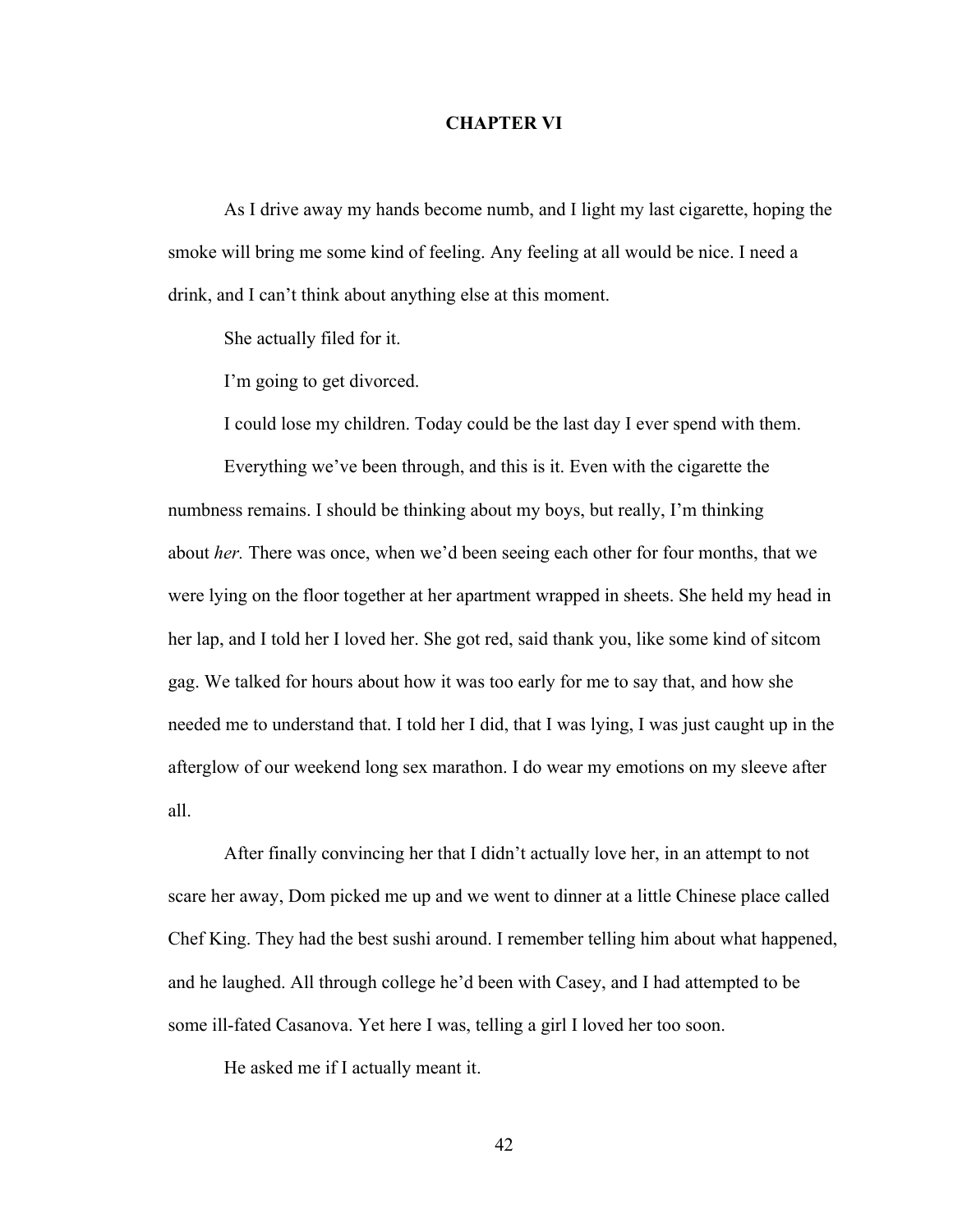I said yes, taking a bite of the spicy tuna roll in front of me.

And not only did I mean it, but I knew she was the girl I was going to marry. Now, she's the girl I'm going to divorce.

-

My apartment is small, only three pieces of furniture. My poker table, a punching bag, and a worn-out couch. The fake leather has been peeling for years, but I could never get rid of it. I paid nearly two grand for the couch in my house with Maria, so I thought it would be nice to remember the one Dom and I picked up off the side of the road with our frat brother Shoey. Guess I never knew if I'd need it again.

 I turn on the television, tuning it to one of the afternoon NFL games. I try to watch it, but I can't concentrate. Whether I have money on this game or not is consequential to me at the moment.

I head to the kitchen, searching for the strongest form of alcohol I have. I settle on vodka, sipping it from the bottle after I realize there are no clean cups around to make a drink in.

I used to hate Sundays as a kid.

Ken did too.

 Our mother dressed us up like dolls. Made this big show of her boys being at church with her husband. She made my skin crawl.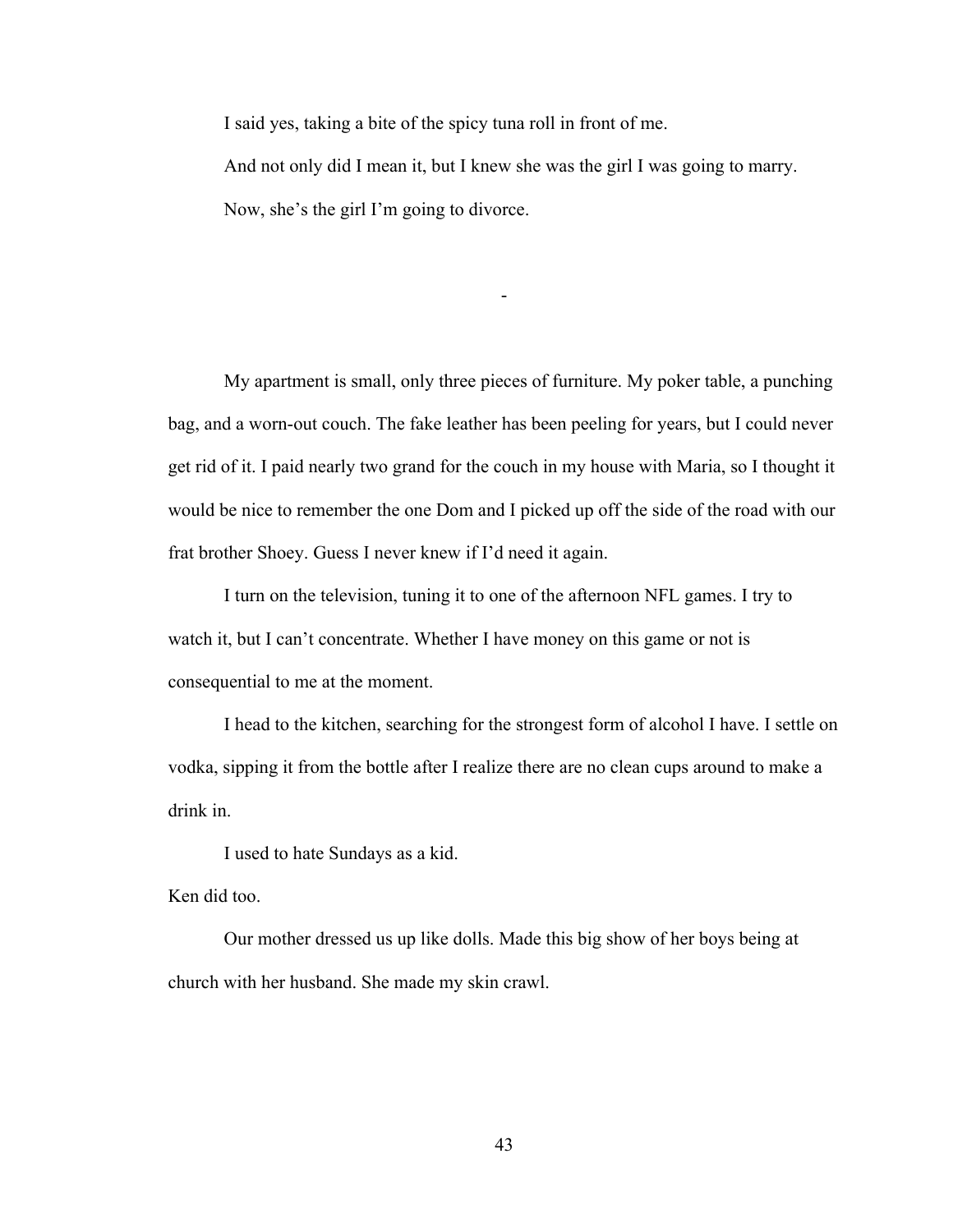But my father, he was the worst. Clean suit, slicked back hair. The greatest faux Christian there ever was. The pastor would shake his hand, Ken Anderson, the great usher. He'd count the money every week, just his little 'act for God.'

 Once, when Pastor Ronnie was exalting my father with praise, both Ken and I rolled our eyes. Pastor Ronnie saw us and chastised us both for it. He pulled us aside, scolding us about disrespecting our 'wonderful' father. He begged us to understand how important respecting our elders was to God. He looked me in the eyes, and then over to Ken, and repeated to us both his favorite phrase.

 'The lord will consider the entirety of your actions from the beginning to the end when it comes time. Will you, my boys, be ready to meet him, when the man comes around?'

My father repeated that phrase all the time.

When the man comes around.

As if he didn't sin on a regular basis, drinking, whoring, beating.

But every single Sunday he was perfect.

 It wasn't until one of my frat brothers introduced me to a guy who knew a guy that Sundays became my favorite day of the week. Well, only when I won of course.

 Then I had a family, and Sundays became about more than money lines and parlays.

Maria's little kisses on my neck, how great she looked all dressed up. We never made it out the door on time, but the later we were the better she looked. The boys, in their cute little polo vests, always the best looking kids in that church.

I feel like my mother when I reminisce on this.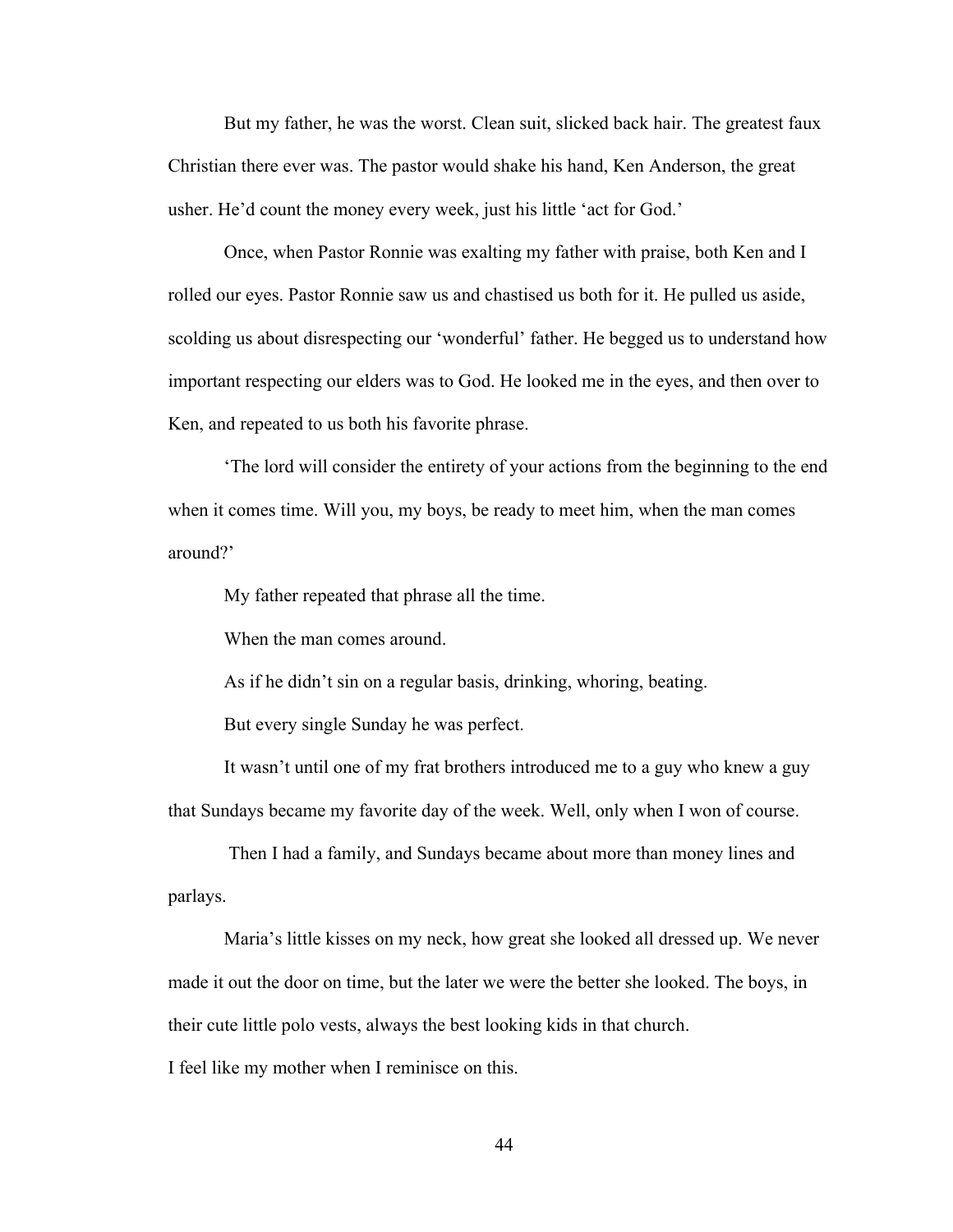What if I never get to see them again? Hold them, hug them, kiss them. What if I never get to watch them grow up, play ball, graduate?

It takes a few sips to shake the thought from my mind.

I flip channels, and there it is, on the local morning news. I turn up the volume. The desk anchor is in the middle of handing it off to an onsite reporter.

"Thank you, Sandra. Yes, here in Cramer Mountain, the normally serene Sunday mood has turned quite dour. Early this morning police responded to multiple calls about a domestic violence case. What they found was far worse. Thirty-three-year-old Skye Davis was found murdered. At this moment in time, the police aren't responding to questions and have yet to name a suspect." The reporter pauses. An image of Skye Davis appears, smiling, in the upper right-hand corner. "Skye Davis has been a prominent fixture in the news for years now here in Gastonia. From her multiple drunk driving arrests to her role as the mistress of former North Carolina Attorney General David Tilman in his divorce. Skye Davis might be more famous, however, for being the daughter of Bill Davis the third. The Davis family has long operated and run the majority of Gastonia, owning the Davis Mill that the city is built around. More recently Bill Davis won the Republican nomination in the state's gubernatorial race in a landslide just months ago. How he will respond has yet to be seen, as his people are currently not accepting press requests either. We will keep you updated here as more information pours in. Back to you, Sandra."

I flip the channel, and there is Skye's face again. They chose one of her best pictures, the one they always flashed up when covering the Attorney General's divorce.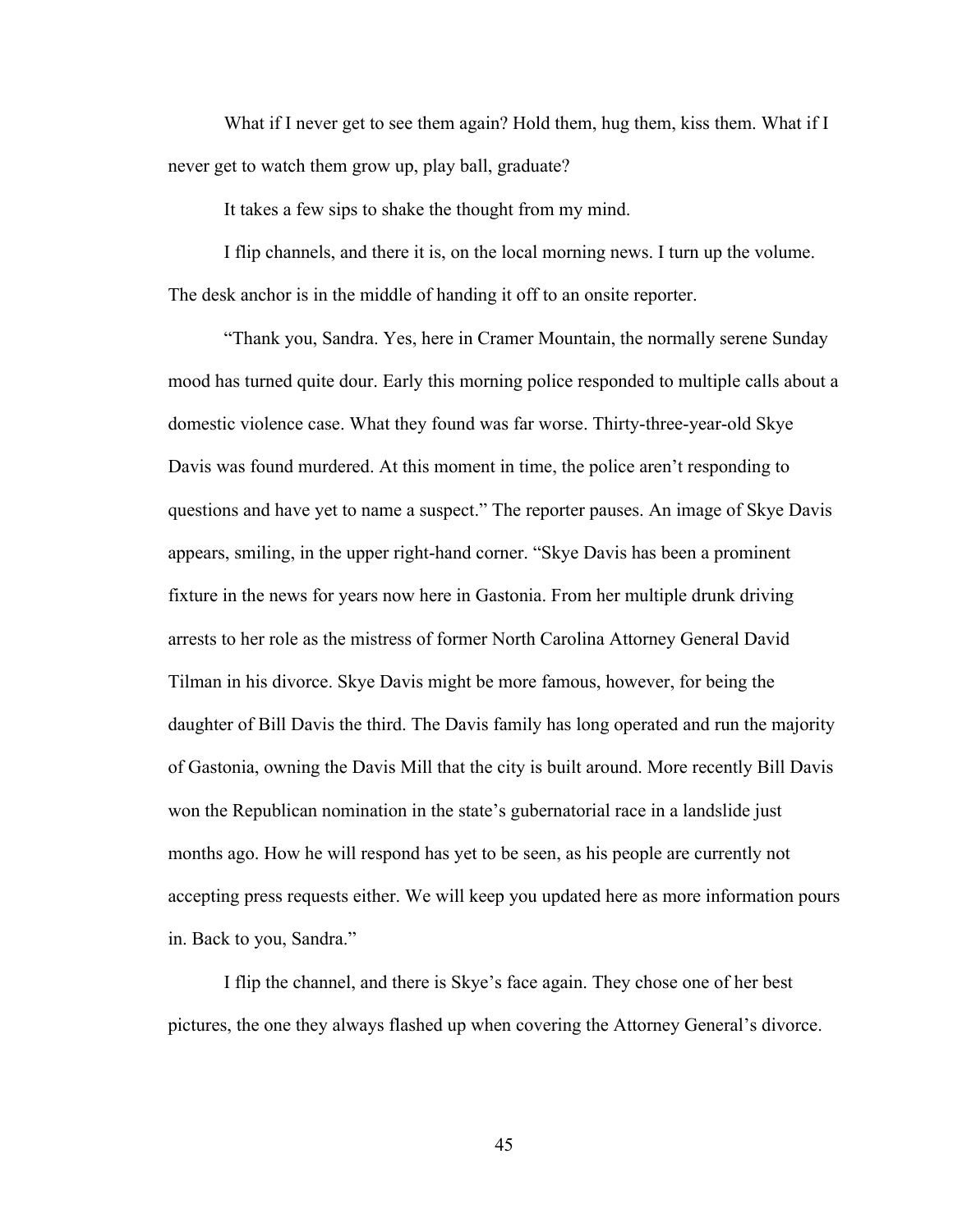Suddenly I can only see it bloodied and beaten, red overtaking the picture. I turn off the television and retreat to the kitchen for more vodka.

The phone begins to ring. I see my mother's number pop up on the phone. I watch it blink, over and over. This is probably the first Sunday in her life the woman hasn't been in church by nine o'clock. I watch the red signal beam until it disappears and my machine picks up.

'Hello, you have reached the voicemail of James Anderson. I can't make it to the phone right now. Please leave a message and I will return your call at my earliest convenience.'

"James - James please answer if you are there . . ." the urgency and anxiety in her voice seeps through the phone. I wait for her to say something else, but there is nothing else. I hear her breathing for a few minutes, nearly hyperventilating, but then the line goes dead.

Staring at the phone, I sip my drink and wonder whether I should answer. But what would I say? There is not much to say. I will help him. Like I told Dom. I have to help him. They let him go, which for now means they have no physical evidence, just a hunch from the City's best homicide detective. Best detective period. But I've poked holes in hunches before. Men don't go to jail based on hunches. They certainly don't get sent to the chair on hunches. For now, I wait.

I wait to hear from Joe. To hear from the police. To see if the charge comes. And if it does, then we wait some more.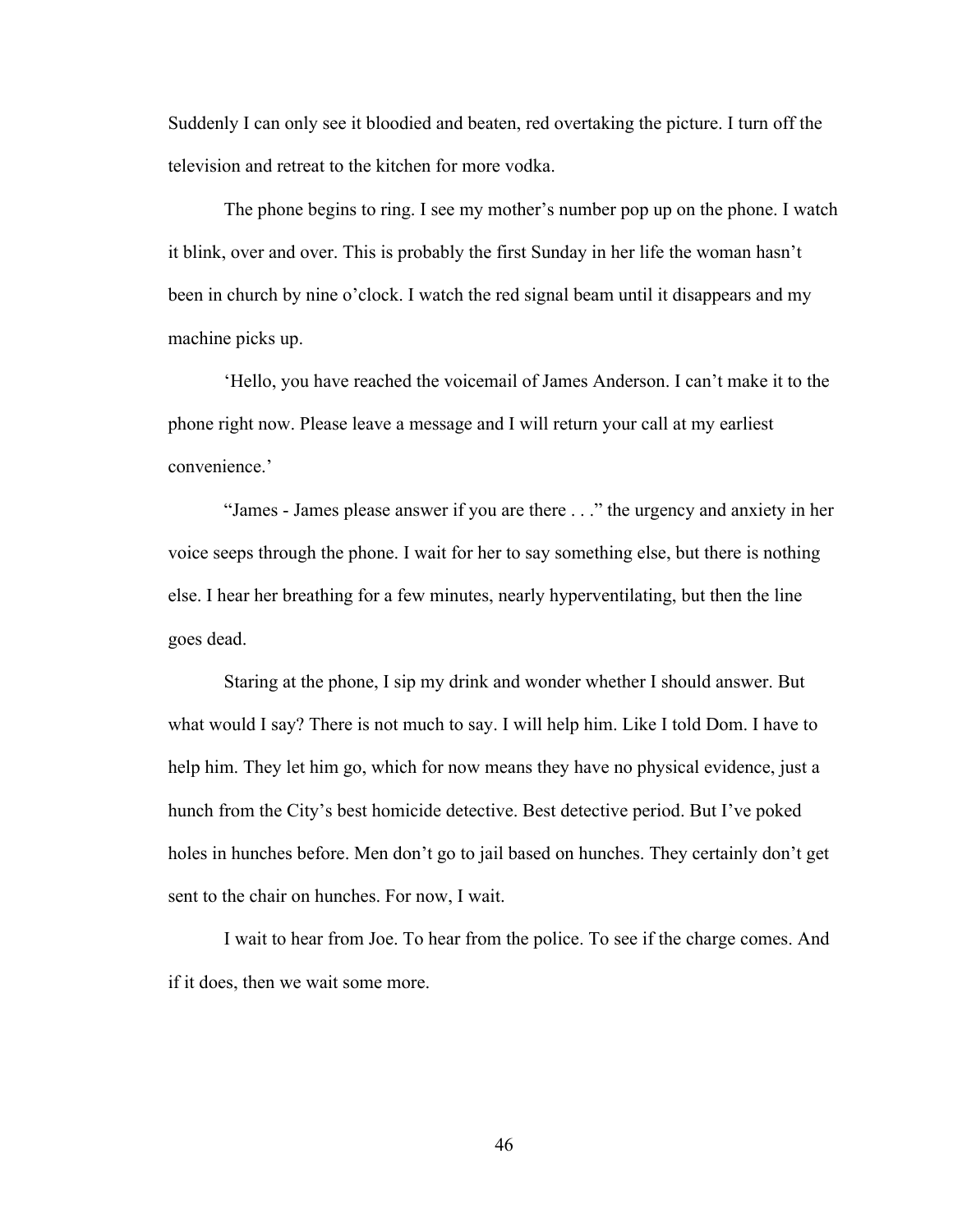Wait for the warrant, then the initial appearance. Wait for the charge. Then I proceed with my job. Because I know what's coming. It's just a matter of the ferocity of it.

The phone begins to ring again and I pull the cord from the wall. Then I sift through the leftovers in my fridge, hoping to find something not too old to eat.

I find nothing and settle on more vodka.

I'm shaken awake, and in a moment of fear swing my hand in a half-balled fist at whoever is waking me. Jane dodges it, and lightly slaps my face.

-

"Jesus Christ James, how much have you had to drink?"

"Jaime."

"Huh?"

"You always call me Jaime, why are you calling me James now?" I blink my eyes several times, coming too, the pain on the left side of my head the first real thing I notice.

"How much do you drink?"

"What time is it?" I rise from the couch to move past her, moving clumsily in pursuit of the Ibuprofen in my kitchen drawer.

"It's nearly midnight," she says. She gets up from the couch to walk towards me, setting her gun and badge on my kitchen counter. "I called four times. You didn't answer. It said you didn't have a machine either."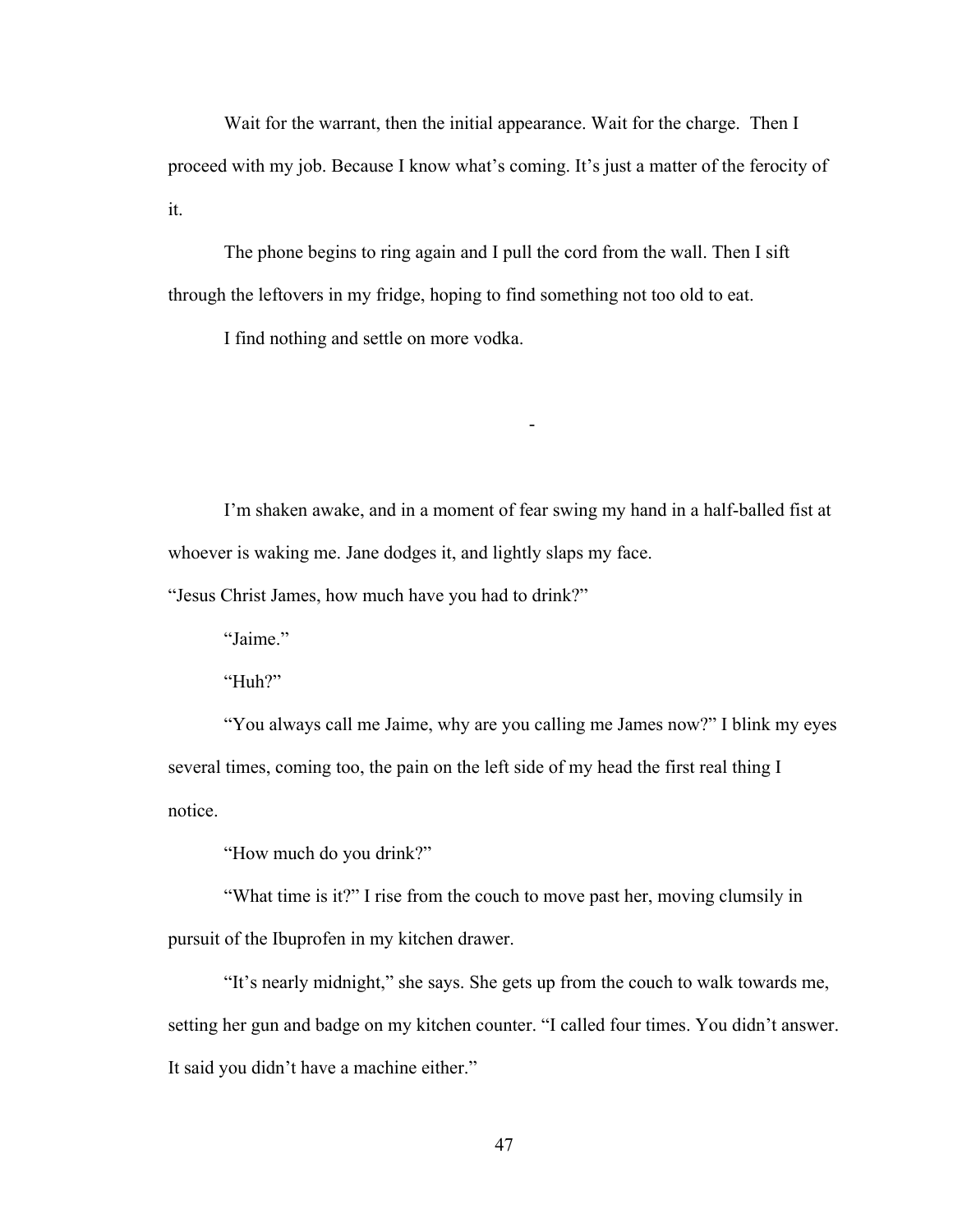"My mother wouldn't stop calling."

The Ibuprofen hits my tongue, and I realize that my attempt to swallow them without water is in vain. I stick my head underneath the kitchen faucet.

"James, I mean, Jaime." She smiles softly at me. "Are you okay?" She places her gun and badge on the kitchen counter and walks over to begin caressing my face.

"Yeah, I'm good," I say. My eyes fully open, taking in the darkness of the room. "Why are you here?"

"To check on you."

"Jane, that's not your job." The moment the words leave my lips I regret them.

Pain forms slightly in her eyes, but she shakes it away quickly. She drops her hands and takes a few steps back.

She looks towards my tiny hallway for a moment, the six feet of space separating the living room and kitchen from one bedroom and bath. There is a silence between us. I wonder if she is waiting for me to apologize. Why don't I apologize?

"They are arresting him right now. Judge Carson signed off on the warrant an hour ago. Your buddy Judge Anthony wouldn't do it."

"So, that's why you're really here."

"No. I'm here for you. I mean, what would you do if you found out anyways? It's not like you can stop him from being brought in with a warrant."

"You don't want me there when you question him again. I bet Fain already has him in a box," I move towards the fridge, grabbing a Miller Lite. "I'll have it thrown out," I say as I pop the tab on the beer.

"What if he confesses?"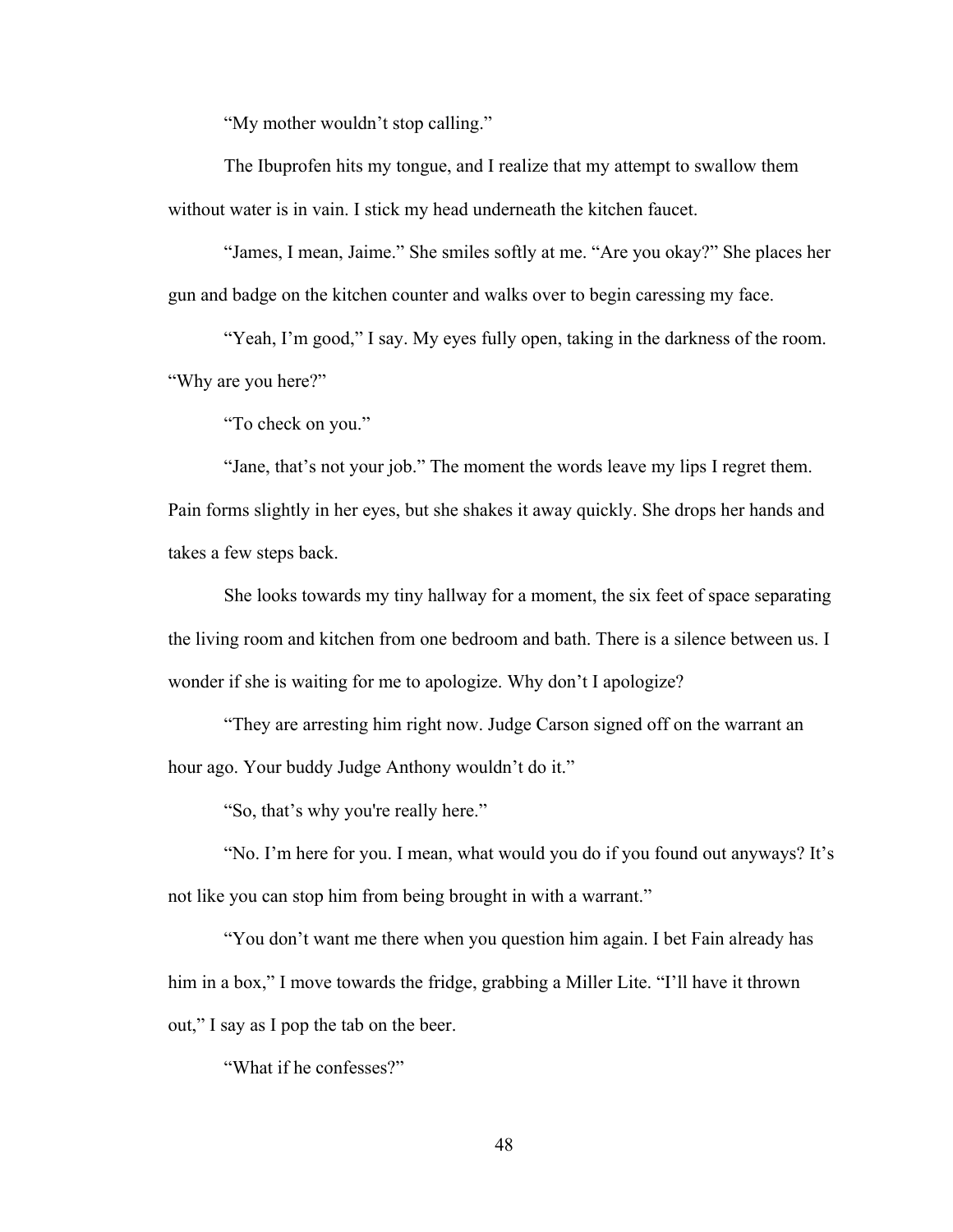"He's clearly mental, Detective Murray. Look at that crime scene and tell me an insane person isn't the only one capable of that. If for some reason my client were to confess it is only because of further mental distress placed on an already mentally distressed mind."

"Detective Murray?" She laughs.

"This is cheap, Jane, you coming over here like this. You trying to block me from helping him?"

"Jaime, Fain is too smart to interview him without his attorney present. You know that. He's just being booked right now. I came over here to let you know before everyone else, before it's on the cover of the newspaper and all over TV."

There is clear pain in her eyes when she speaks to me.

"How'd they know to send you? You tell them you were sleeping with city police enemy number one, or did Detective Poirot over there figure it out?"

"Jaime, listen to me right now," she grabs her gun and badge and places them back on her hip. "We have evidence, Jaime, and Ken is going to be charged."

"He's innocent, Jane," I say, not knowing if I even believe the words myself.

"He's being arrested, Jaime," she says to me sternly. "And one more thing."

"What's that?" I ask, noticing tears forming in her eyes.

"This is over. I realized tonight that all I am to you is a distraction, just like the booze, and the other vices you think I don't know exist. I don't know where this case is going to go. But you think I don't know about the Newton trial? Everyone does, James. And now with this, I don't know what's going to happen. But I can't be around as a crutch for you when everything comes crashing down," she says, turning to walk away.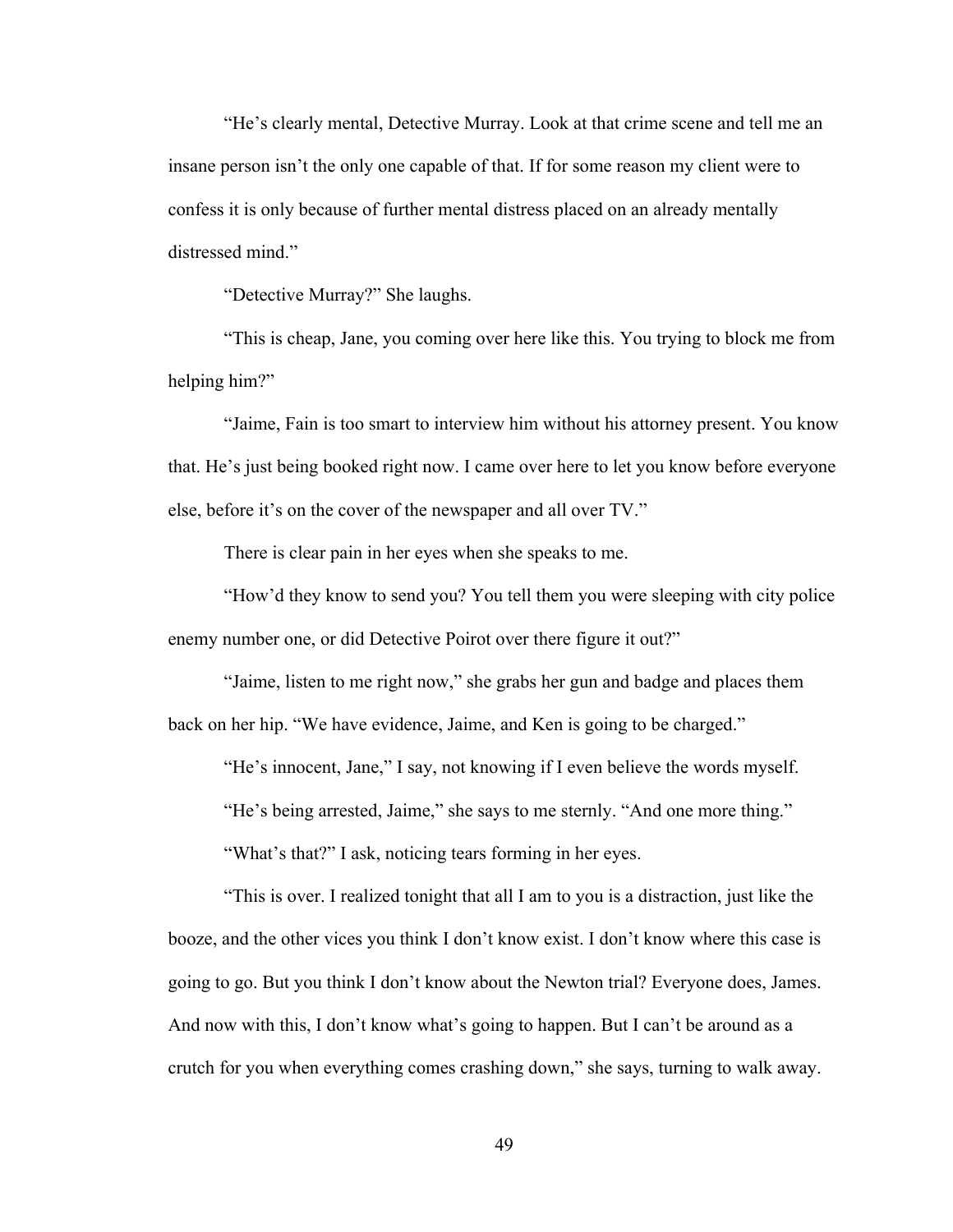"Jane, wait… Maria filed for divorce Friday."

"What are you trying to say, James? That you actually want something real here?" She stares at me; her face having become like a brick in the span of seconds.

I don't know what I am trying to say.

"You're toxic, James. I knew that from the start, but it was fun. I see it all now,"

she says, turning to head towards the door.

I should say something to her.

She steps outside, but before she fully closes the door, she tells me one more

thing. "Hell, I'm amazed you even made it this far with the family you got."

Then she shuts the door behind her, another woman leaving.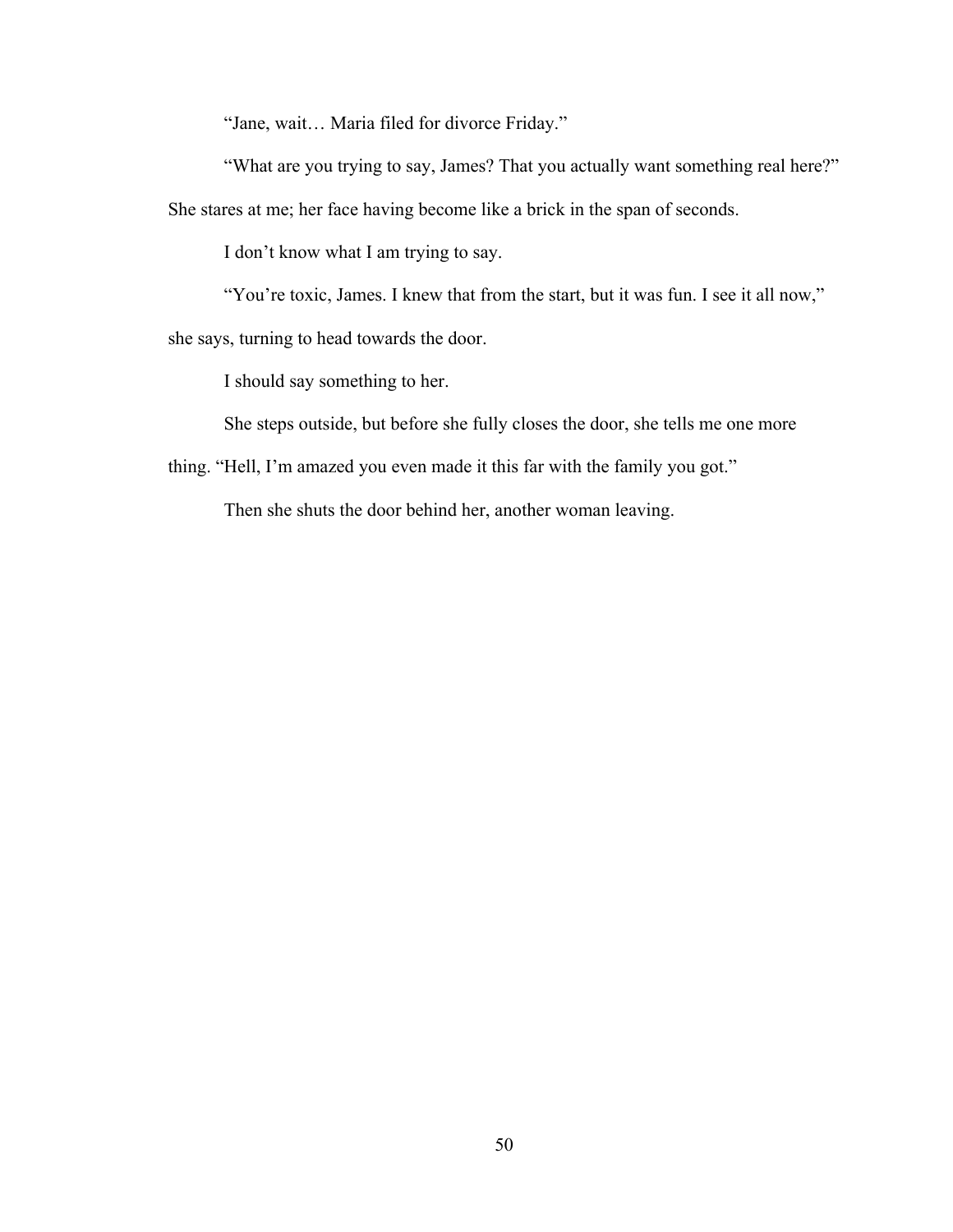# **CHAPTER VII**

I'm up early, showering and sucking down two cups of coffee before five-thirty. I'm in the truck and on the way to the office at fifteen before six. I haven't woken up this early in a while. As I stop through the McDonald's drive-thru, I contemplate the day ahead. The warrant was served; Ken has been charged. I will have to stop by and see him. Most likely room C again. We'll have a similar conversation, and I will have to explain to him what an initial appearance is, and how we will get a slight look at the District Attorney's hand. That this appearance determines nothing, aside from bail. I'll have to finally speak to my mother about that, if I can even successfully garner him bail.

I have to shake my relationship to Ken from my mind. Work this as I would any of my cases. That's the only way he stands a chance.

"Have a great day," the drive thru attendant says as she hands me my order, and I think about an idea I forgot about in the last twenty-four hours.

I've got other clients. Other cases. This is going to be time consuming. And very expensive.

And then I'll have this divorce settlement. Or no settlement, just more time and money fighting another losing case.

"Sir, um, you can go now," the drive thru attendant says as nicely as possible as a horn honks behind me.

"Oh, yeah, my bad."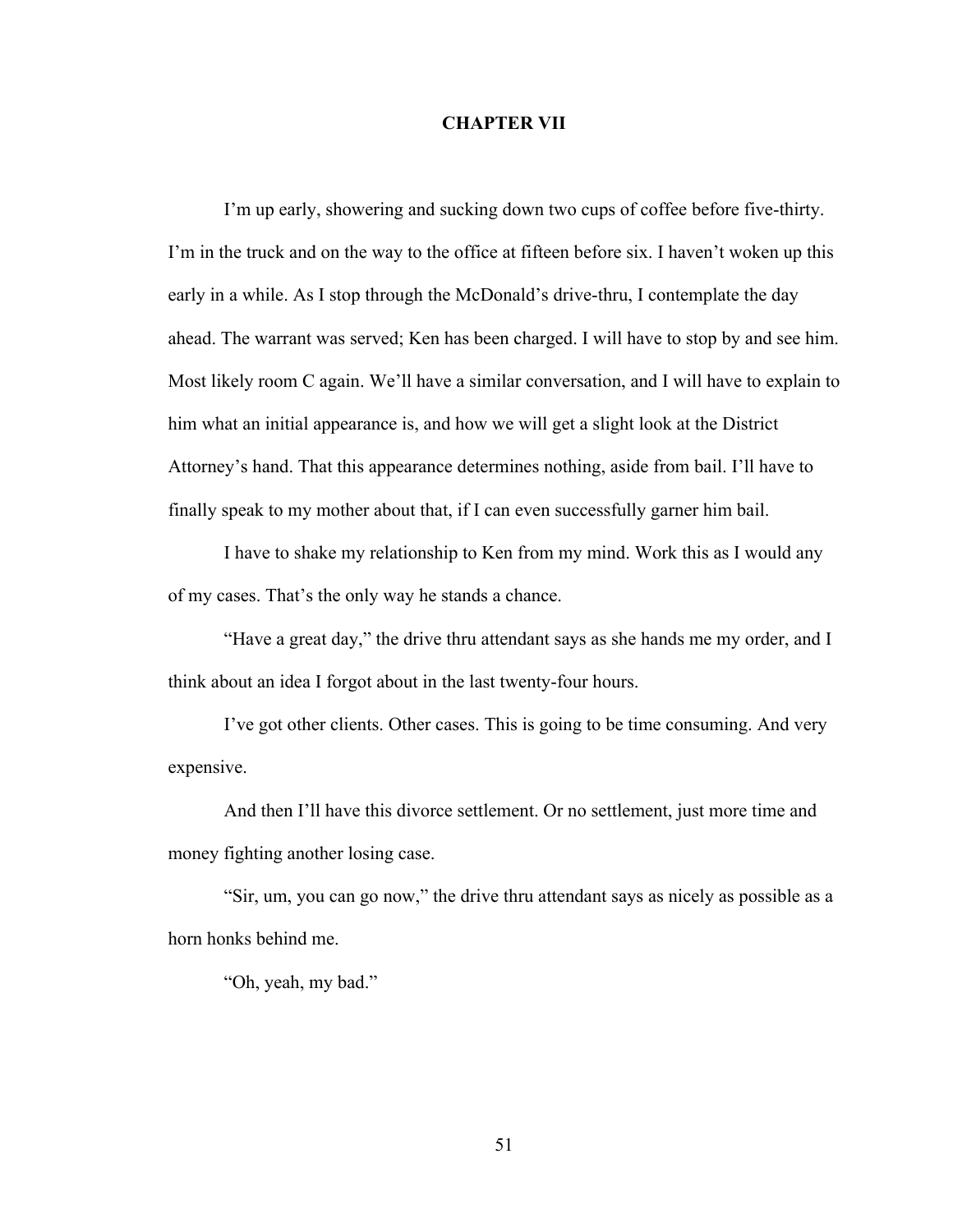Any attorney worth their salt in Gaston County works in an office located on West Main Avenue. Even more than that, the cream of the crop work out of the Simpson building, owned by the family of the deceased Wally Simpson, the most prominent attorney of his time in the area. Among his clients were Bill Davis and Bill Davis, Jr.

-

The building is nearly as old as the city, and has only ever been used to house law firms. Five stories high, with very few modern renovations, it's as old as the law itself. Among the great features is that it stands out prominently in downtown and is within walking distance of the courthouse. Across from that is the police department, where my brother currently resides.

I inherited my office from one of Wally's closet friends, a man named John Strauss. He hired me when I was fresh out of law school, luring me away from the District Attorney's office where Dom took a job. We were local boys and both interned for John as undergraduates and first-year law students. It's always bothered Dom a bit that John only offered me a job.

I worked for John for four years, arguing the cases he created. He always said he was the coach, and I was the quarterback. I just had to run his plays the right way, and I always did, winning nineteen jury trials in my time working for him, losing only three. I helped him coerce the DA into even more settlements, too many to keep count.

John taught me nearly everything he knew before his wife killed him after finding him in bed with his mistress. John left nothing to his family, giving everything to an illegitimate child no one knew about aside from myself and a few close friends. His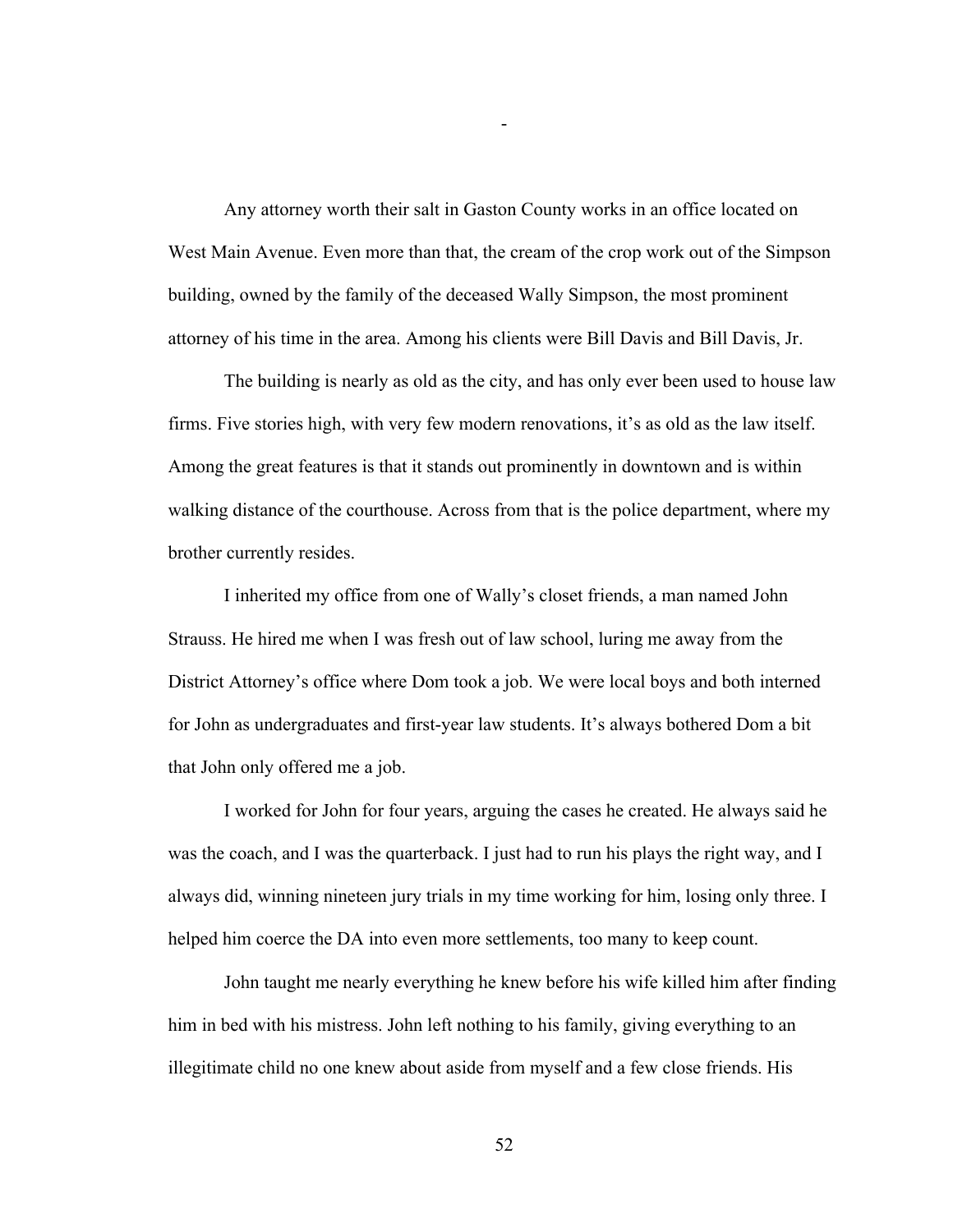family fought for years to gain any cent from this unknown family member. They inevitably lost in court, after I successfully defended his illegitimate child. It was the least I could do for him, him putting my name on his lease and all, along with teaching me nearly everything he knew.

I inherited the office and brought Dom in, and we turned Strauss and associates to Anderson and Chavez, Attorneys at Law. We've had the office for seven years now, right on the first floor of the Simpson building.

When you walk in you see all the names of the offices by the entrance, but the only actual office you see outright is ours, at the end of the long hall. The only first floor office, which might not be as flashy as the fourth or fifth floor, but as John always said, people are lazy.

Especially our clients.

They love the first floor in a building that has no elevator.

I often enter through the back because attempting to find a parking spot on the street downtown is a hassle. Also, the back door leads directly into the two separate offices, and not the waiting room and reception area. Dom and I are the only two tenants of the building that have this luxury.

As I go to turn my key in the door while holding two coffees and a greasy bag of food, someone opens it for me.

"Mr. Anderson, I got that," Joe says, grabbing the food from me, hoisting the door open with his foot.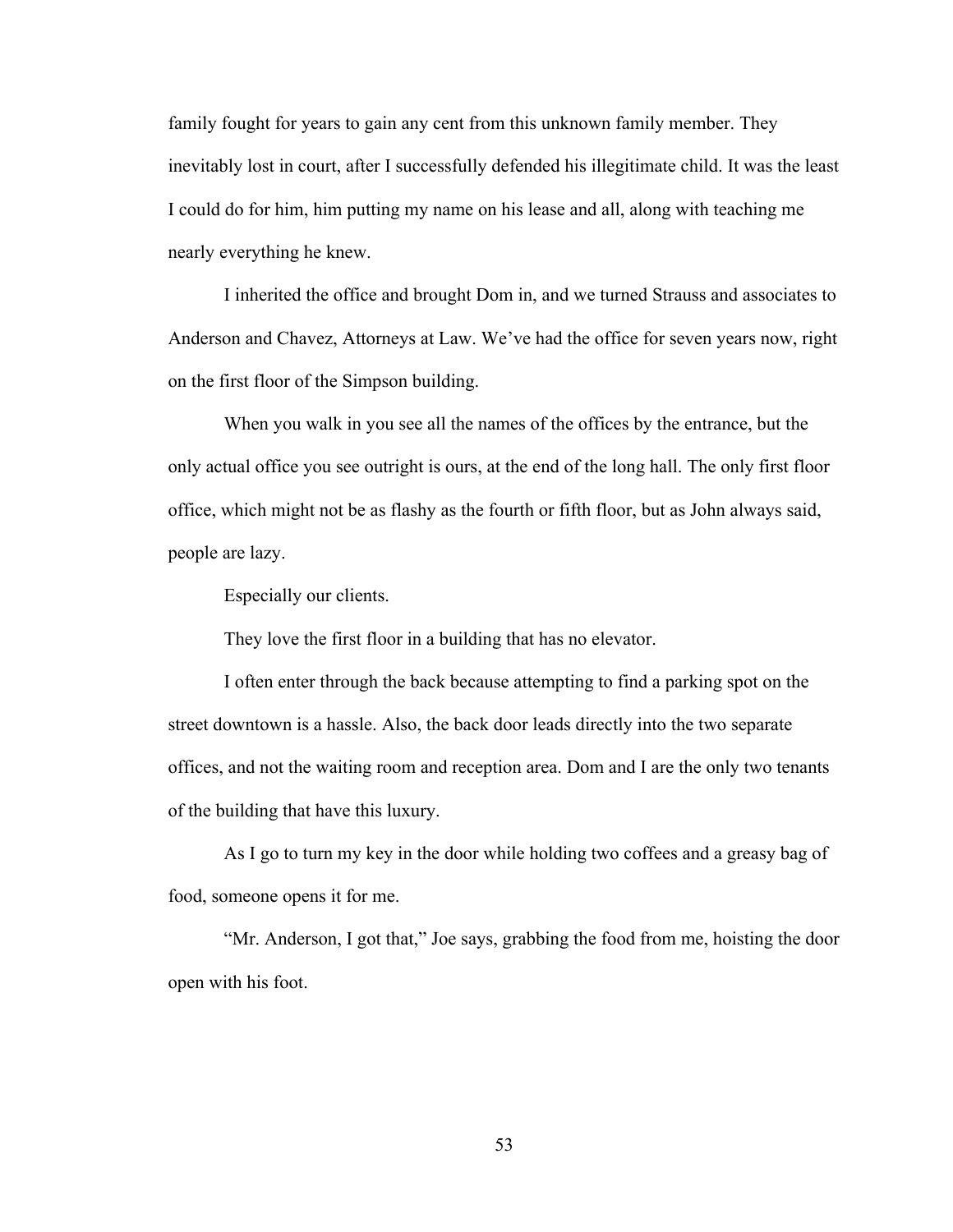"Joe, my man, you look tired," I say, turning on the light and placing the coffee on my desk. I read the cup to see which one has the cream and sugar, then I hand it to him, taking the lid off of mine for a large sip.

"And you look hungover."

Joe begins going through the bag, separating our food. He's got a small cigar hanging from his lips, smoking it slowly.

I slide open the bottom drawer of my desk, retrieving a pack of Marlboro Reds. I decide to smoke one before I eat. "You have any trouble?" I ask.

He nods yes, placing the cigar in my ashtray and beginning to cover his breakfast burrito in hot picante sauce.

"My usual guy wasn't at the scene, said he couldn't get me in if he was. Said it was airtight."

Joe is well-built, a past life as a boxer and several years in jail having led to massive shoulders and forearms. I had a client once, a long time ago, one of my first, tell me that prison did that to a man. You either left in the worst or the best shape of your life, no in-between. I didn't know Joe when he went in, but the first time I visited him about his case he'd been in nearly sixteen months, and he looked drastically stronger than he'd looked in his file.

I blow smoke from my lips. "Well damn, Joe, you could have called to tell me you had nothing."

He laughs. His bald head shakes back and forth as does so. He blows on his hot coffee before sipping it.

"I didn't say I didn't get anything. I said I had trouble."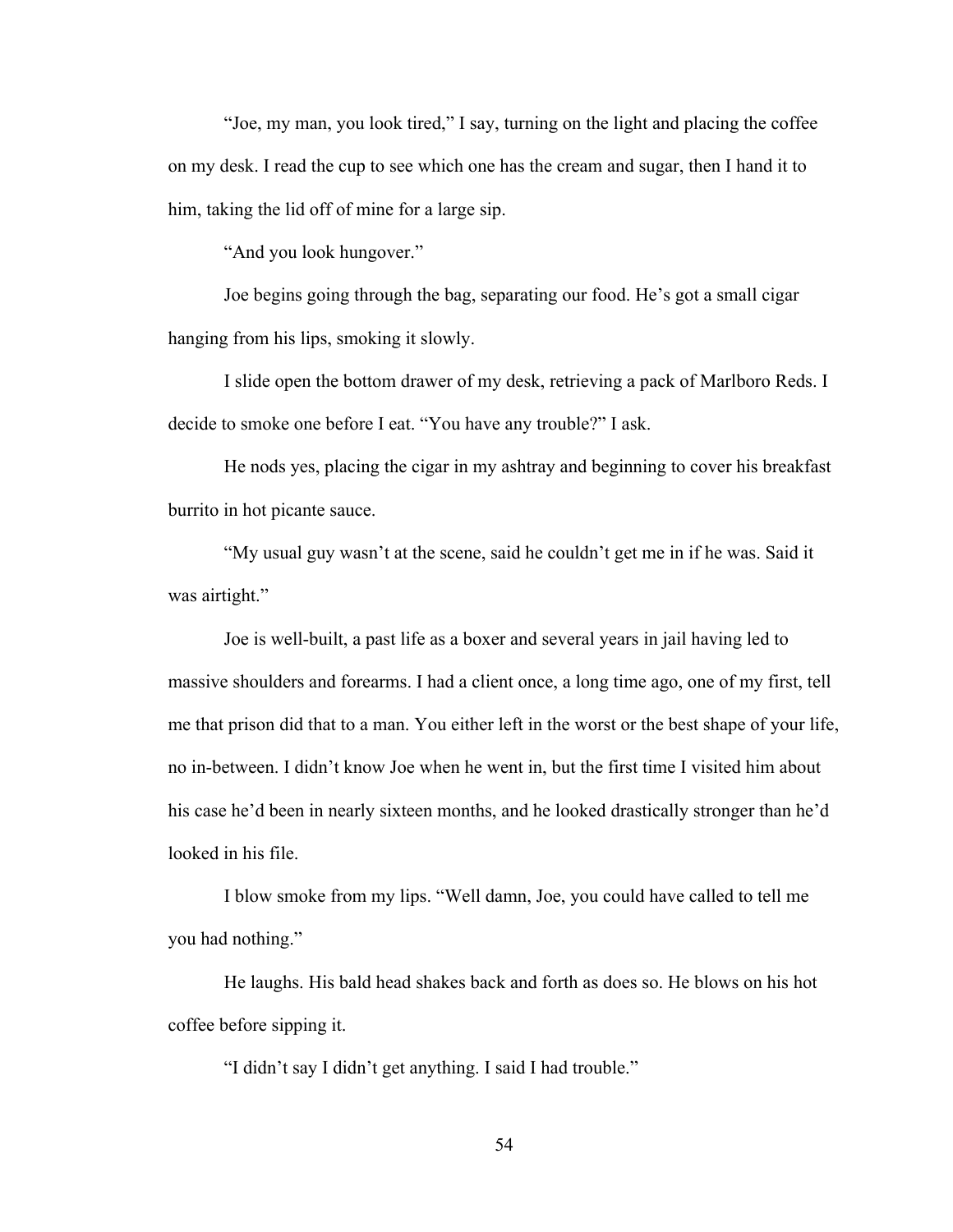I nod and smoke my cigarette, waiting for the coffee to cool a bit before I sip it again. There are specific cases I've used Joe on as my investigator. Every defense attorney uses one, especially if they often take on criminal cases. I have two. Ron, an older retired cop who worked in secret for John for years, who I previously used on the majority of my cases. But Ron has gotten a little slower over the last half decade. Then there is Joe, who as an unlicensed private investigator has made a decent living going to certain places cops, retired or otherwise, aren't welcome. At first he did work for me on small drug cases, getting information for me that helped achieve several acquittals, all the while paying his legal fees off to me. From there we moved more towards the higher paying cases, and more and more lately I find myself only dialing Joe when I'm in need of investigative help. Only issue is that sometimes I may need to call my investigator to the stand, and it isn't always easy doing so when my investigator is technically unlicensed and has served eighteen months in the pen. The District Attorney can often put evidence given by Joe to bed, especially in the eyes of a jury. In fact, I've paid Ron to be a patsy at times, and no one has been the wiser.

But again, Joe gets results because he's grown up in the filth of this city. He's lived in it, thrived in it too.

"So, what did you get?"

He reaches into his pocket, producing a yellow envelope. It's large, and stuffed full, at least according to the staples holding on for dear life. He hands it across the desk to me.

I take it from him and open it carefully.

"The case file?"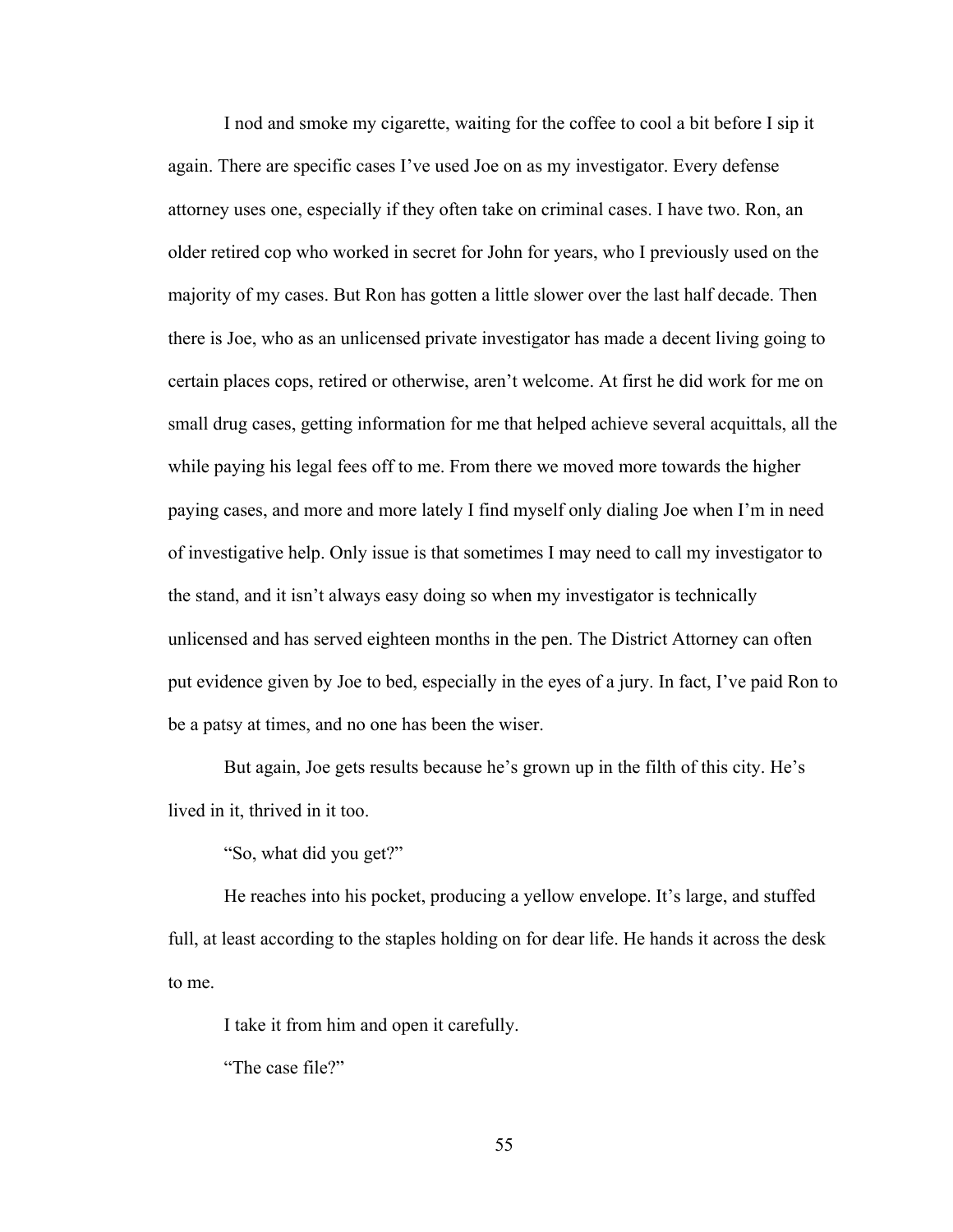He shakes his head no.

"Pictures," he says. "Not every crime scene photo, but almost all of them. I also got into her bedroom, along with another room that her boyfriend apparently was staying in. Pictures of those in there too. Looks like this guy was shacking up with her, but that he maintained a separate room where a bed and bath was his, and she sort of used the rest."

I look at the pictures now, shuffling through them, starting with the crime scene. The only thing Joe didn't get was a picture of Skye's body, but I've already seen those. I don't care to see them again. Not at least until I have to. I look at ones from the kitchen and large living room, bottles strewn everywhere. There looks to be somewhere between one to two hundred empty bottles, a mixture of champagne and liquor, most of which are brands I recognize.

"Joe, I need to tell you something, before we progress further."

"I know, Mr. Anderson," he says. "Your brother Ken. He's the suspect." I nod.

"Are you allowed to represent him?" Joe asks, his voice wavering between curiosity and worry.

"Yes, but it's never recommended."

Joe nods that he understands enough to question further.

I put my cigarette out and set the pictures down on my desk. "Looks like they had a party."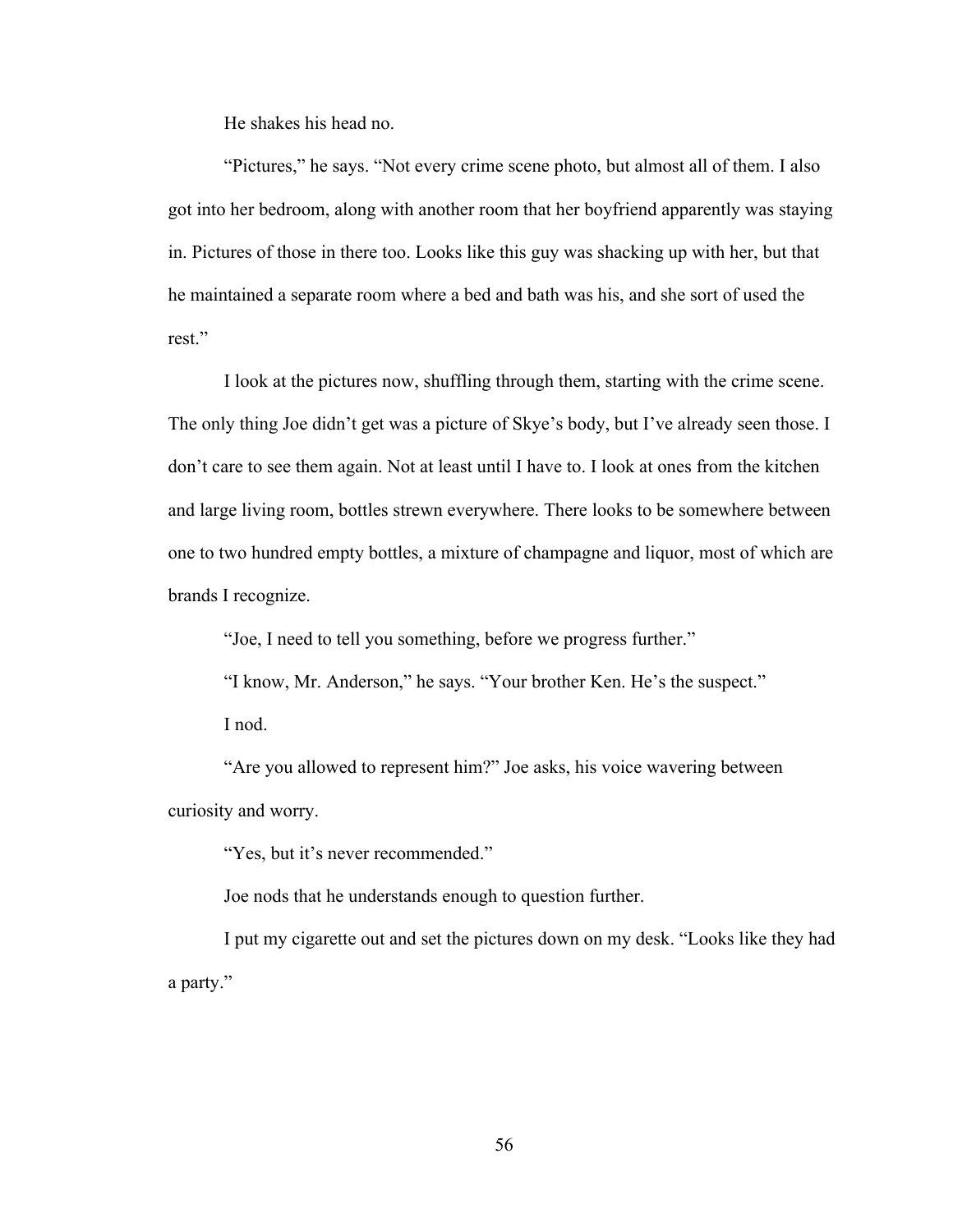Joe nods and sips his coffee before reverting back to a more professional tone.

"From what I could gather they had a party, one that started around eight o'clock, at least from what my source on the inside said. Pull that back paper out."

I listen to him and pull out the back sheet of paper. It's a white piece of printer paper, and drawn roughly on it is an elementary timeline of the murder.

"So, if you look right there," Joe says before swallowing a bite of his burrito, "I started the timeline at eight. So, I did find in the trash can, if you look through the pictures, a receipt she'd thrown away in her bathroom, marked at seven thirty-four p.m. Saturday evening. It was from Nick's."

Nick's is the most expensive dining in downtown Gastonia. It's within walking distance of my office, but it can take me up to a month to get a reservation at times. The chef, a New York druggie washout, rehabbed in the south and set up the thriving restaurant with big financial backers behind him.

"When you double check to make sure she was there with Ken, be careful. The Davis's own the place," I say, running my fingers over the paper, tracing the timeline by hand.

Joe nods yes like he already knows that. The fact that he even went into the trash shows his abilities. While the police have the ability to check credit cards, Joe has to be more creative. Oftentimes investigators for attorneys make their bones with unconventional methods. They know the way the police think, so they know how to help poke holes in some cases.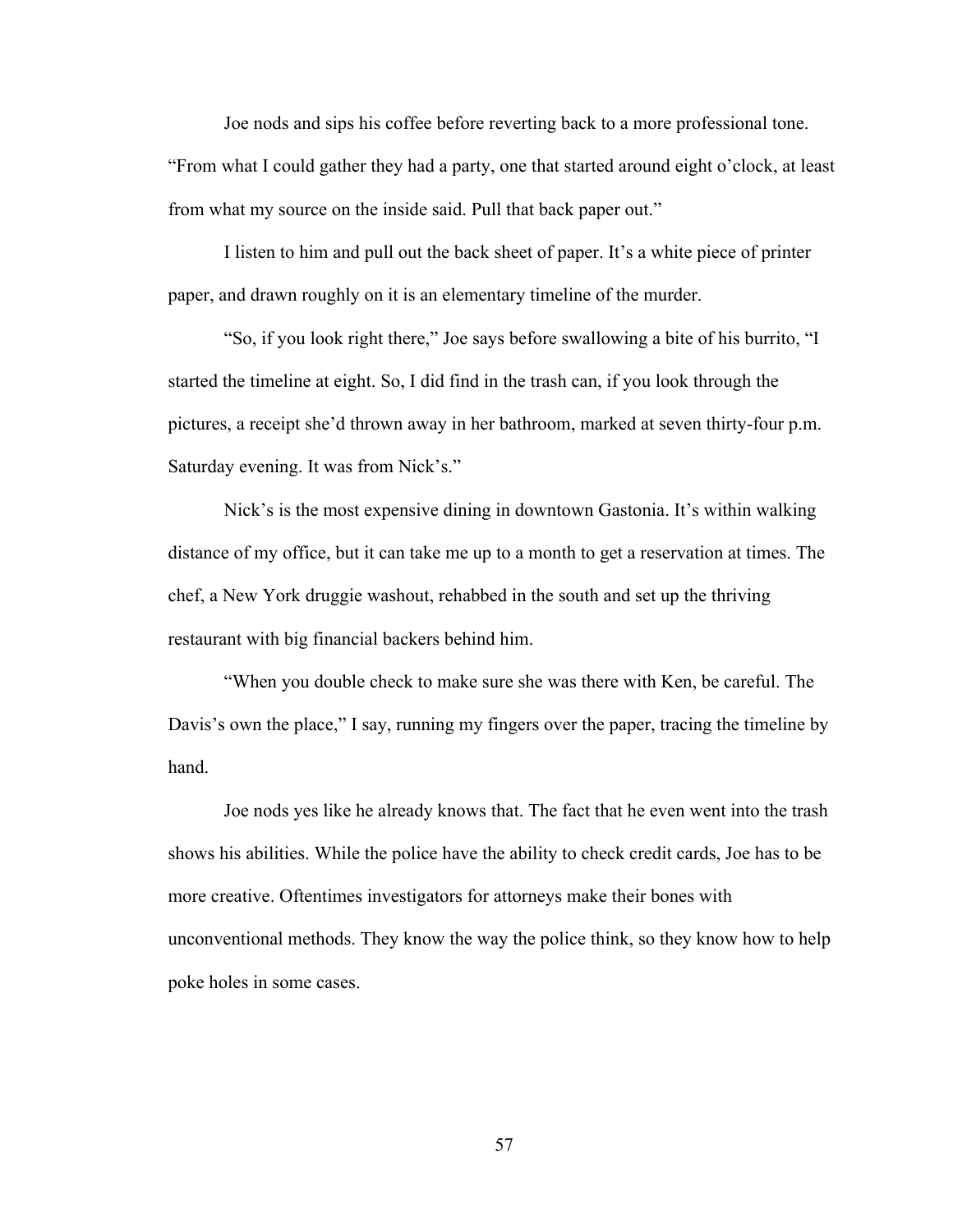"Looks like based on what my boy could tell me, their party started around eight o'clock, perhaps a little later. And your brother called the police at 2:47 a.m. about waking up next to her dead body. That's the preliminary timeline."

I look over the paper in front of me while Joe speaks, pulling a pen from my jacket, making a few notes myself.

"So, they went to dinner, had a party of what, fifty to seventy-five people?"

"I got a boy who works the front desk at metro cab. He's going to pull last nights' receipts, you know they run that area over there. If anyone ordered a cab from them, it could lead to a very rough estimate. Now that's not considering that perhaps several of her neighbors came by. However, we know a lot of her neighbors didn't care for her. I spoke to one witness briefly at the scene, an older woman, Mrs. Scherbatsky. Said everyone expected something bad to happen to her at some point. No emotion in her voice at all, no respect for the girl."

I nod my head, unwrapping my own burrito, sipping from the now slightly cooled off coffee.

"But again, I'll call my boy at Metro. That could also help us figure out roughly when the party started to end." Joe says, ashing his cigar.

"Okay, so for now the police think that they have this big party, the two of them fight at some point, and my brother drunkenly kills her."

"Allegedly," he makes a point of saying. It's a word I used the first time we met each other, and he's heard me say it hundreds of times since.

"Yes, allegedly. But I got a feeling we might be approaching this from a different standpoint than we have before."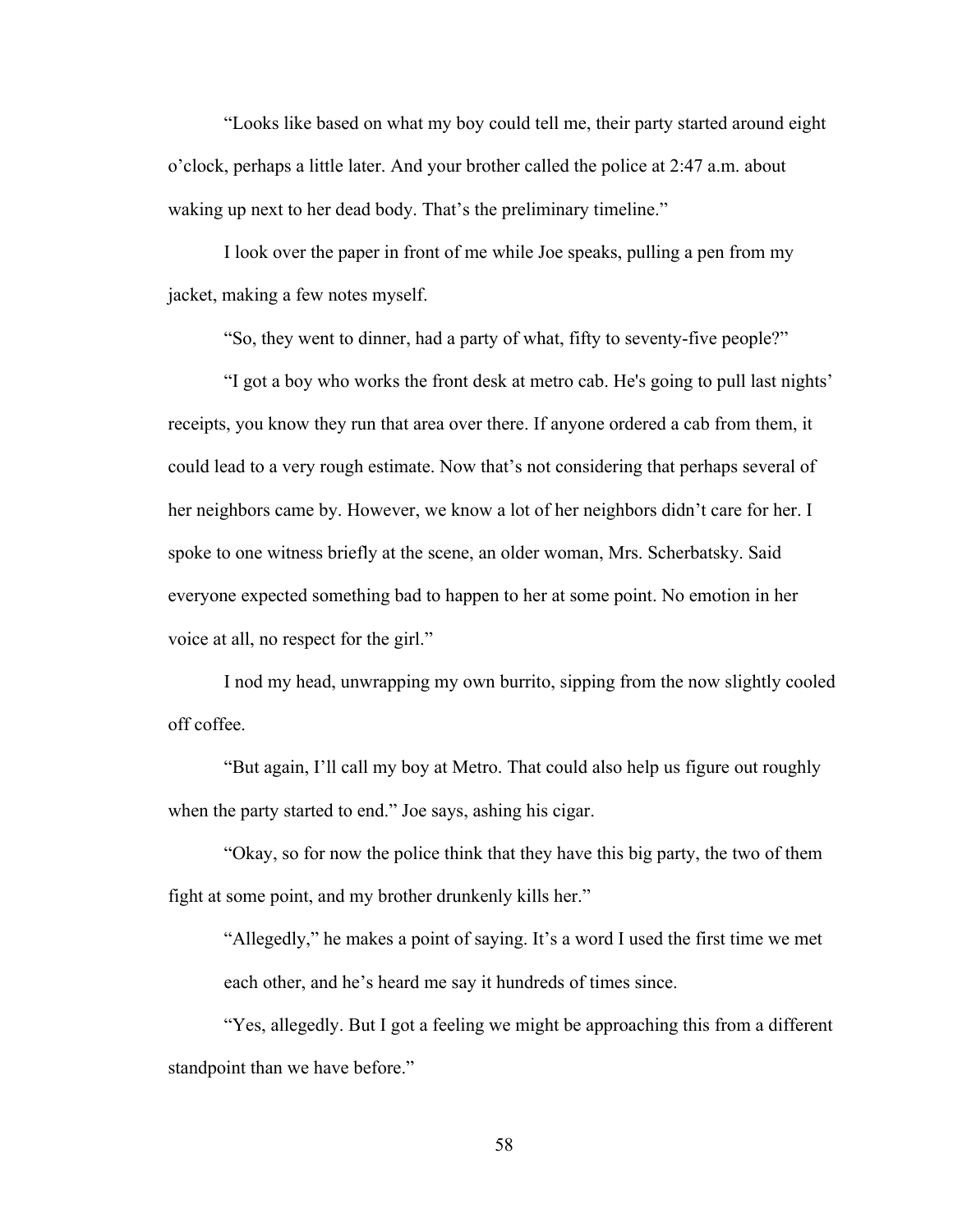"What do you mean?"

"Well, Joe, you're a smart enough investigator. He woke up with her blood, lying next to her. Blood on his hands as well. He called 911, and he was the only one there with the body. Now, we don't know everything, not until the autopsy and other evidence comes in, but they've already made the arrest. There is no doubt to the police that Ken killed her."

"So? Are you saying you can't poke a hole in this case?"

"I'm saying there is a chance he's innocent, and he believes he is. They had a lot of people over, and a lot of alcohol. Ken called the police himself. There are still a lot of questions to be asked. So, continue working the case in that regard, but I need you to approach it another way as well."

"What do you mean?" He asks.

"I'm saying that to save my brother's life I'm - we - are going to have to approach this case as if he may have done it, but not under his own volition."

"Are you saying your brother is insane?"

"I'm saying that he is innocent, whether he physically committed the act or not." I tear a corner off a loose piece of paper and scribble down a phone number and address, then I hand it to him.

"What's this?"

"It's the name and number of a psychiatrist in Hickory. Ken saw him for about five years, after he had an accident that messed up his brain. He was required to see him. He got into some legal trouble, small stuff after the accident. My old boss, John Strauss, who I was interning for him at the time, got Ken off on the condition that he would see a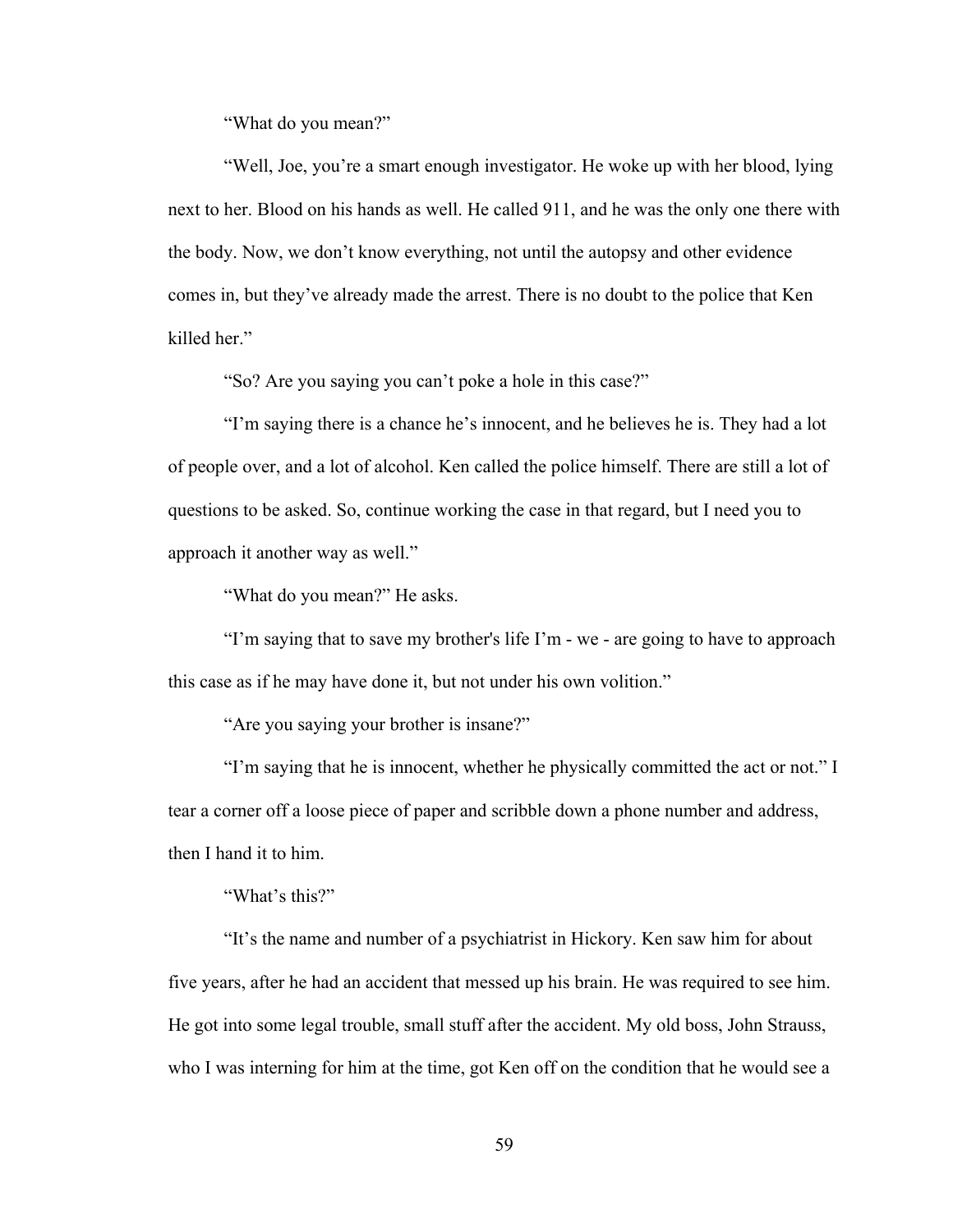therapist, state selected. Ken was required to see him for six months, ended up seeing him five years."

"What do you want me to do?"

"Find him, see if he works out of the same practice, if he retired and moved to Florida, or if he's dead. We will need him as a witness when this goes to trial."

Joe nods and rises from his seat, putting out his cigar in the ashtray. I rise with him, and walk to a safe in the corner of the office disguised to look like a mini fridge. I put in the code, Maria's birthday, and extract a white envelope. I ignore the two yellow envelopes beside it, envelopes that only I know about.

I hand the white envelope to Joe. "There's an advance in there as well. Keep up with your hours on this. I'll bill you as we normally do. And Joe, with who the victim is, and the power of that family, be careful. I'm going to need you on this, but this won't be just any other case. We're up against more than ever this time around."

He smiles and nods, placing the envelope in the pocket inside of his jacket. "Call you in a few days."

"Hey, Joe, hold on a second."

"What's up?"

"I uh…" I look around the office, the pictures of Maria and the boys catching my eyes, everywhere I look, pictures of my boys and wife. I think about what I am about to ask, and then I decide not to. How can I ask him to trace my wife? Dig up dirt for the divorce trial? Hell, I can't believe the thought even entered my mind. "Never mind. Have a great day."

He nods, and exits out the back, taking his food and coffee with him.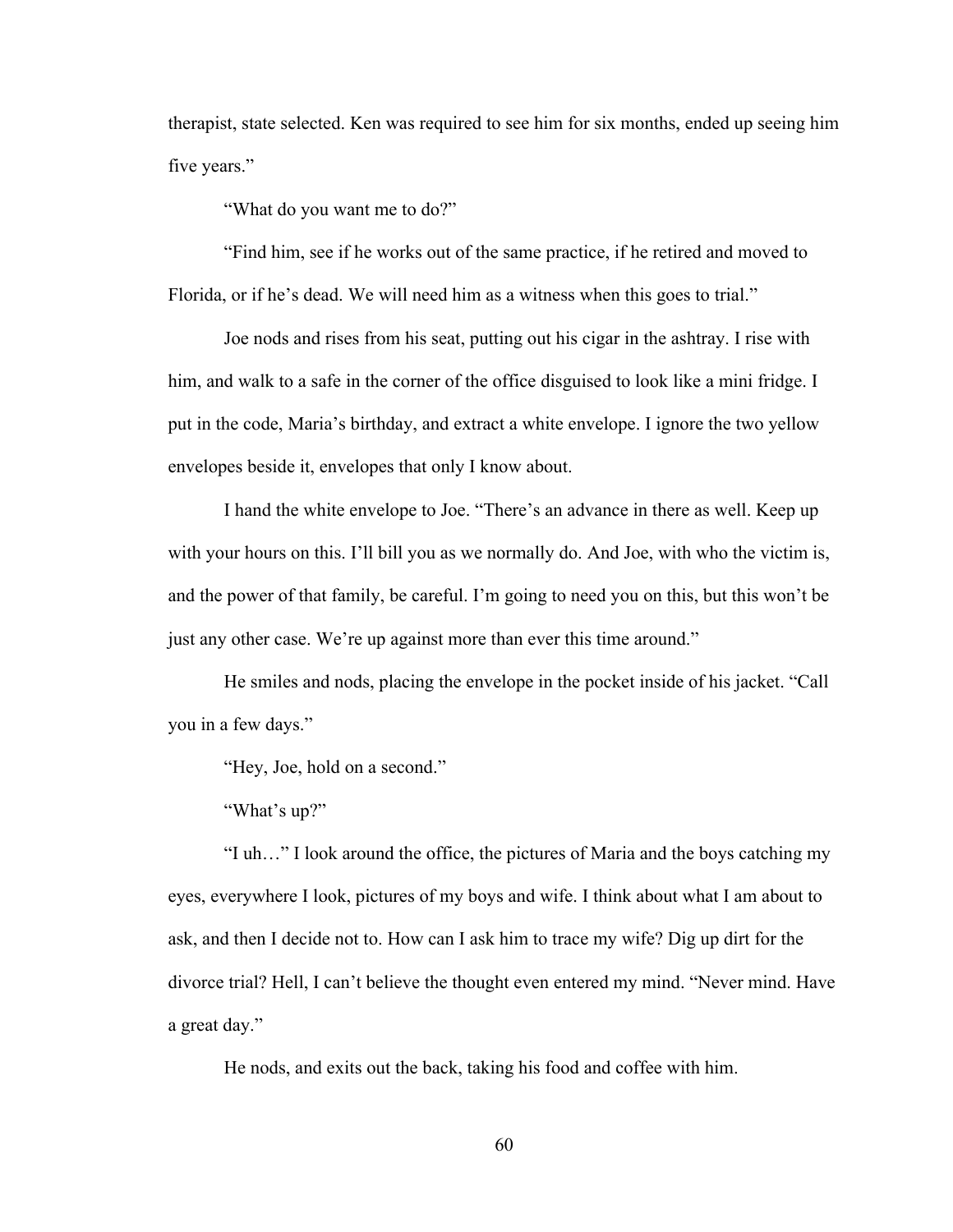# **CHAPTER VIII**

Dom beats both our receptionists through the door, carrying the firm's mail under his arm. I was wondering why he came in through the front.

"Dom, that's Roger's job, or Courtney's."

"Just helping them out," he smiles, looking at me as if I'm an orphan, a grandiose look of pity in his eyes. "You're here early."

"Had some business to take care of. Spoke to Joe."

He nods and doesn't push any further. Dom never deals with our criminal clients. He is what is called a general practice attorney. Mostly civil cases. In a city like Gastonia, the big money is in civil, but the consistent money is in criminal. Dom takes on about a fourth of the cases I do, and his closure rate is significantly less than mine, but when Dom closes a case, it is often worth about what six to seven of mine are.

"They book him?" He asks.

"Yeah, about an hour ago officially, Murder in the first degree. Aggravated assault too, even went as far as to throw on an attempted rape charge."

"Jesus Christ," he says, "did they run a rape kit?"

"I don't know, but you know how Fain and his little minions work."

"Yeah," Dom nods, "but still."

It isn't uncommon for the police to overbook a suspect in a felony related case. They hit him with multiple charges, sometimes ones that have no merit. Like the attempted rape charge in this case. The police know that Ken and Skye were an item, but they piled that on anyway. That's because the only charges that matter are the one the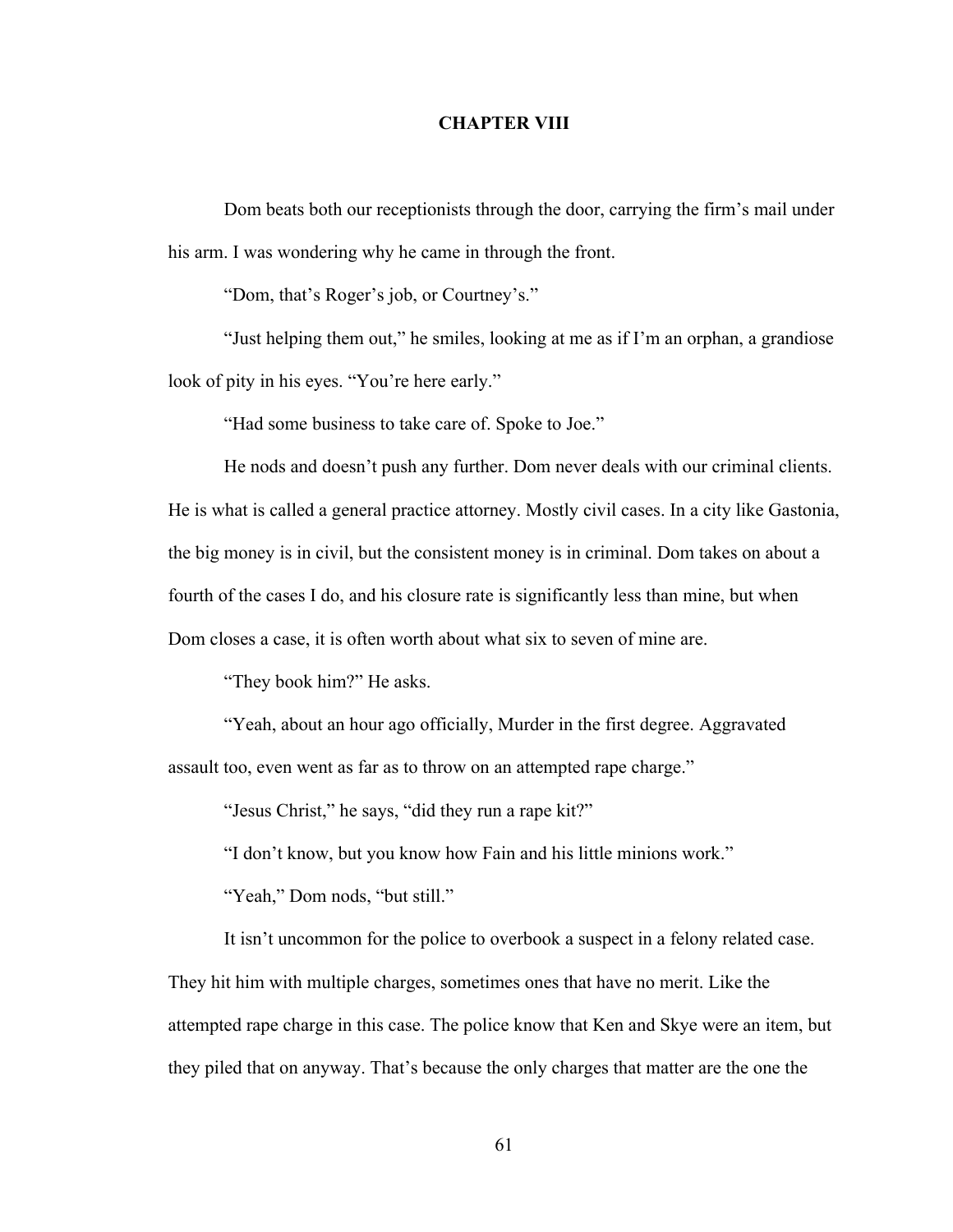District Attorney actually files, and often the D.A. doesn't file everything the police present them with. In this case, they'll throw away the rape charge, possibly even the agassault, but they'll keep the big one. Murder in the first degree.

That's the one that carries the big prize.

"They moved fast, Dom; that isn't good. You know the blood won't be back for over a week, even if they send it to Charlotte Mecklenburg and rush it, which I'm sure they have. The fastest that process can turn around with both their blood samples is what, ten days, right? Isn't that what Ron says?"

Dom nods to say yes, "What about the autopsy?"

"I don't know, but I'm sure it came back that she died from blunt force trauma. Based on the pictures, and with the bruises on Ken's hands, that doesn't bode well for him. Who knows what witnesses they've already found from canvasing the scene. I don't know when Alan will file the charges but I think it will be soon. I'm going to have to go see Ken today or tomorrow, have another conversation with him. If Alan files them today, we'll have the initial appearance tomorrow."

I start to go through the mail.

"Your mother called me. Casey talked to her for a moment. Said she couldn't get a hold of you."

"I unplugged my phone," I answer, sifting through the mail, which is mostly bills.

"That's why I couldn't get through to you either. You also didn't answer your cell."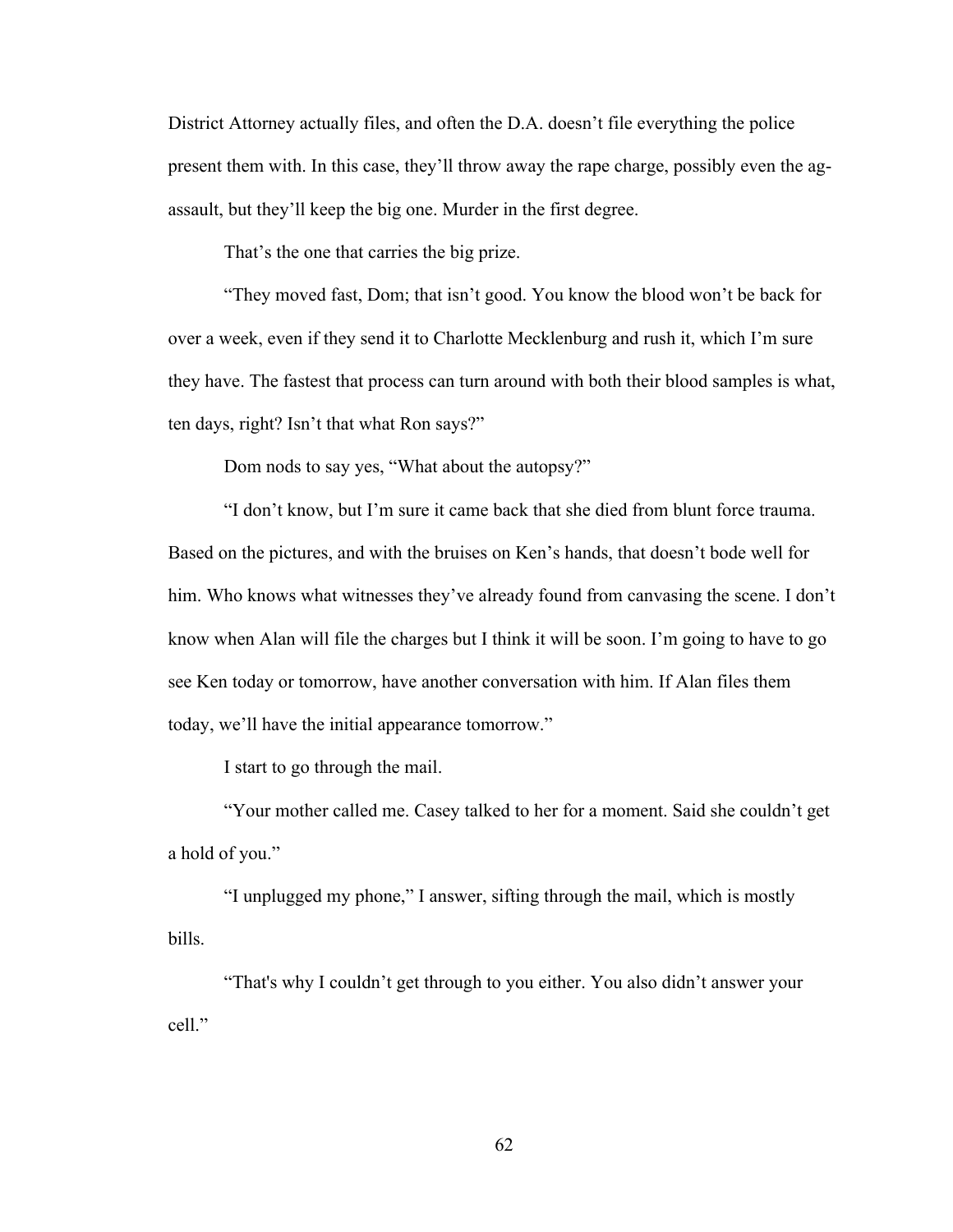"That's only for emergencies. I doubt it's even charged," I keep looking through the stack of envelopes, coming upon a big one at the bottom of the pile. "You've got to be shitting me," I say, nearly falling back, having to grab onto the desk for a moment.

"What? What's wrong?" Dom asks.

I hand him the envelope.

"McAlister and Associates," he reads from the top corner, "What the hell is she mailing us for?"

I take a moment to gather myself, attempting to process everything in my mind. I take a moment to tell Dom the truth.

"Maria filed for divorce on Friday, Dom. Told me yesterday when I stopped by to inform her about Ken and pick up the boys."

"Oh God no," Dom says, opening the envelope. His response isn't related to my deteriorated marriage, but the name on the envelope.

"How can she even afford her? Hell, I can't afford Ann!" I say, running my hands over my face.

Dom starts to laugh. One of those laughs between finding something humorous and worrisome.

"This isn't funny Dom!"

"One attorney above you in our graduating class, and your wife gets that one to represent her," he laughs nervously. His eyes look around the room, studying our shared walls.

"What am I going to do?"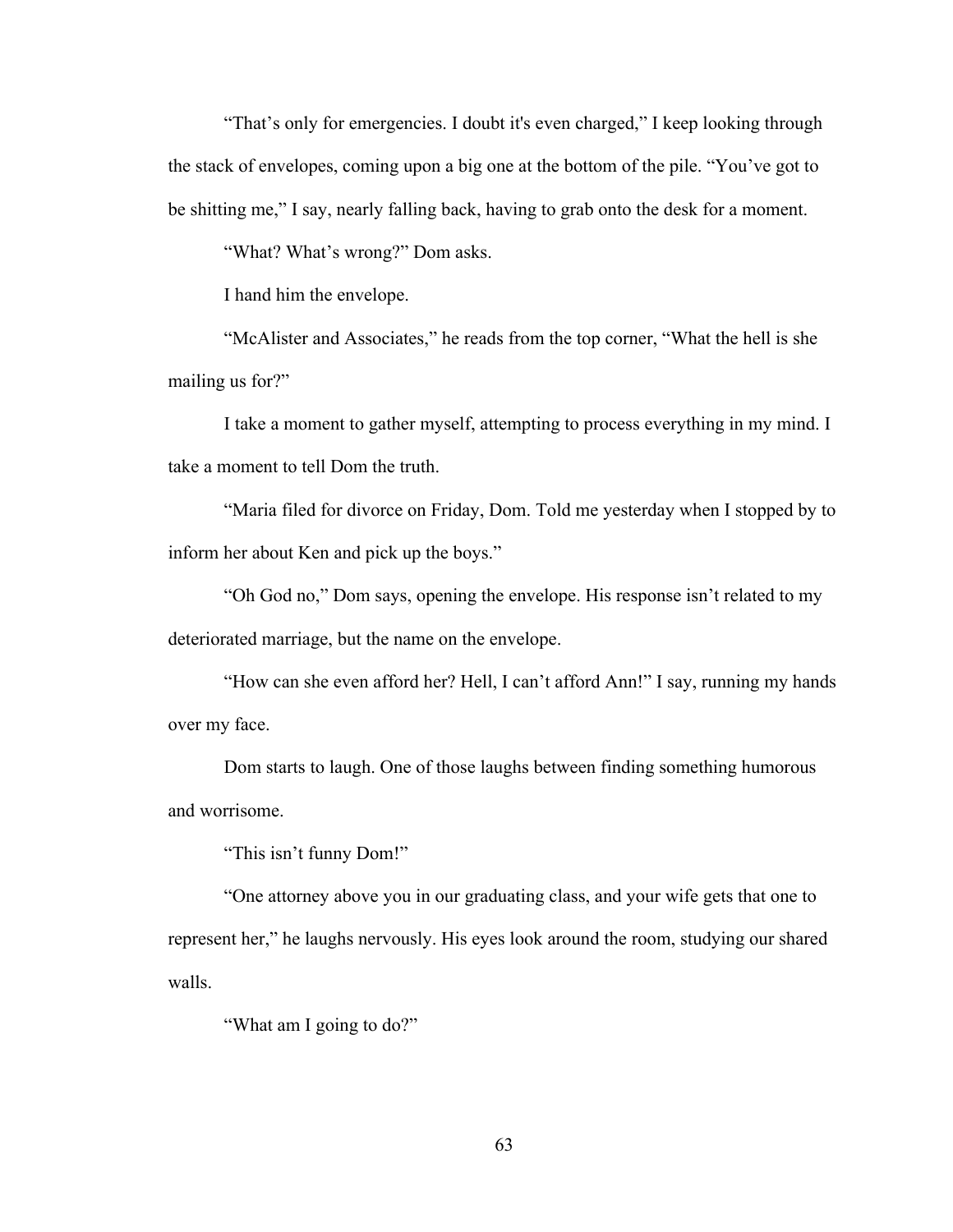"Against a shark like her? Jesus Jaime, I'm worried about the firm! She's going to take everything you own."

I sit in Courtney's chair, burying my hands in my face, fighting back the oncoming tears.

Everything I own.

She can have my money. The truck. My suits and my watches. Hell, she can have my half of the firm. I don't care about any of that. There's only one thing I care about.

"She wants the boys, Dom. Full custody, and to take them out of the state, as far from me as she can."

I look up at him. He's reading the papers. I extend my hand.

It's an order, temporary custody, granted to Maria for the entirety of our divorce proceedings. Along with an official filing of divorce.

Signed off on by Judge Carson.

"Fuck Carson," I say, reading through every one of the papers. "We had a great day yesterday too," I say aloud. After my discussion with Maria yesterday I figured she told me what she was going to do. That I could block the custody order. I didn't know she'd already gotten it. I guess I should be thankful she let me see them yesterday.

 "Come here, Jaime," Dom says, putting his arm around my shoulder, guiding me back towards my office, as I hear the front door open and the voices of Courtney and Roger drifting into the air.

Dom opens my office and guides me in, shutting the door behind us. I walk over and sit in my chair.

"Take a few breaths, Jaime, just a few deep breaths."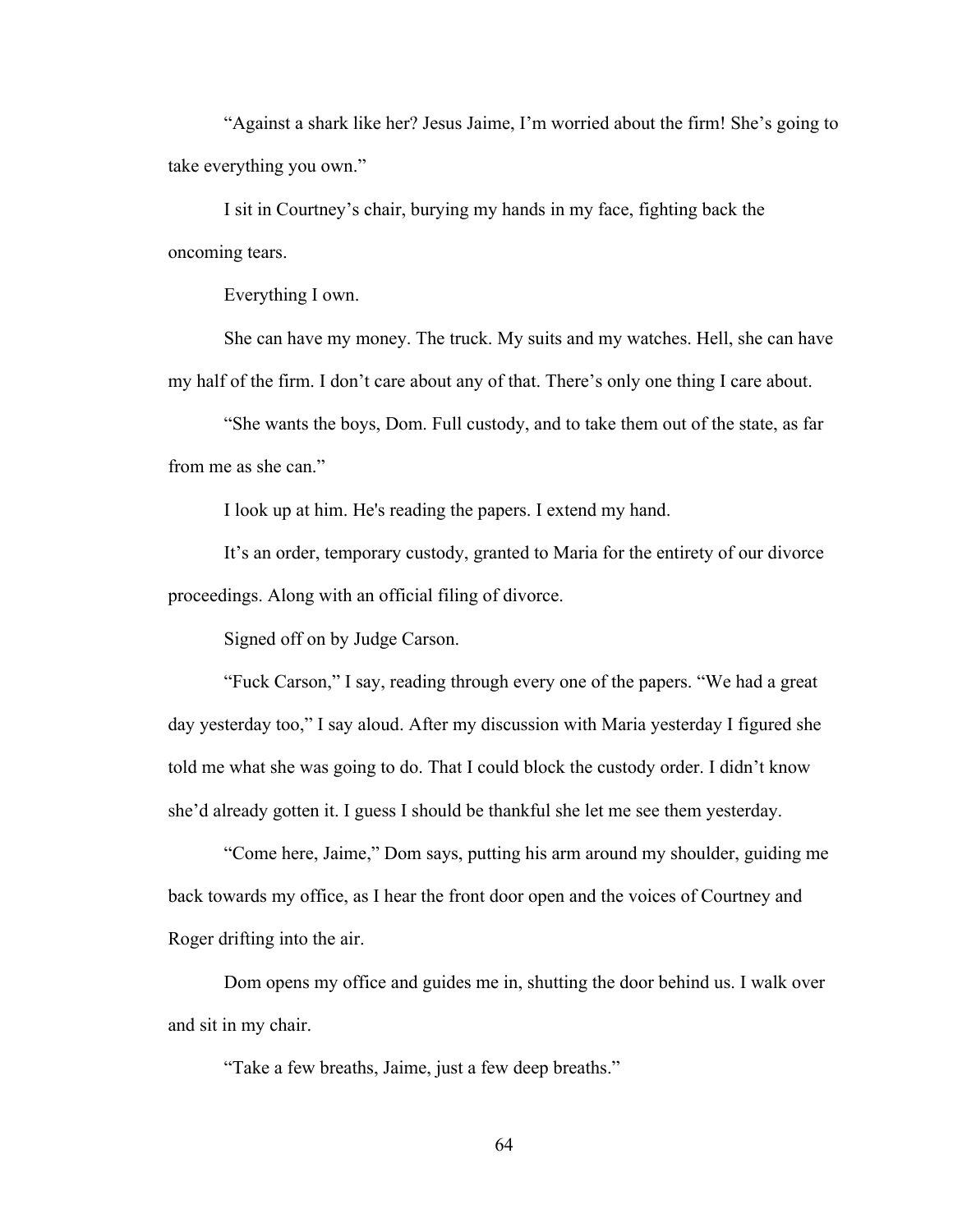I bite my fist to stop myself from crying, my eyes beginning to burn.

 "You know Maria bought me this chair?" I rub the arms of my leather seat, holding back tears. "When I started here, I was just a lowly associate, and had an awful office in the back. We didn't even have furniture at home and she spent half her paycheck to get me this wonderful chair, told me, 'You need a good chair for the office, you might die in it one day.'"

I start to laugh in hope of holding off the tears. But then I'm overtaken, a few slipping out onto my cheeks. I bury my face deep into my hands. I feel Dom's hand on my shoulder.

"Jaime, I'm sorry man. I really am."

 "It's all my fault, I know that. I mean, this may be the easiest case of Ann's career."

"You won't lose your boys man. I'll help you, I promise."

 "She can have the house, she can have my half of the firm, but I can't lose them. Even if it's just four hours on Saturday or Sunday like we do now. Dom, I mean, I can't lose them."

I remove my hands from my face. My eyes drift towards a picture of the four of us at a UNC game. The boys with face paint on, Maria and me in matching alumni shirts she'd bought us.

There is a knock at the door. Dom walks over and opens it slightly.

 "Hey um- sorry to interrupt but Ann McAlister is on the phone. She wants to have lunch with Mr. Anderson today?" Courtney speaks softly.

Dom looks over to me.

"Tell her he will call her back."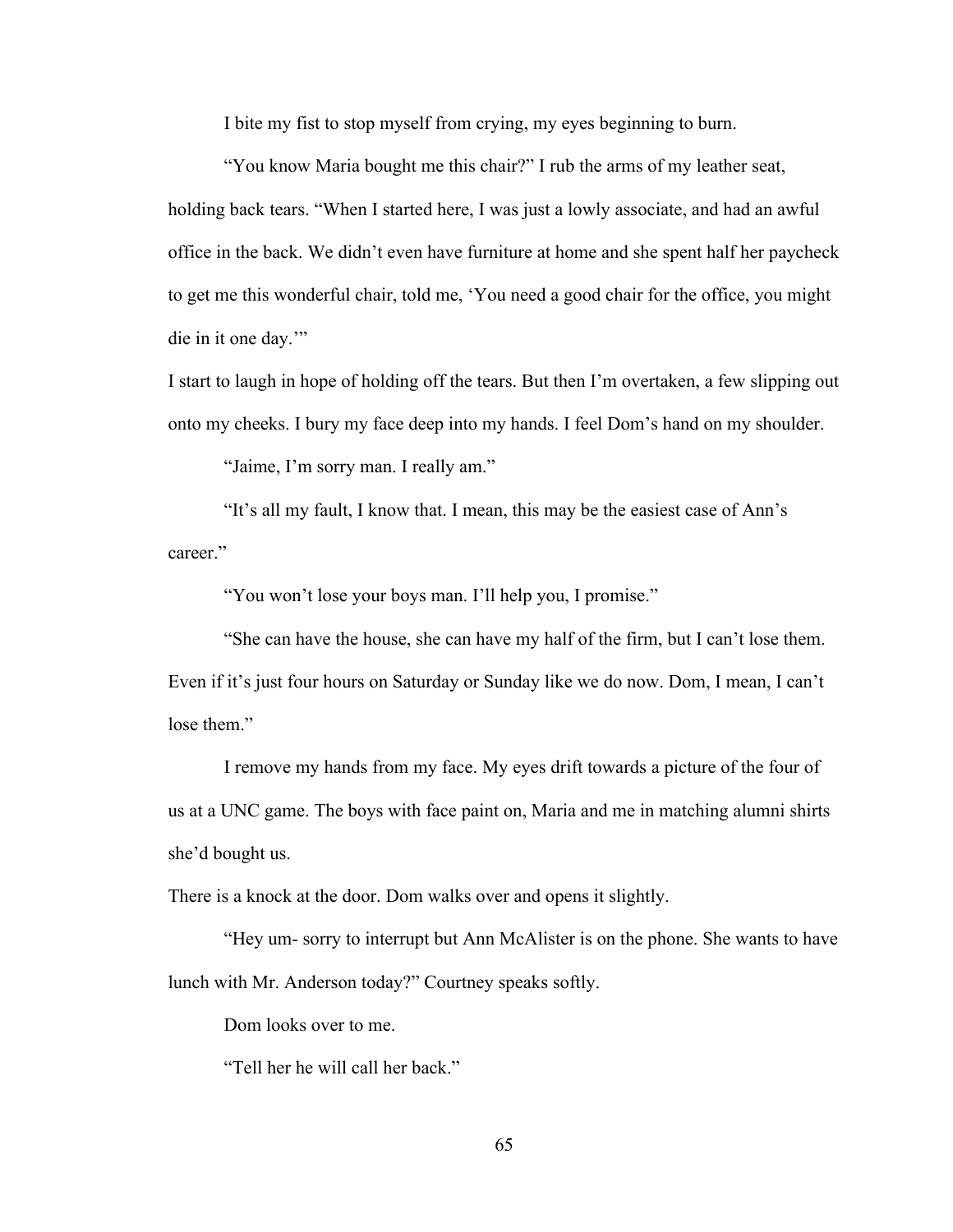"Tell her I'm not back from the jail yet, I will call her when I get in," I say and Courtney nods to Dom like she understands.

 Dom shuts the door again, turning to me. He stops for a moment as he reapproaches the desk, lingering over a picture on the wall. It's of Maria and Casey. We took the picture, when all four of us went to Disneyworld. The two of them had so much fun. Dom and I complained the whole time about the crowd, the prices, the walks, etc. But they loved it. Back in the old days, when the four of us and a few other couples would get together all the time, that was one of Maria's favorite stories to tell. She and Casey had it down pat, written like a joke from a script. Each one of them nailing their lines with impeccable comedic timing, and all Dom and I could do was laugh. One year Maria gave me that picture as a joke, because my impatience with little things like crowds and slow-moving lines always tickled her, up until the point that it didn't. Up until the point that being tickled became being angry, angry at so many different things, not just those little pet peeves of mine.

I gather myself, reaching for my cigarettes and lighting one. I hand one to Dom when he motions that he wants one.

There is another knock at the door. I nod to Dom that he can open it, wiping my eyes for tear stains.

"Here you both go," Courtney says, handing us our schedules for the day. On top of the schedules is this morning's copy of *The Gaston Gazette*. She stares at me and lingers when handing me the paper.

I stare at the cover. Now I see why.

On the cover, in big, bold letters reads the headline: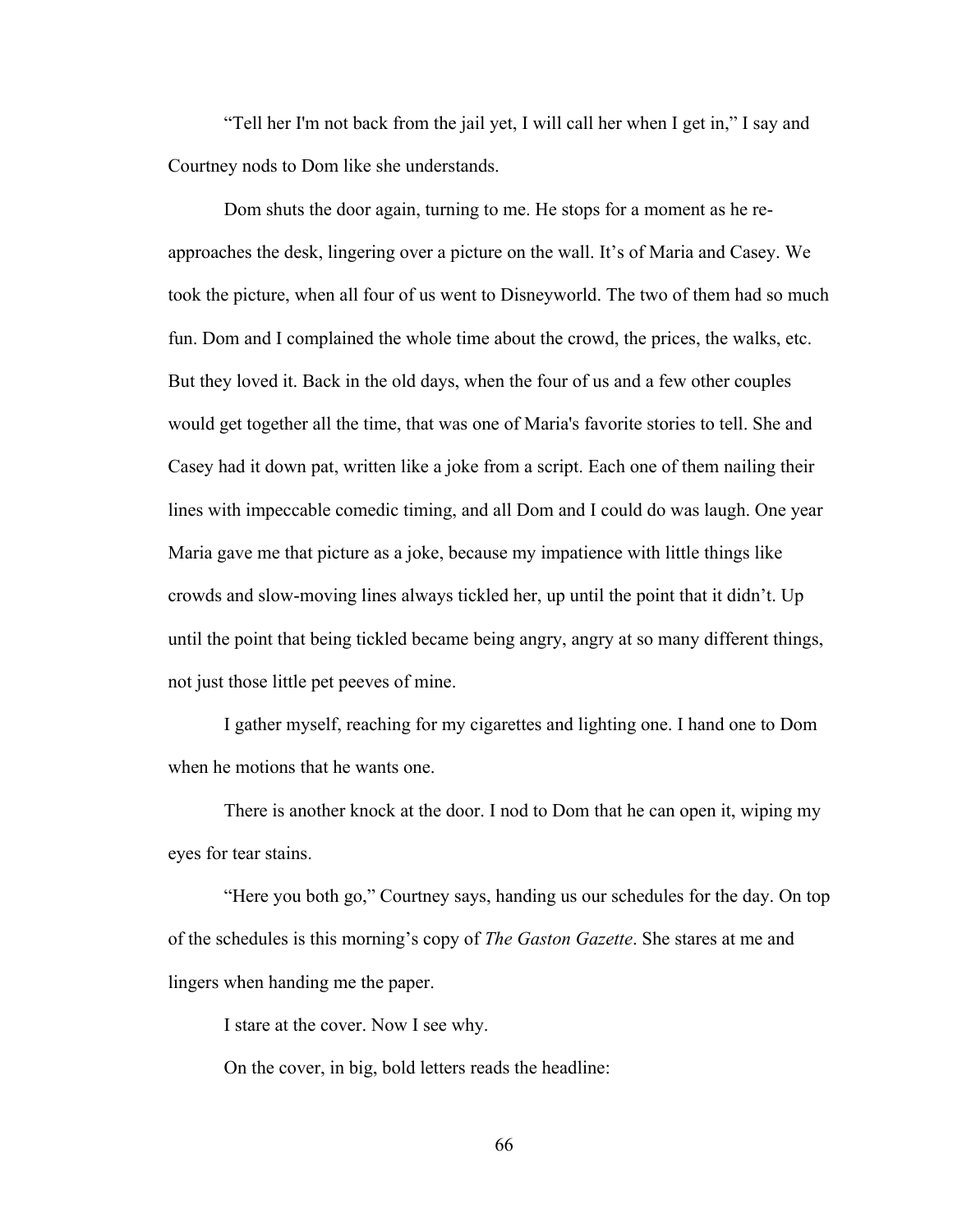#### **Suspect in Skylar Davis Killing Arrested:**

#### **Former Mayor's Daughter found Dead early Sunday Morning**

Underneath that is a picture of Ken. My mother cleaned him up. He's grinning in church clothes, as if he's being welcomed to the Oscars.

"He looks like an idiot," I say to Dom, smoking my cigarette.

"Underneath the photo, Jaime," he speaks with worry slipping from his voice.

The bi-line, located underneath the picture, reads:

*Ken Anderson Jr. is the brother of James Anderson, the criminal Attorney who defended Bill Davis's godson, Jack Newton, successfully just sixteen months ago.*

I take another long drag of my cigarette.

"Great. How long before the press is at our office?"

"Only calls thus far are from Shonterica Johnson. She called twice. The last time she was laughing. Said you got what's coming to you," Courtney says.

"Thank you, Courtney," Dom says to her, ushering her out of the office, looking towards me. His eyes no longer soaked in pity, but fear.

"She isn't wrong," I say.

"C'mon Jaime, you didn't kill that boy."

"Yeah, but I'm the reason his killer walked free," I stand up to find my ashtray. "You know, I never really believed in karma, Dom. But I could never shake that feeling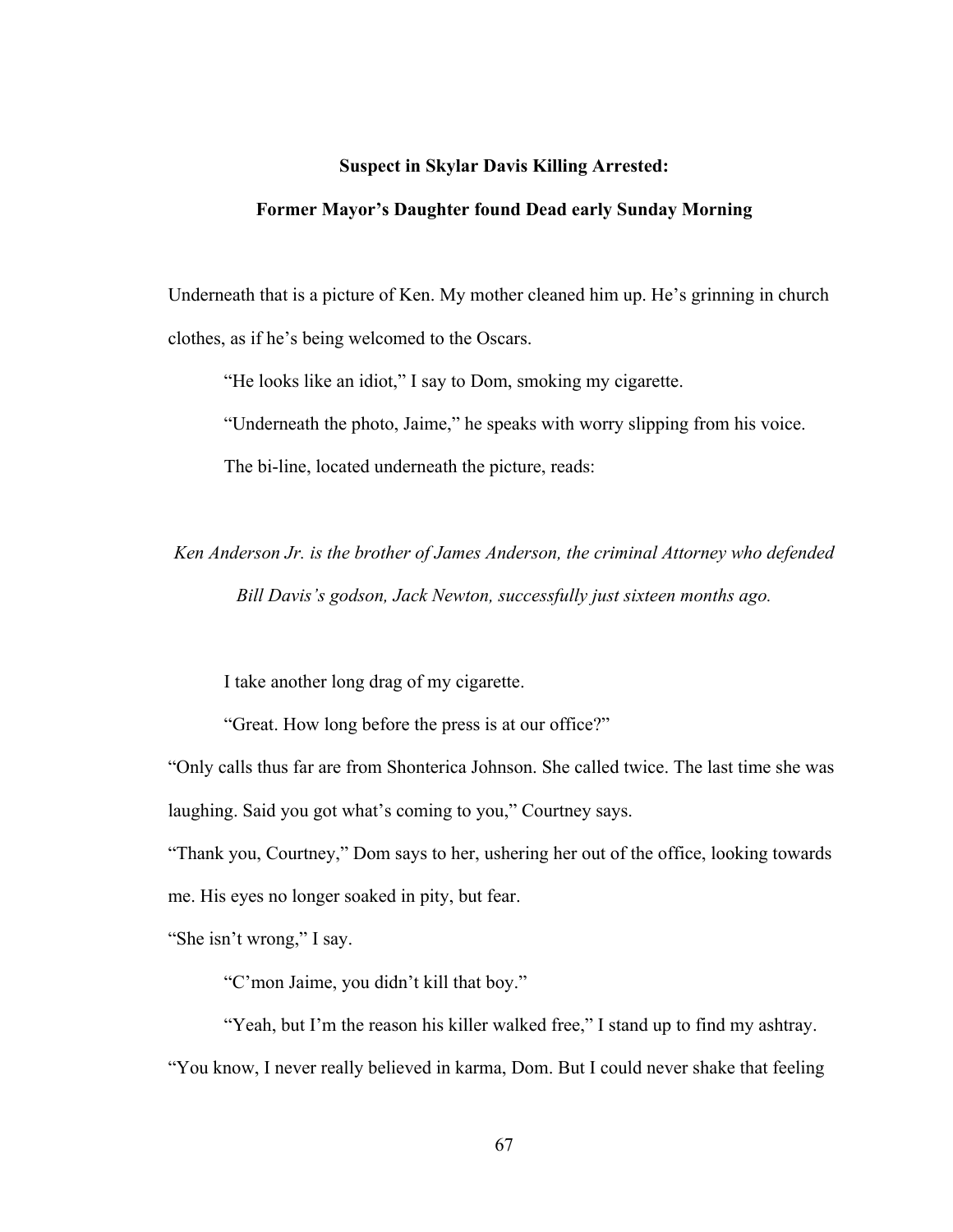that my father beat into me, the idea that God really does see all, that his eyes are hovering over us, like that billboard in Gatsby, you know? Now tell me, Dom, out of all the girls in this world, why'd Ken have to kill that one?"

"I don't know. We don't even know if he did it yet, Jaime."

"They've arrested him for it, Dom."

"They make wrong arrests every day," he says, half chuckling. "Hell, that helps us make profit."

"Why her, Dom?"

He just stares at me, nearly frozen in time. Then he says what I don't want to say aloud. "I mean, you know how they met."

 "You think it's a coincidence they met through that case? Alienated from their families, they connected as outsiders at the trial. I mean, maybe it's all that God's purpose crap that insane Baptist pastor was always screaming at us."

There is yet another knock at the door.

"Come in again," I say, sitting back down, the annoyance clear in my voice.

 "Hey, sorry to interrupt." It's Roger this time, peeking his head in, "but Ann called again, said something came up so she's busy until lunch but if you want to meet her she will be at Jia shortly after noon. She'll be there alone. She said for you to know that."

 Dom looks over at me. "Are you going to go? You'd have to push off seeing Ken until tomorrow with your schedule."

 "I need to, right? I mean, any chance we could solve everything through mediation? It would make dealing with Ken's case much easier."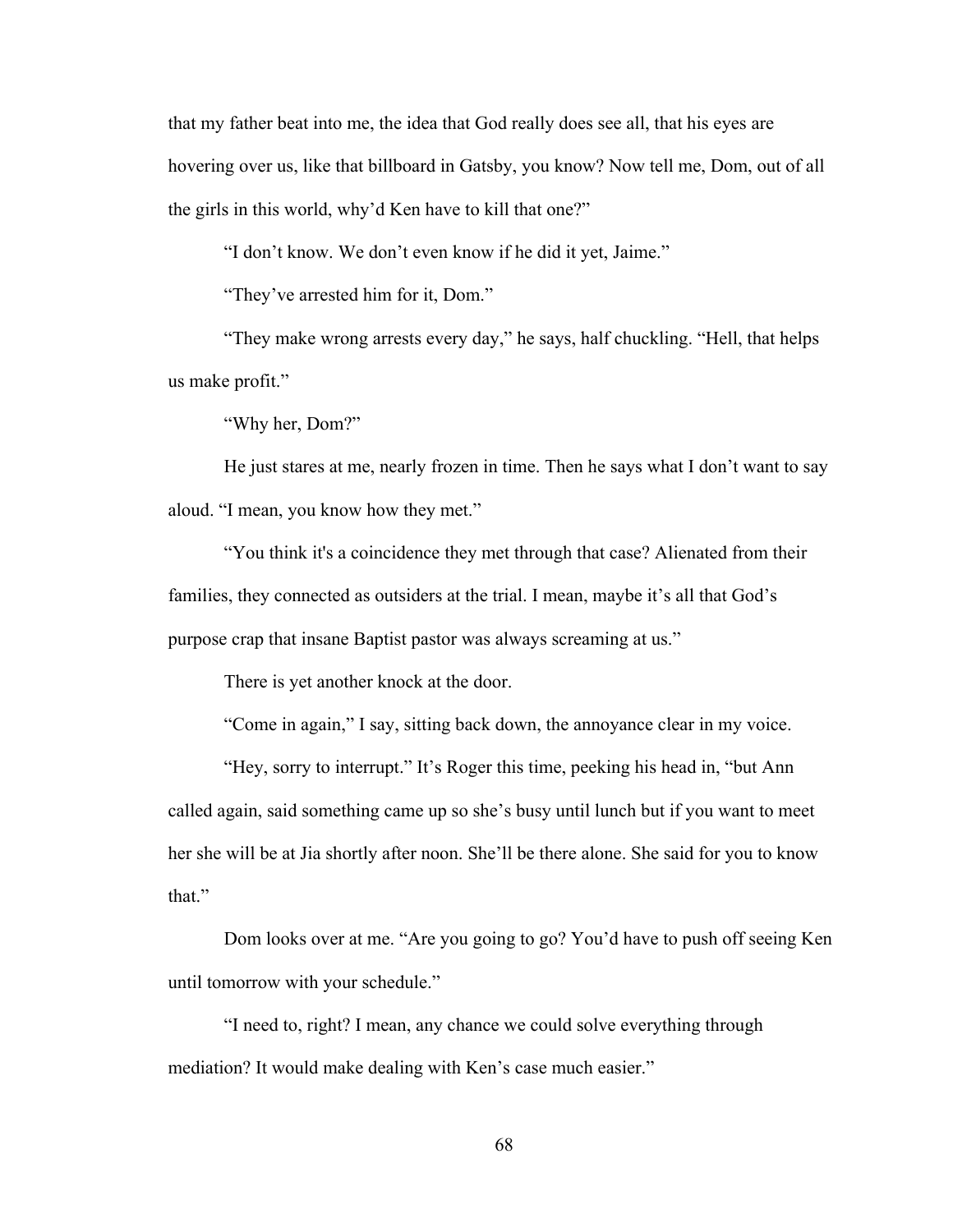Dom laughs.

"Yeah," I say, "that's what I figured."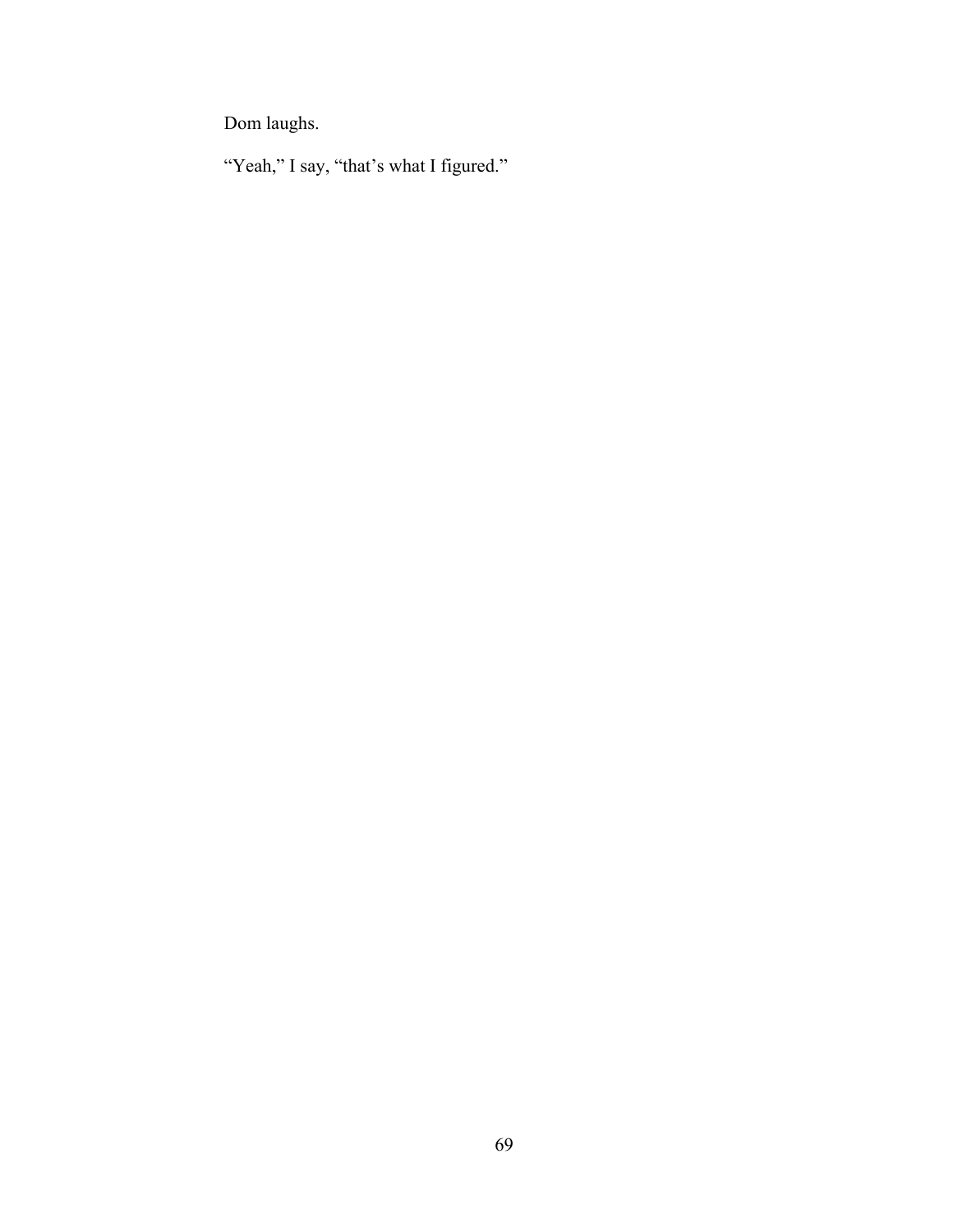## **CHAPTER IX**

If you want to make money as an attorney, go into divorce. What is that statistic people are always throwing around? One in two American marriages end in divorce? Well, someone has to defend those people. And there is nothing more frightening than a divorce attorney with a hard-on for poor southern spouses.

 Except a female attorney who has made so much money she takes on cases just to stick it to what she deems terrible men. An attorney who is best at painting most men for what they are, pieces of shit.

 Enter Ann McAlister. The best of the best in the greater Gaston County area, though occasionally she steps into Charlotte if the fish is big enough. She's made more in the last five years than I will probably make in the next fifteen. We graduated from Wake Law together.

She was top of our class.

I was second.

She started at the District Attorney's office, but lasted only for a few years. She rose quickly, until she lost a murder trial.

To me.

I've been on her radar ever since.

Never once in my life have I driven to a business lunch with my gut clenched.

 As I sit in Jia, the best and really only Gastonia sushi bar, I can't stop tapping my leg. The only thing I can think about is the extensive drink menu they have, but I hear Dom's words echoing in my head. *Don't drink during a divorce mediation*, he said. It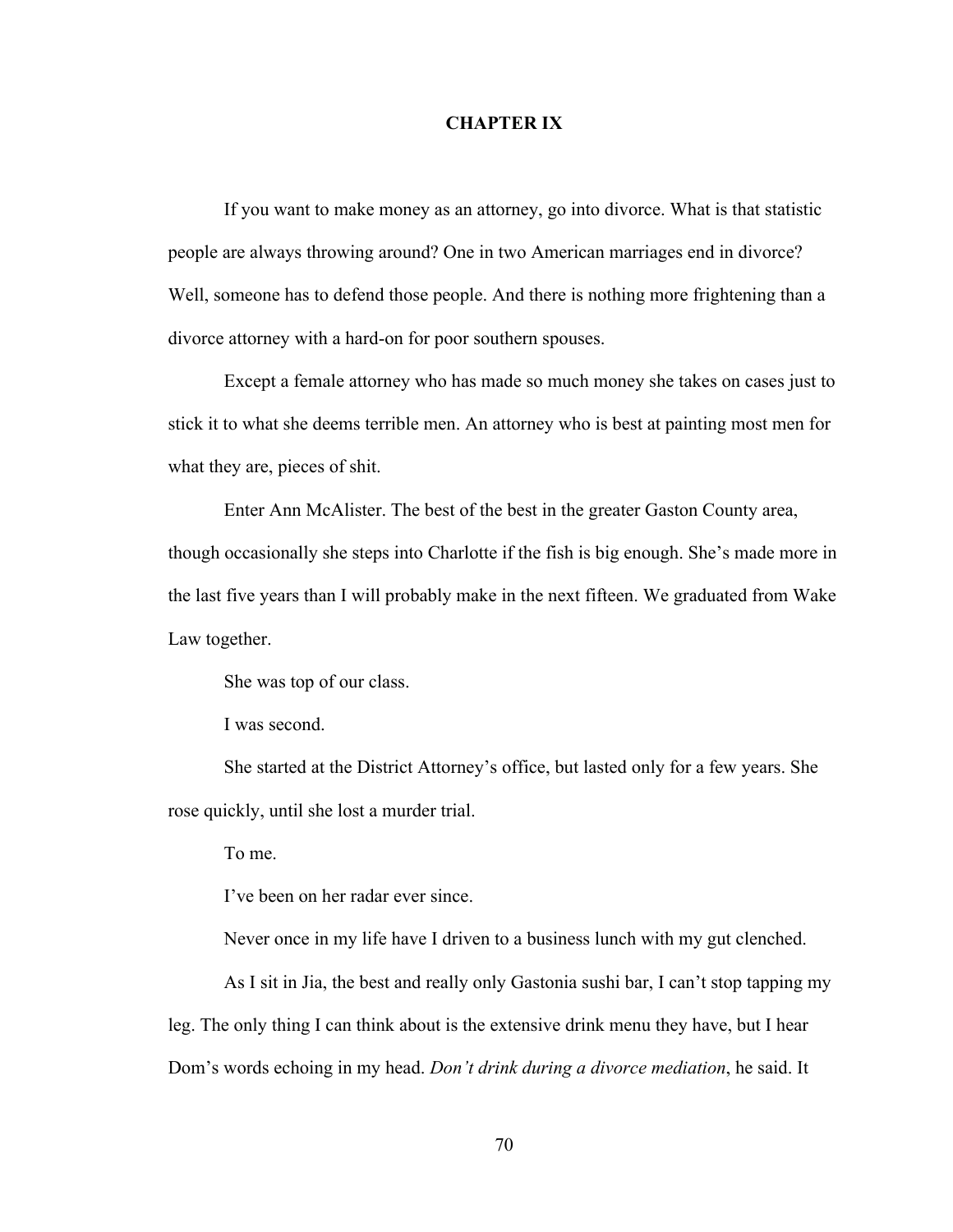isn't technically a mediation yet, just a meeting between lawyers. *Don't drink during this meeting, Jamie.*

 "James, don't you look tired," Ann says, as the waitress pulls the chair out for her. "Water, not from the tap, whatever else you have is fine. Two lemons, and make sure they are wedges from inside the lemon, not the outside pieces."

 She's wearing all black. A pantsuit so dark Batman might be jealous, with a button-down shirt underneath, slightly less dark. If there is a thing.

"Ann, nice to see you. How have you been?"

 "You know how I've been. It's you we're here to talk about. And Maria of course, that poor woman. She still loves you, you know. She hired a shark and wants me to hide my teeth."

 I adjust in my chair. Any given Monday I'm out to eat lunch with Dom and the boys. Probably Brent, his partner Rick. We're having a few beers, eating some good food, making jokes only our kind understands. By our kind I mean pretentious jerk offs.

"You seem nervous," she says.

"I am."

 "Because of me? Or everything else going on?" She nods to a couple a table down from us. They are looking at me and whispering to each other. "Problems of living in a small town."

"Just a lot on my plate at the moment, Ann."

"Let me ask, Jaime. Did he do it?"

The waitress brings out drinks and stands awkwardly next to the table. "Are you ready to order?"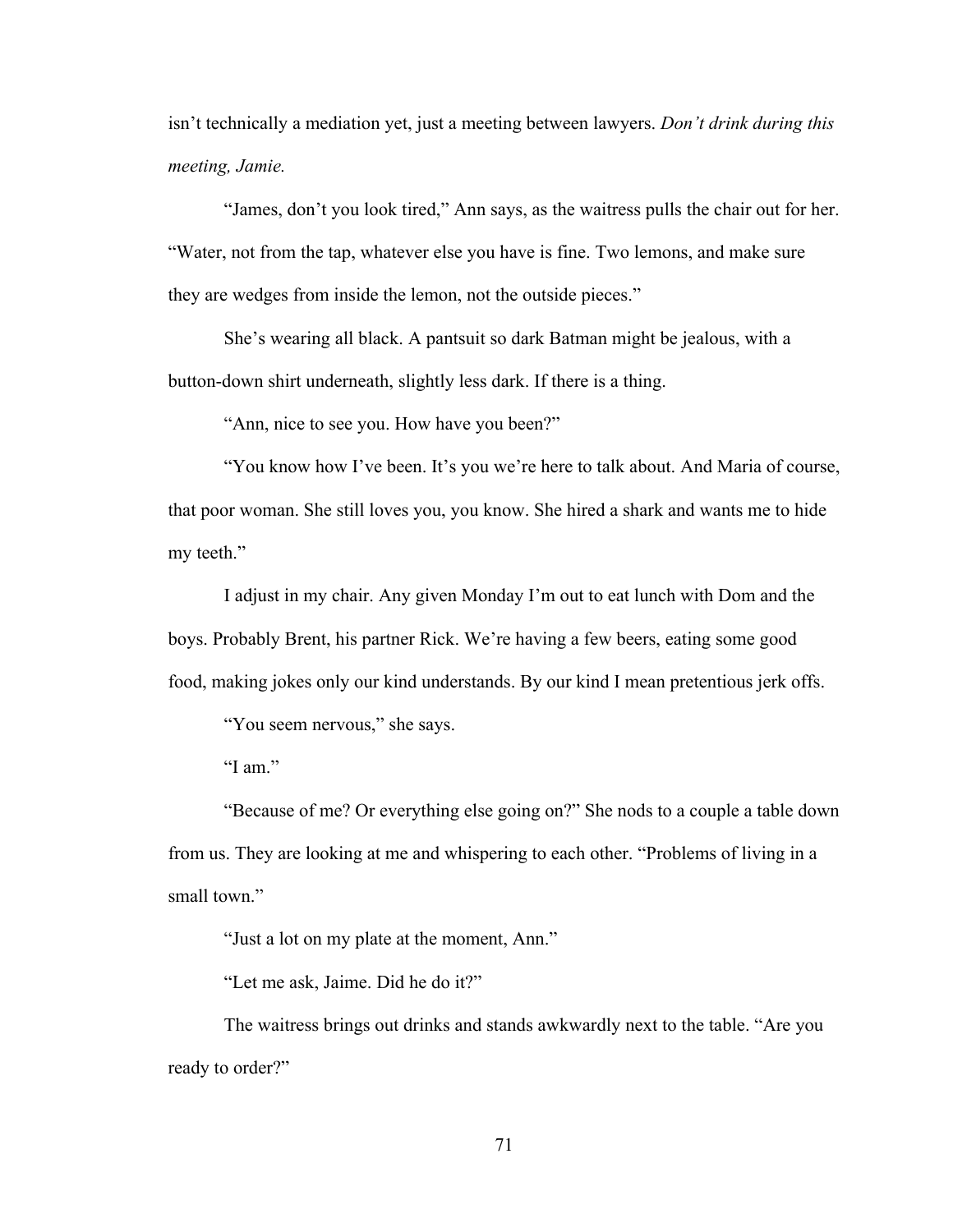"Sushi lunch special, ginger on the salad. Miso soup," Ann says.

"Same," I say, while straightening my tie. The waitress nods and walks away.

"Be honest with me, Jaime, how scared were you when you saw my name on those papers?" She leans forward. She's smiling wide, who knows how long she's waited for this moment? She always wanted to become the city's District Attorney. She had the political ambitions to match. Then she lost that public trial to me, got passed over for promotion. Unfairly, might I add, but it was me she blamed. It's not as if divorce law is a terrible consolation prize.

"Just confused. I'm not sure how she's affording you."

"I'm doing it pro bono. Heard through the grapevine she was looking for an attorney, figured I would offer my assistance."

"Of course you did," I say, staring at the Jia walls. There are pictures of symbols covering most of them and in between are little glass streams of water, constantly running, in a soothing fashion. I've always enjoyed the ambiance of it. The restaurant has moved twice, to a bigger location each time. The first time it was open was near mine and Maria's first house. We used to go every Thursday night, a scheduled date night. Maria hates sushi, but she loves their lemon chicken.

She looks around at the people who think they are being slick while looking over at me.

"Let's wait and talk about business, Jaime. I'm more interested in other things." "Ann, I don't want to talk about that."

"C'mon, Jaime, it's everywhere now. I heard they arrested him."

"They haven't booked him yet," I say. "He's innocent, you know."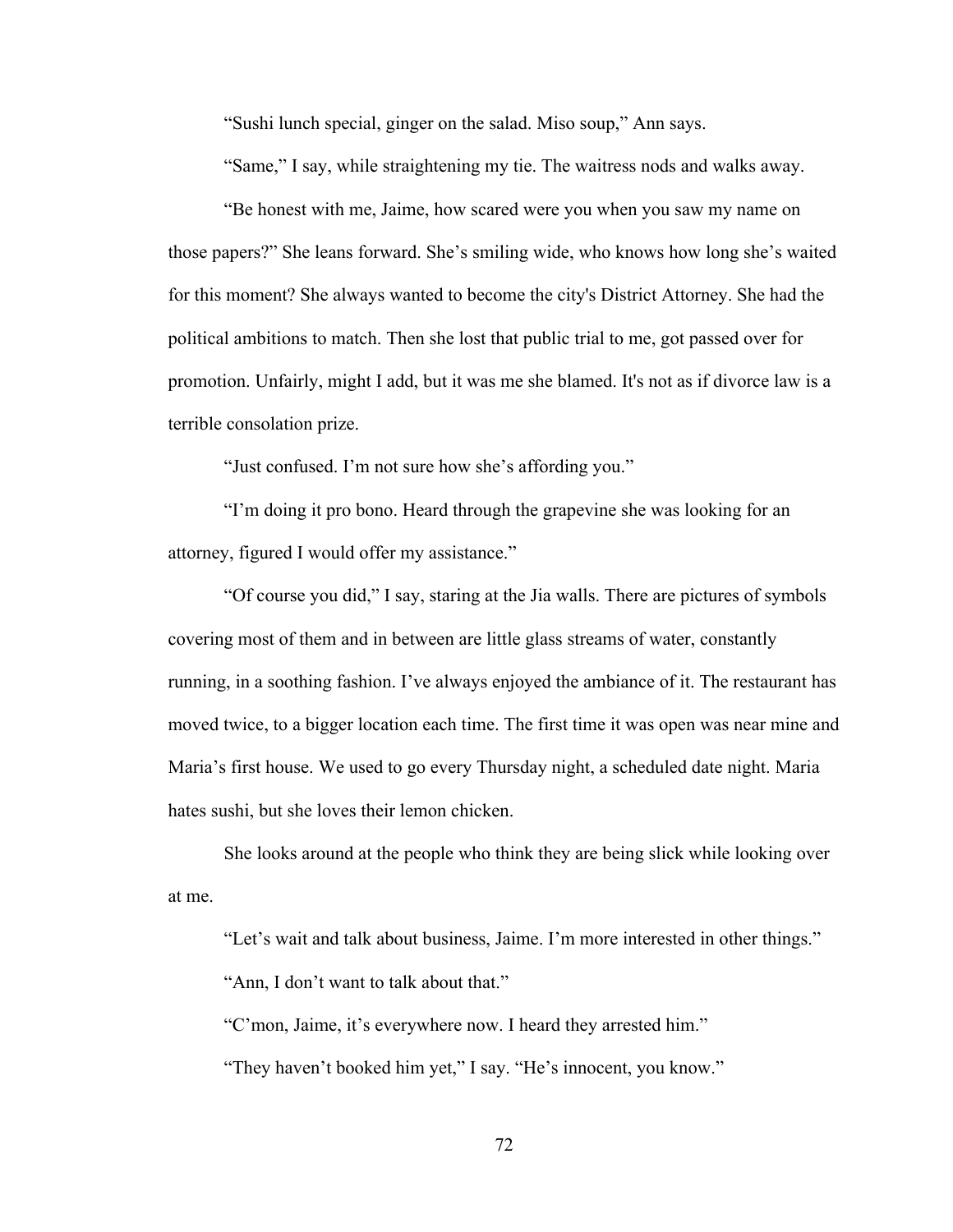"Is he?" She looks around and leans in, studying my face.

I know it doesn't spell confidence.

"You know I represented the Attorney General's wife in her divorce trial, right?"

"I forgot that," I say, sipping my water.

"Skye Davis was the reason we won so much in the settlement. She got up on that stand so mad. The man had called her a whore, you know, blamed her for everything. Anyway, she just got up there and sang like a bird. She talked about all the stuff he did, the gifts he bought her. She was going to incriminate him."

I'd always heard that, a rumor that Attorney General Tilman was misusing funds, making backdoor deals, etc. Never heard any definite proof, however.

"But he was a friend of her fathers, so he got off without any criminal charges relating to 'proper misuse of public funds.' He lost a lot in that trial though."

"Why are you telling me this Ann?"

"Because you and I both know how district attorneys work. They'll paint her as some kind of angel. Then they'll say you're victim blaming when you bring that up. If he did do it, Jaime, then it might be best for you to settle out of court with Maria. And quick," she leans back now as the waitress brings our salads and soups.

We sit in silence for a moment, eating, and I think about my little boys. I can't let them become like the Anderson men before them. It's my job to prevent that. To not pass on the sins of their father, and his father before him.

"You're not going to take my boys from me, Ann. You can take everything else but not my boys. I'm still going to be a part of their lives. I'm their father for God's sake."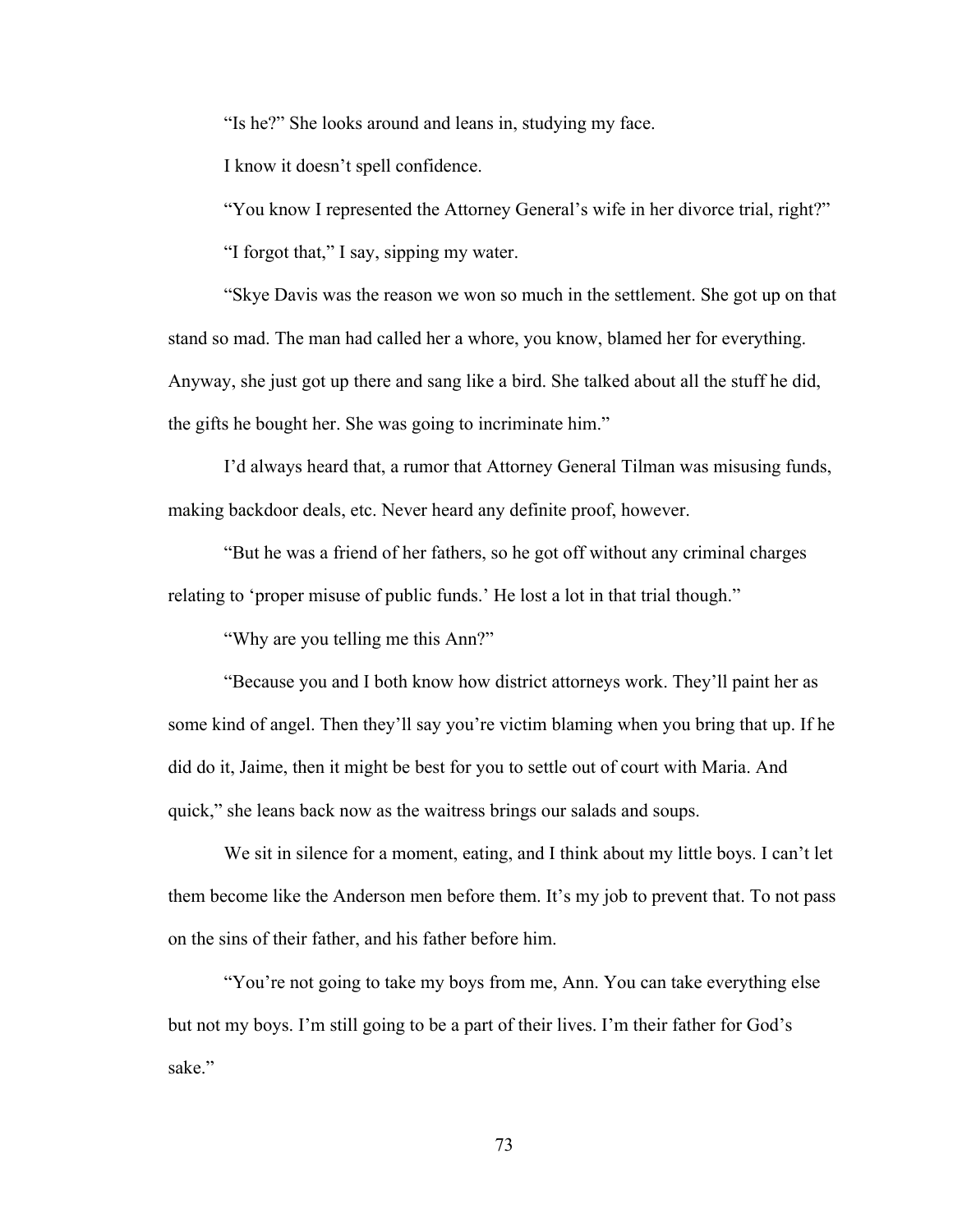I think about the pictures on the wall and will myself not to cry. I spent thirty minutes before lunch just making sure it didn't look like I had been crying.

Ann puts down her chopsticks and looks at me, staring through me, and flashes a smile. "James, these trials would align, and I don't think you want that. All Maria wants is custody. Not your money or your suffering firm. She wants them. And she will get what she wants. You don't want these trials to line up, Jaime. I can promise you that."

-

"How was it?" Dom asks as I step back into the office.

"You got a minute?"

 "I got to meet with Tanner Baldaci in about five minutes over the Freightliner workers comp case, after that good?"

 I nod yes and place a pair of cupcakes from Jia on the counter for Roger and Courtney.

"Perfect. Also, you didn't get me a cupcake? What the hell man?"

 I tap his stomach. "You know Casey doesn't want that thing to keep growing." He shoots me the bird. "I'll be back in a little while."

 I walk down the short hallway to my office and when I open the door I am surprised to see Jane, holding a silent finger to her lips. She must have come in the back. In the past few months I had made her a spare key, in case there was ever time she wanted to swing by.

"What's going on?" I say with a low voice.

She turns to me, no smile on her face.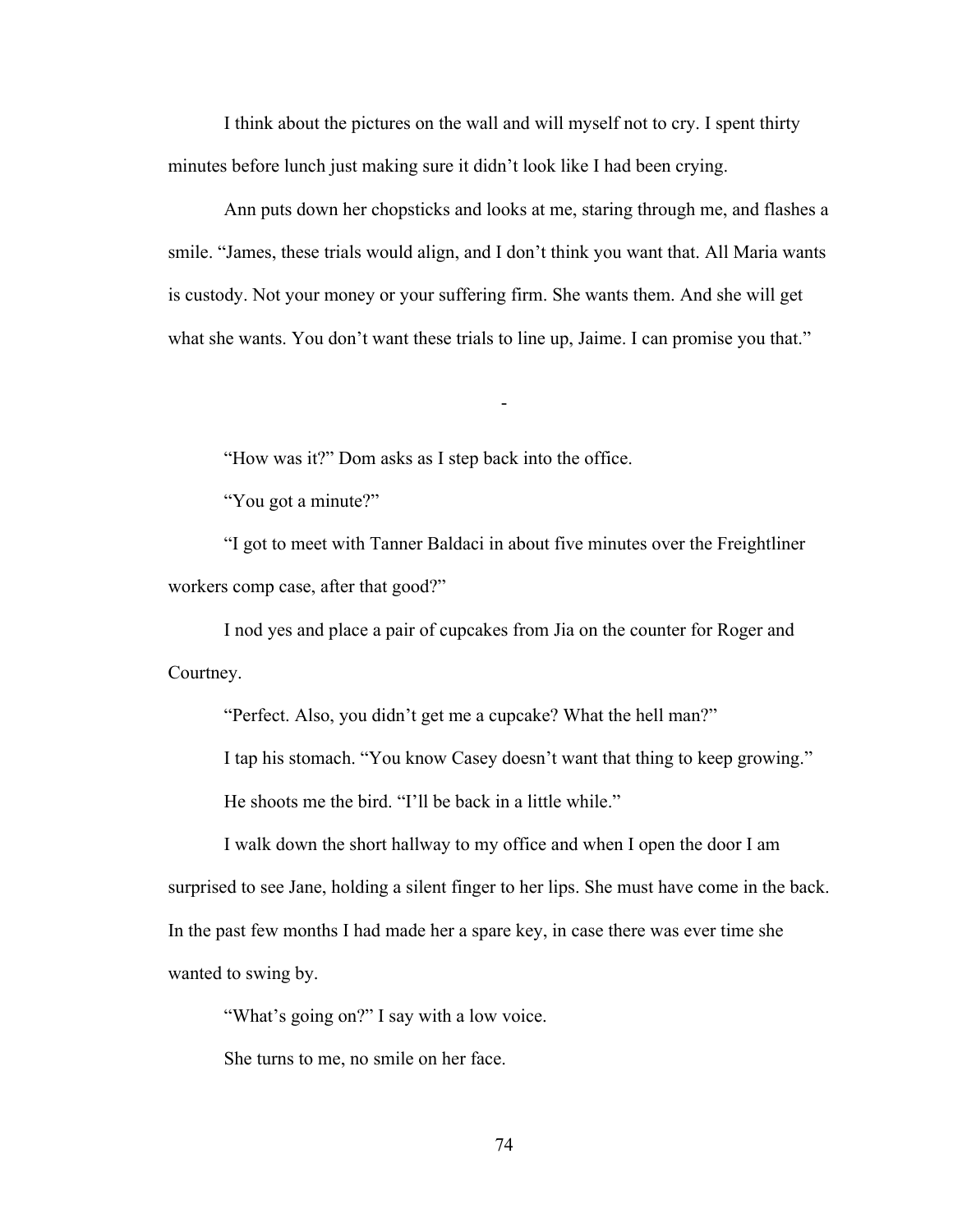"We need to talk, James," she says. "Jaime, I mean. Sorry."

"Have a seat," I motion to the chair Joe sat in earlier this morning. As I walk to my desk and watch her sit down I notice the envelope in her right hand. "What's going on?"

Jane looks around the room.

"I was never here Jaime."

"Excuse me?"

"I was never here, and this is the last thing I'll ever do for you. I shouldn't even be doing this… but I don't know Jaime, I loved you. I still love you. Some of those nights we had together, Charleston, I mean. I just, I want to do you one last favor."

I smile for the first time all day at that memory.

"Jane, I'm sorry about last night. I was still drunk, and-"

"No Jaime, look. It was never a good idea. But I want you to know. Bill Davis's people were at the station today. They met with Fain and District Attorney Bell. This is the most important case of Fain's career. Especially after Newton. Davis hates him for that, and Bell was brought in for that specific reason. My point in telling you this is that, well, we wouldn't have charged him this fast if we didn't have something good."

She reaches the envelope out and lays it on my desk. There is a large bulge in the middle of it.

"What is it?"

"A tape. A twenty-second 911 call from about an hour before Ken called the police himself. The responder couldn't get enough information over the phone and the line didn't answer when she called back, so nothing happened from it, despite her best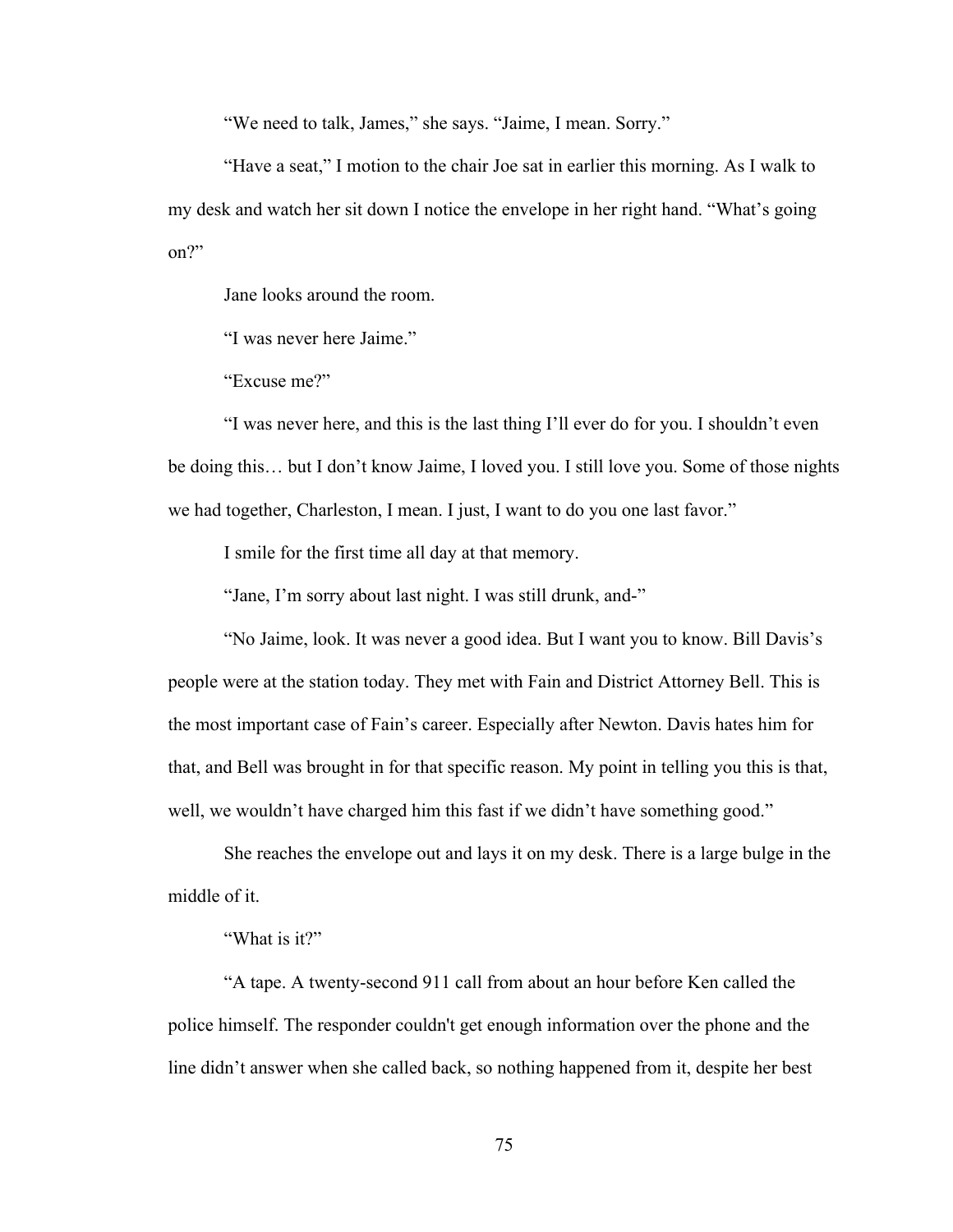efforts. But this morning they figured out the numbers were the same. Well, Fain did. And the call, Skye Davis herself made it. That's all I'll say."

She rises to leave now, heading towards the back door. "Jane."

"Don't listen to it too loud Jaime, and please, get rid of it after you're done. No one should have to hear what's on that tape."

"Jane, wait," I rise now, and her hand stops turning the knob. "For what it's worth, Charleston was the last time I've been happy in almost two years," I say, smiling at her. "That chef with the unibrow, the champagne boat, those silk sheets that cost a week's pay to replace."

She hesitates before turning the knob to leave. For a moment I think I see her smiling. Then I see that she left her key on the table nearest the door.

I press play on the tape recorder, turning the volume low, holding it to my ear. I listen for six seconds, before I nearly turn and vomit every piece of sushi I had for lunch.

Saving my brother's life just got a hell of a lot harder.

76